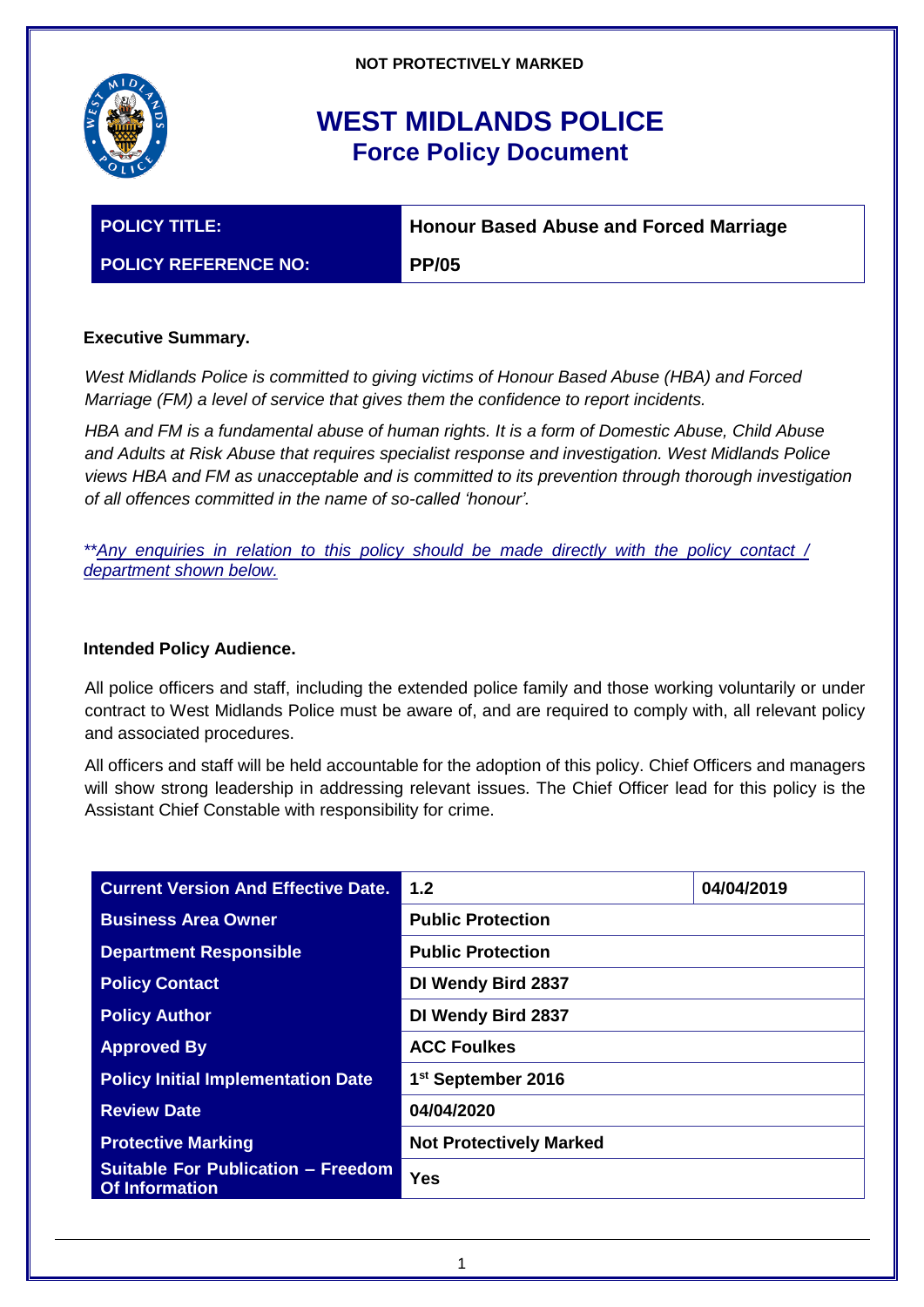# **Supporting Documents**

- [DA APP \(College of Policing\) 2015](https://www.app.college.police.uk/app-content/major-investigation-and-public-protection/domestic-abuse/?s=domestic+abuse)
- [HMIC feedback 2015 from HBA, FM and FGM](https://www.justiceinspectorates.gov.uk/hmic/publications/the-depths-of-dishonour/)
- [National Policing Strategy HBA, FM and FGM \(2015-2018](http://www.npcc.police.uk/Publication/Final%20NPCC%20HBA%20strategy%202015%202018December%202015.pdf))
- [Karma Nirvana FM and HBA risk assessment and protection plan \(WC 391 KN\)](http://apps/standardforms/Forms.aspx?sectioncode=WC)
- [WMP HBV and FM problem profile August 2015](http://foi.west-midlands.police.uk/wp-content/uploads/2014/05/Strategic-Document-2015-1.pdf)
- [Forced Marriage Protocol between Birmingham City Council and WMP 2013 \(due](http://www.lscbbirmingham.org.uk/images/Forced_Marriage_Protocol.pdf)  [for review\)](http://www.lscbbirmingham.org.uk/images/Forced_Marriage_Protocol.pdf)
- HM Government Multi-agency practice quidelines: Handling cases of Forced Marriage [June 2014](https://www.gov.uk/government/uploads/system/uploads/attachment_data/file/322307/HMG_MULTI_AGENCY_PRACTICE_GUIDELINES_v1_180614_FINAL.pdf)
- [WMP SIT team HBV/FM Thematic Review 2015](http://intranet2/hq_departments/public_protection/domestic_abuse1/forced_marriage__hbv/force_publications.aspx)
- [ACPO guidance on the Procedure for Requesting HM Revenue and Customs make](http://intranet2/content/publicprotection/Honour_Based_Violence_and_Forced_Marriage/NI_Number_Process_Nationally_Sensitive_(17-06-08).doc)  [National Insurance Data "Nationally Sensitive" –](http://intranet2/content/publicprotection/Honour_Based_Violence_and_Forced_Marriage/NI_Number_Process_Nationally_Sensitive_(17-06-08).doc) Forced Marriage and HBV victims 2009
- [ACPO Guidance on Taking of Fingerprints, DNA & Photographs of Victims /](http://intranet2/content/publicprotection/Honour_Based_Violence_and_Forced_Marriage/Fingerprints_DNA_Photos_of_Victims_of_FM_(22-09-08).docx)  [Potential Victims of Forced Marriage –](http://intranet2/content/publicprotection/Honour_Based_Violence_and_Forced_Marriage/Fingerprints_DNA_Photos_of_Victims_of_FM_(22-09-08).docx) Handling Procedures 2008
- [ACPO Guidance on the Relocation of Victims of Forced Marriage and Honour](http://intranet2/content/publicprotection/New_Intranet_Docs_2014/Relocation_of_Victims_of_Forced_Marriage_and_HBV_between_Forced_Areas.doc)  [Based Violence between Force Areas 2008](http://intranet2/content/publicprotection/New_Intranet_Docs_2014/Relocation_of_Victims_of_Forced_Marriage_and_HBV_between_Forced_Areas.doc)
- [WMP Relocation of victims of DA, HBA and FM \(2015\)](http://intranet2/content/publicprotection/New_Intranet_Docs_2014/Relocation_of_domestic_abuse_victims_March_2015_(4).pdf)
- *[WMP Domestic Abuse Policy](http://intranet2/content/publicprotection/New_Intranet_Docs_2014/WMP_domestic_abuse_policy.pdf)*
- *[WMP Threats to Life Policy](http://intranet2/lpus/birmingham_west__central_lpu/information__current_ops/threat_to_life_forms.aspx)*
- *[WMP Kidnap & Extortion Policy](http://intranet2/hq_departments/force_contact/force_contact/help/contact_handling/kidnap.aspx)*
- *[College of Policing Female Genital Mutilation APP](https://www.app.college.police.uk/app-content/major-investigation-and-public-protection/female-genital-mutilation/)*
- [Factsheet on Female Genital Mutilation](http://intranet/bcudepts/Crime/PPU/Document%20Library/PPU%20Management%20Documents/Useful%20Guidance/Female%20Genital%20Mutilation%20(FGM)/FGM%20factsheet.pdf) (Government Equalities Office, 2009)
- [Female Genital Mutilation Resource Pack](http://intranet/bcudepts/Crime/PPU/Document%20Library/PPU%20Management%20Documents/Useful%20Guidance/Female%20Genital%20Mutilation%20(FGM)/FGM%20resource%20pack.pdf) (London Safeguarding Children Board, 2009)
- [Government guidance on Forced Marriage](https://www.gov.uk/forced-marriage)
- [HM Government \(2014\) The Right to Choose: Multi-agency statutory guidance for](https://www.gov.uk/government/uploads/system/uploads/attachment_data/file/322310/HMG_Statutory_Guidance_publication_180614_Final.pdf)  [dealing with forced marriage](https://www.gov.uk/government/uploads/system/uploads/attachment_data/file/322310/HMG_Statutory_Guidance_publication_180614_Final.pdf)
- [Multi-Agency Practice Guidelines: Handling cases of forced marriage](https://www.gov.uk/government/uploads/system/uploads/attachment_data/file/322307/HMG_MULTI_AGENCY_PRACTICE_GUIDELINES_v1_180614_FINAL.pdf) HM Government, [\(2014\)](https://www.gov.uk/government/uploads/system/uploads/attachment_data/file/322307/HMG_MULTI_AGENCY_PRACTICE_GUIDELINES_v1_180614_FINAL.pdf)
- [Forced Marriage and Learning Disabilities: Multi-agency practice guidelines](http://intranet/bcudepts/Crime/PPU/Document%20Library/Forced%20Marriages/Forced%20Marriage%20and%20Learning%20Disabilities%20-%20Multi-agency%20Practice%20Guidelines%20(2010%20HM%20Government).pdf) (HM Government, 2010)
- [College of Policing Child Abuse APP](https://www.app.college.police.uk/app-content/major-investigation-and-public-protection/child-abuse/?s=child+abuse)
- CPS (2014) Honour [Based Violence and Forced Marriage: Guidance on Identifying and](http://www.cps.gov.uk/legal/h_to_k/forced_marriage_and_honour_based_violence_cases_guidance_on_flagging_and_identifying_cases/)  [Flagging cases](http://www.cps.gov.uk/legal/h_to_k/forced_marriage_and_honour_based_violence_cases_guidance_on_flagging_and_identifying_cases/)
- *Code of Ethics [\(http://www.college.police.uk/What-we-do/Ethics/Pages/Code-of-](http://www.college.police.uk/What-we-do/Ethics/Pages/Code-of-Ethics.aspx)[Ethics.aspx](http://www.college.police.uk/What-we-do/Ethics/Pages/Code-of-Ethics.aspx))*

# **Evidence Based Research**

Full supporting documentation and evidence of consultation in relation to this policy including that of any version changes for implementation and review, are held with the Force Policy Co-ordinator including that of the authorised original Command Team papers.

#### **Please Note.**

**PRINTED VERSIONS SHOULD NOT BE RELIED UPON. THE MOST UPTO DATE VERSION OF ANY POLICY OR DIRECTIVE CAN BE FOUND ON THE EQUIP DATABASE ON THE INTRANET.**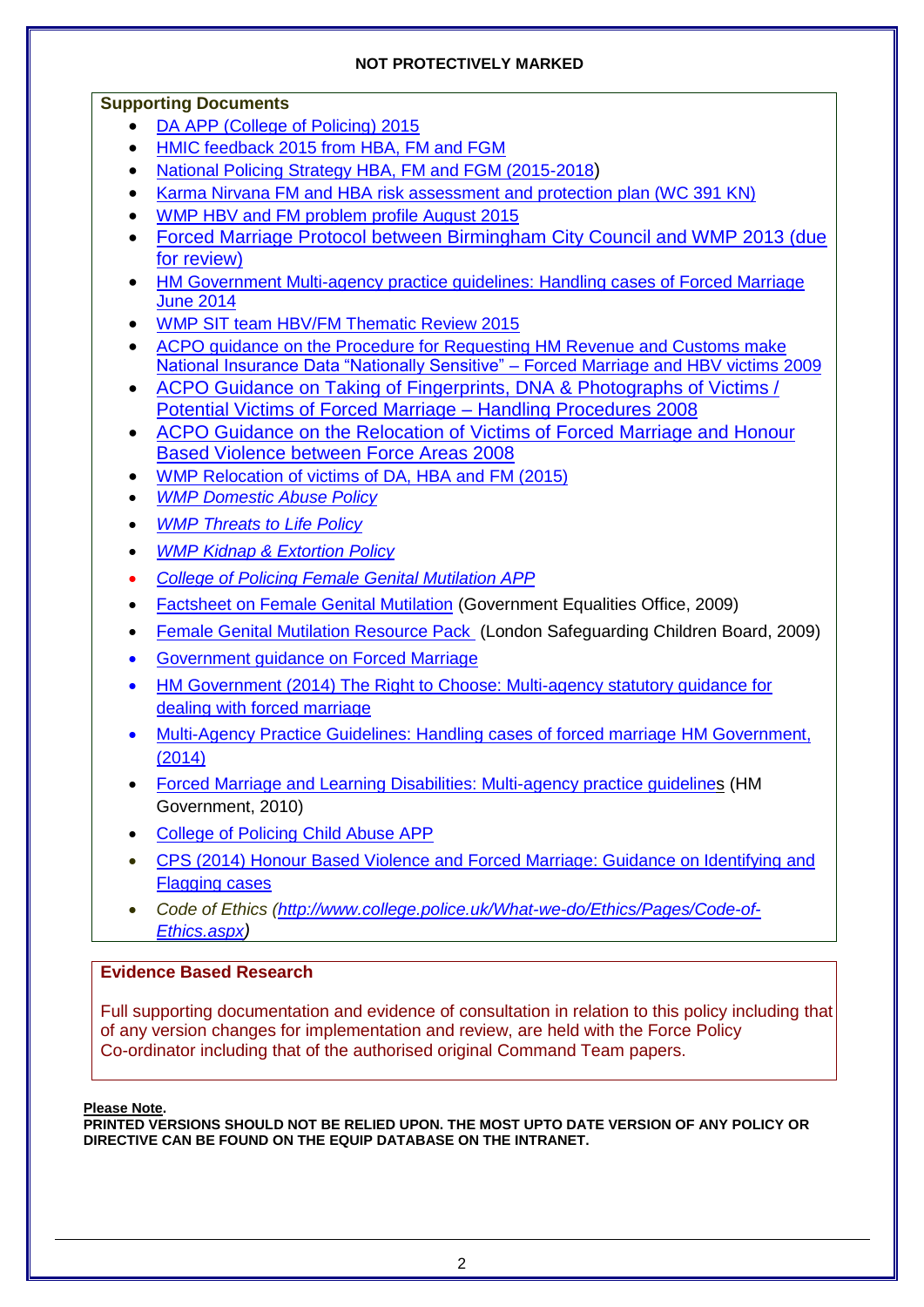# **Force Diversity Vision Statement and Values**

"Maximise the potential of people from all backgrounds through a culture of fairness and inclusion to deliver the best service for our communities"

"All members of the public and communities we serve, all police officers, special constables and police staff members shall receive equal and fair treatment regardless of, age, disability, sex, race, gender reassignment, religion/belief, sexual orientation, marriage/civil partnership and pregnancy/maternity. If you consider this policy could be improved for any of these groups please raise with the author of the policy without delay."

# **Code of Ethics**

West Midlands Police is committed to ensuring that the Code of Ethics is not simply another piece of paper, poster or laminate, but is at the heart of every policy, procedure, decision and action in policing.

The Code of Ethics is about self-awareness, ensuring that everyone in policing feels able to always do the right thing and is confident to challenge colleagues irrespective of their rank, role or position

Every single person working in West Midlands Police is expected to adopt and adhere to the principles and standards set out in the Code.

The main purpose of the Code of Ethics is to be a guide to "good" policing, not something to punish "poor" policing.

The Code describes nine principles and ten standards of behaviour that sets and defines the exemplary standards expected of everyone who works in policing.

Please see<http://www.college.police.uk/What-we-do/Ethics/Pages/Code-of-Ethics.aspx> for further details.

The policy contained in this document seeks to build upon the overarching principles within the Code to further support people in the organisation to do the right thing.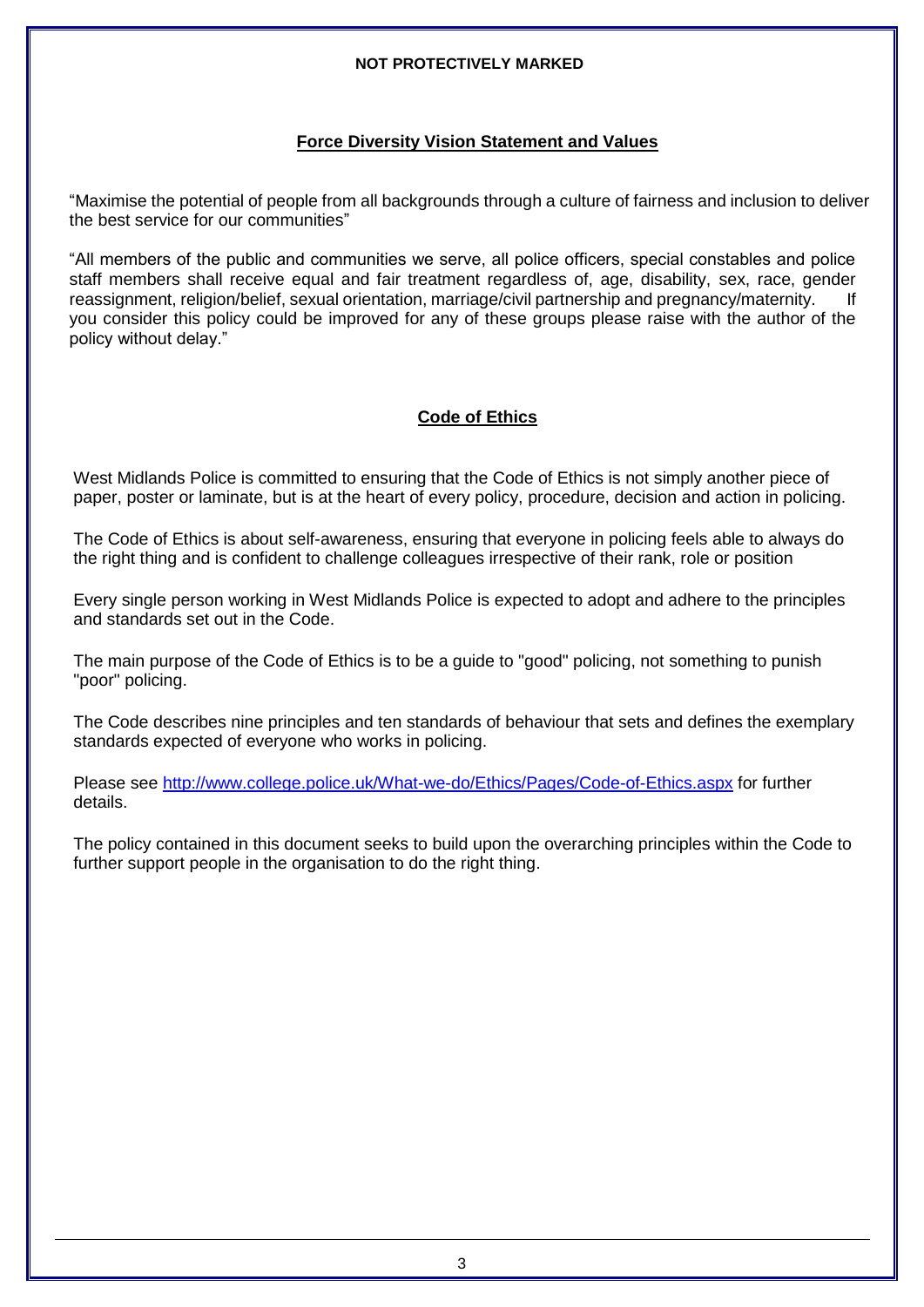# **CONTENTS**

| 1.  |                                                              |  |
|-----|--------------------------------------------------------------|--|
| 2.  |                                                              |  |
|     |                                                              |  |
|     |                                                              |  |
|     |                                                              |  |
|     |                                                              |  |
|     |                                                              |  |
|     |                                                              |  |
|     |                                                              |  |
|     |                                                              |  |
| 3.  |                                                              |  |
| 4.  |                                                              |  |
| 5.  |                                                              |  |
|     |                                                              |  |
|     |                                                              |  |
|     |                                                              |  |
|     |                                                              |  |
|     |                                                              |  |
|     |                                                              |  |
|     |                                                              |  |
| 6.  |                                                              |  |
| 7.  |                                                              |  |
|     |                                                              |  |
|     |                                                              |  |
|     | Karma Nirvana risk assessment - WC 391KN (standard forms) 21 |  |
|     | Safety Planning (see aide memoire for fast track actions) 22 |  |
|     |                                                              |  |
|     |                                                              |  |
|     |                                                              |  |
|     |                                                              |  |
|     |                                                              |  |
|     |                                                              |  |
|     |                                                              |  |
|     |                                                              |  |
|     |                                                              |  |
|     |                                                              |  |
|     |                                                              |  |
|     |                                                              |  |
|     |                                                              |  |
| 8.  |                                                              |  |
|     |                                                              |  |
|     |                                                              |  |
|     |                                                              |  |
|     | Guidance when victim does not support a prosecution 29       |  |
|     | Victim Withdrawal Statements Error! Bookmark not defined.    |  |
| 9.  |                                                              |  |
|     |                                                              |  |
|     |                                                              |  |
|     |                                                              |  |
|     |                                                              |  |
| 10. |                                                              |  |
| 11. |                                                              |  |
| 12. | NATIONAL BORDERS AND TARGETTING CENTRE.  32                  |  |
| 13. |                                                              |  |
| 14. |                                                              |  |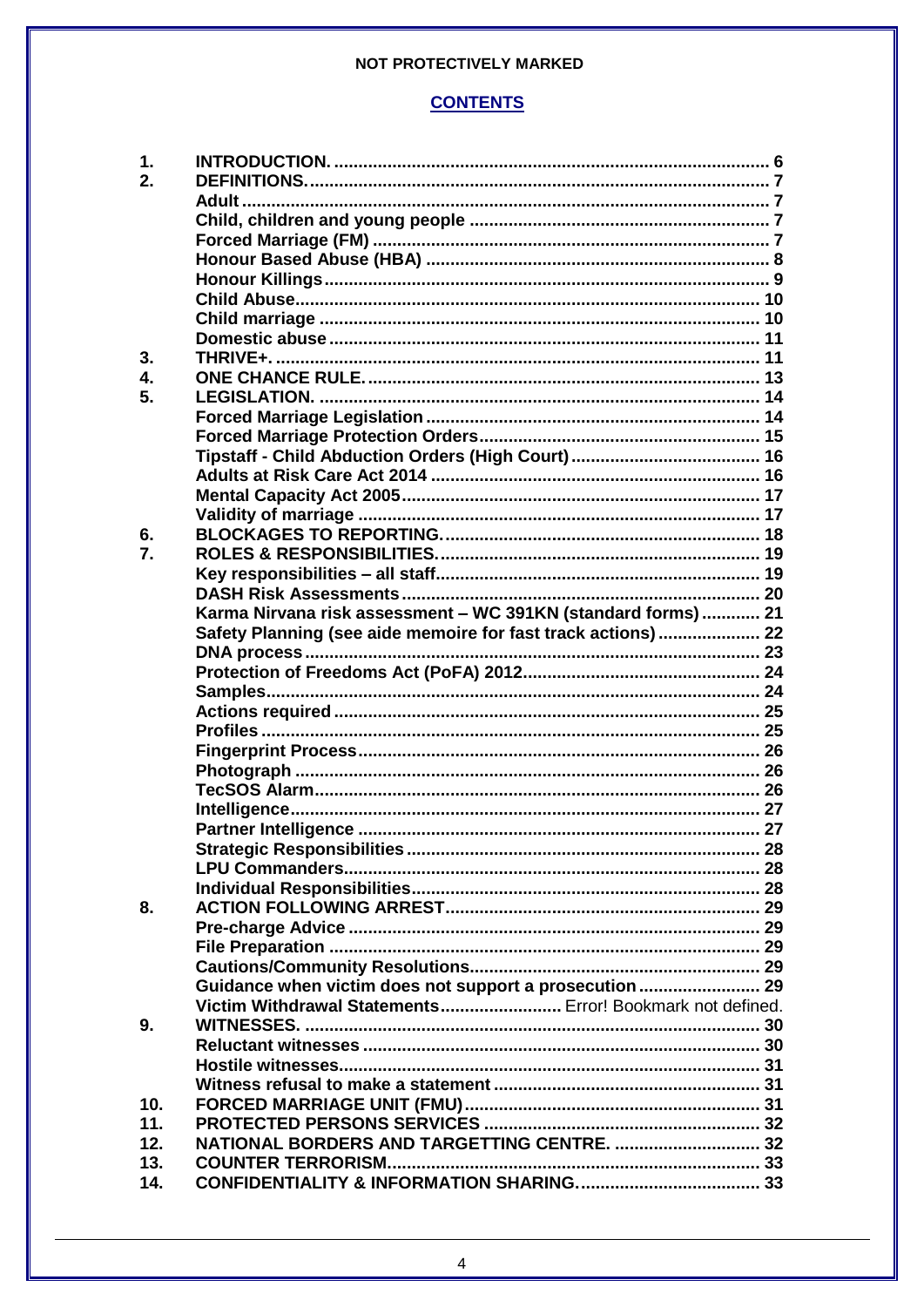| 15. |                                                                    | 33 |
|-----|--------------------------------------------------------------------|----|
| 16. |                                                                    | 34 |
| 17. |                                                                    |    |
|     |                                                                    |    |
|     |                                                                    |    |
| 18. |                                                                    |    |
| 19. |                                                                    |    |
| 20. | <b>COMMUNITY IMPACT ASSESSMENTS.  Error! Bookmark not defined.</b> |    |
| 21. |                                                                    |    |
| 22. |                                                                    |    |
| 23. |                                                                    |    |
| 24. |                                                                    |    |
| 25. |                                                                    |    |
| 26. |                                                                    |    |
| 27. |                                                                    |    |
| 28. |                                                                    |    |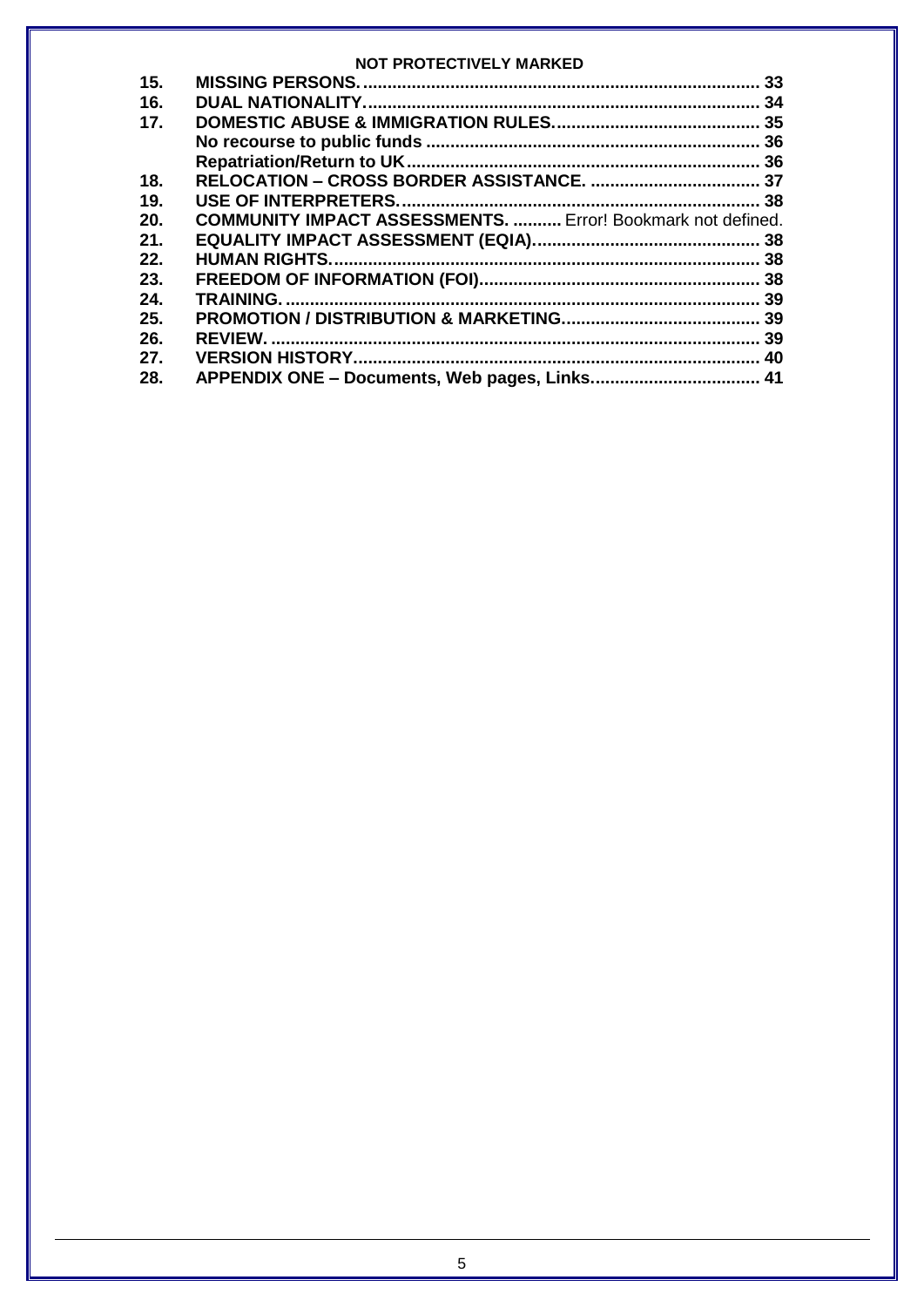# <span id="page-5-0"></span>**1. INTRODUCTION.**

- 1.1. West Midlands Police are committed to playing a key role within the coalition of partners in eradicating Honour Based Abuse (HBA), Forced Marriage (FM) and Female Genital Mutilation (FGM), increasing the confidence of victims, survivors and affected communities and in identifying, prosecuting and bringing offenders to justice.
- 1.2. FGM is covered in the separate force child abuse policy.
- 1.3. To achieve this aim, this Honour Based Abuse (which includes FGM) and Forced Marriage Policy will support WMP staff to:
	- Build the trust and confidence of affected communities so that they seek our help directly.
	- Tackle and reduce the under-reporting of all forms of HBA
	- Provide an effective proactive response on every occasion, recognising and responding effectively to risk, keeping victims safe and holding offenders to account
	- Proactively engage with communities, raising awareness and identifying victims, prospective victims and perpetrators
	- Demonstrate WMP's leadership on the issues as well as playing an effective role in the coalition of partners to take HBA
	- To gain a better understanding of the problem.
- 1.4. The issues of HBA can impact on individuals in numerous ways and victims may suffer serious assault and even death at the hands of family members.
- 1.5. The purpose of this policy is to provide guidance to all police officers and staff in the identification of HBA and FM, the particular risks involved and the actions that should be considered.
- 1.6. Victims and potential victims will be managed in a caring, empathetic manner and positive action will be taken as necessary. All victims must be treated in a culturally sensitive way but this must not detract from the investigation of any apparent offences or issues, and where there is any doubt whatsoever advice and guidance should be sought from an Inspector.
- 1.7. The victim's personal details will be stored, managed and handled with integrity and confidentiality
- 1.8. Under no circumstances should a victim or potential victim ever be turned away and told that HBA and FM and are not a matter for the police.
- 1.9. This policy is closely interlinked with both Domestic Abuse and Child Abuse Investigations and Safeguarding Children and Vulnerable Adults policy. It is therefore important that those policies are read in conjunction with this document as well as [College of Policing Authorised Professional Practice \(APP\) on domestic abuse.](https://www.app.college.police.uk/app-content/major-investigation-and-public-protection/domestic-abuse/?s=domestic+abuse)
- 1.10. There is no legal requirement for a parent or other adult to be present, or to give consent for an officer to talk to a child in order to establish the child's welfare at the point of initial contact. In cases where the officer suspects that an adult who is present may have had some involvement in the abuse, a request should be made to speak to the child separately.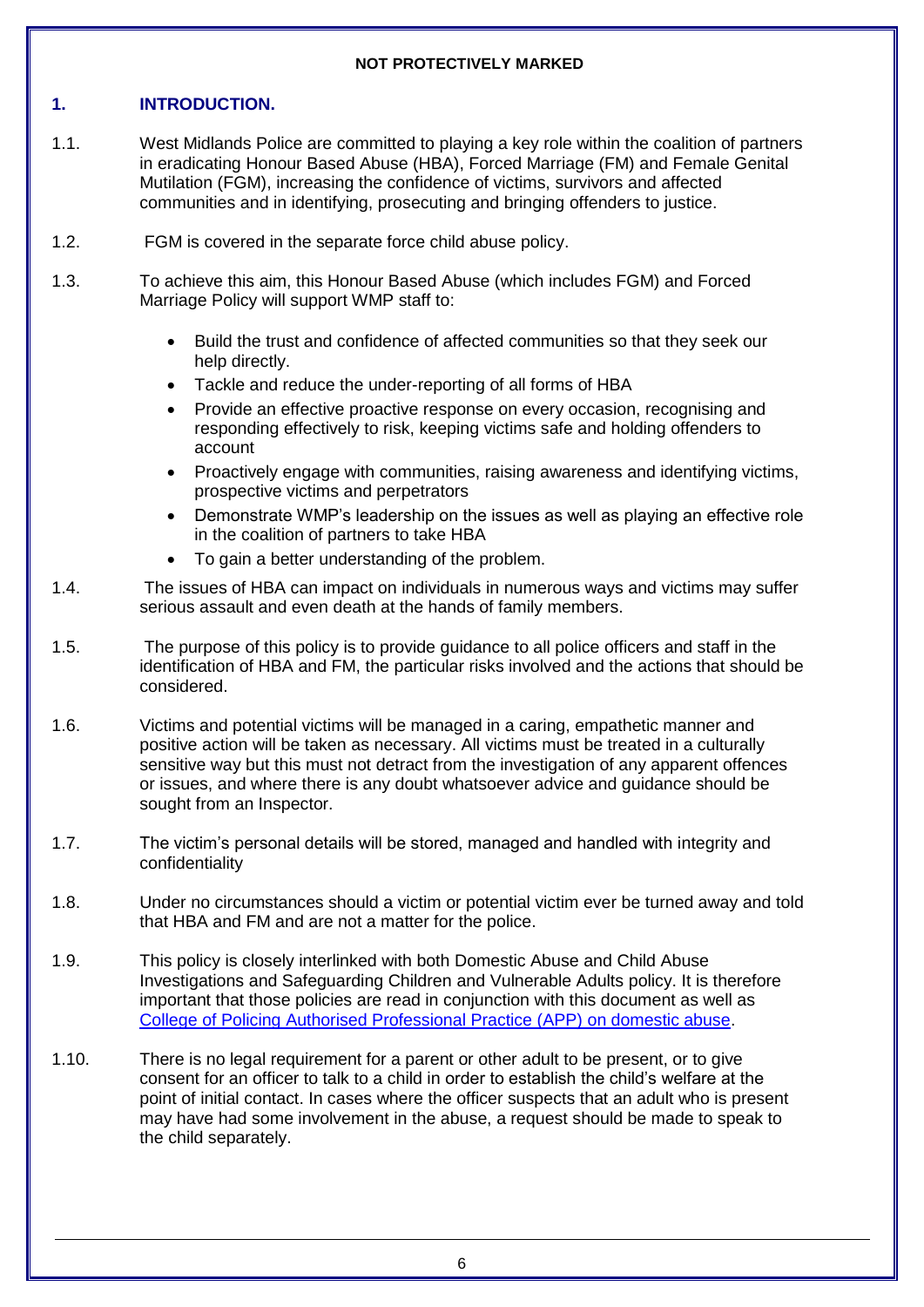# **Aims**

- 1.11. The main aim of this policy is to prevent the occurrence of HBA and FM. It is designed to help identify future victims of HBA and FM and reduce the likelihood of future harm, including homicide, serious injury and acts of violence.
- 1.12. The policy is underpinned by procedures to help all officers and staff to identify HBA and FM and associated issues, in particular the risk involved and the actions that should be considered in order to safeguard those at risk.

# **Objectives**

- 1.13. The main objectives of this policy are to:
	- 1. To give victims the confidence to report incidents and keep them safe from further risk of harm.
	- 2. To deal with victims of 'honour' based abuse effectively and by conducting thorough risk assessment processes with victims with the intention of reducing the likelihood of future harm, including homicide, serious injury and acts of violence.
	- 3. Provide an effective proactive response on every occasion, recognising and responding effectively to risk, keeping victims safe and holding offenders to account.
	- 4. Ensure timely partnership working to increase victim safety.
	- 5. Ensure that the victim's personal details will be stored, managed and handled with integrity and confidentiality.
	- 6. Ensure WMP staff understand their responsibilities at all ranks.

# <span id="page-6-0"></span>**2. DEFINITIONS.**

2.1. For the purposes of this policy, the following definitions are used:

# <span id="page-6-1"></span>**Adult**

2.2. Adult' is defined as a person aged 18 years or over.

# <span id="page-6-2"></span>**Child, children and young people**

2.3. As defined in the Children Act 1989, child means a person who has not reached their 18<sup>th</sup> birthday. This includes young people aged 16 or 17 who are living independently.

# <span id="page-6-3"></span>**Forced Marriage (FM)**

- 2.3. There is a clear distinction between a forced marriage and an arranged marriage. In arranged marriages, the families of both spouses take a leading role in arranged the marriage, but the choice of whether or not to accept the arrangement still remains with the prospective spouses. However, in forced marriage, one or both spouses do not consent to the marriage but are coerced into it. Duress can include physical, psychological, financial, sexual and emotional pressure. In the case of some vulnerable adults who lack the capacity to consent coercion is not required for a marriage to be forced.
- 2.4. Forced marriage is an abuse of human rights and a form of domestic abuse, where it affects children and young people, child abuse and vulnerable adult abuse.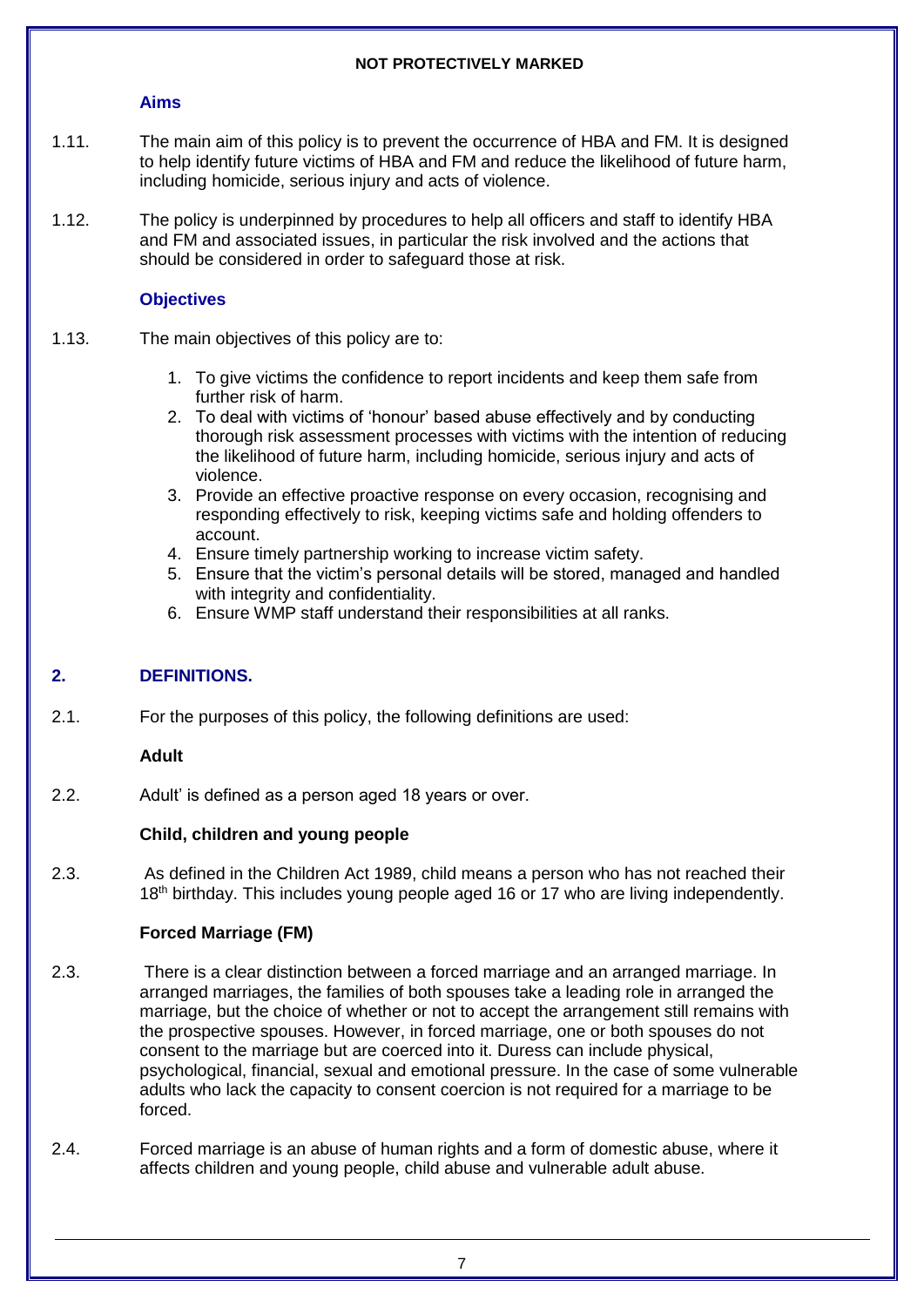- 2.5. In addition people who lack capacity (as per the Mental Capacity Act 2005) to consent to marriage cannot give informed consent.
- 2.6. Typical motives why FM may occur:
	- Parents belief that religion or culture is being preserved
	- Pressure from peers, community or family members
	- Protecting family 'honour'
	- Preventing unwanted relationships outside ethnicity, culture, religion or caste
	- Belief that the marriage will strengthen family links
	- Financial gain (land, property or wealth remains within the family)
	- Control unwanted behaviour or sexuality
	- Settling family disputes
	- Assisting immigration claims
	- Obtaining a long-term carer for a person with either learning or physical disabilities
	- Keeping long-standing family commitments

# <span id="page-7-0"></span>**Honour Based Abuse (HBA)**

2.7. The National Police Chief's Council's definition of Honour Based Abuse is:

'An incident or crime involving violence, threats of violence, intimidation, coercion or abuse (including psychological, physical, sexual, financial or emotional abuse), which has or may have been committed to protect or defend the honour of an individual, family and/or community for alleged or perceived breaches of the family and/or community's code of behaviour'.

- 2.8. HBA can be distinguished from other forms of abuse as it is often committed with some degree of approval and collusion from family and/or community members.
- 2.9. Examples may include murder, unexplained death (suicide), fear of or actual forced marriage, controlling sexual activity, domestic abuse, child abuse, rape, kidnapping, false imprisonment, threats to kill, assault, harassment, forced abortion. This list is not exhaustive.
- 2.10. We have learnt that concepts of honour and shame have long been associated with Lesbian, Gay, Bisexual and Transgender (LGBT) people in affected communities, where there are actual or threatened forced marriages and where the potential for other forms of honour based abuse are seen as a significant and real threat. This is particularly true where a person has either 'come out' as being gay or has been 'outed'.
- 2.11. In addition we know that Romany Gypsies and Irish Travellers as racial groups have their own honour code, which governs the conduct of women and men.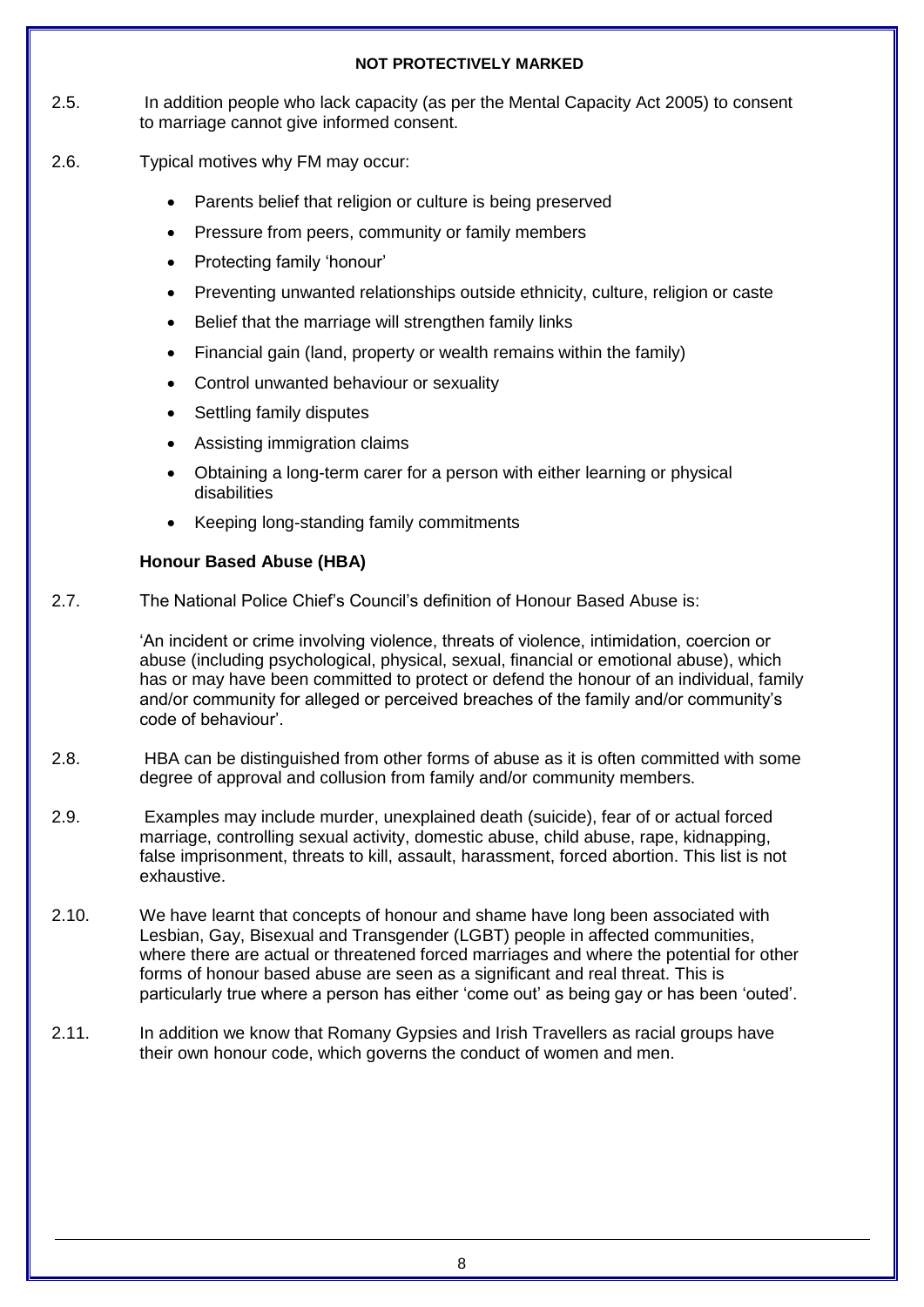- 2.12. Such behaviour may include:
	- Becoming westernised, e.g. inappropriate make-up/clothing or socialising
	- Seeking an education
	- Being in a relationship before marriage
	- Rejecting a forced or arranged marriage
	- Becoming pregnant outside of marriage
	- Being the victim of rape or other serious sexual assault
	- Having an interfaith or inter-caste relationship
	- Leaving a spouse or seeking a divorce
	- Kissing or showing other forms of intimacy in a public place
	- Possessing and/or using mobile telephones
	- Radicalisation
	- Use of social media
	- Using drugs, drinking alcohol, smoking
- 2.13. It can be the case that this is acceptable behaviour for males, but not females,
- 2.14. When dealing with potential victims of HBA it is important to recognise the seriousness of the risk. Consideration should be given as to associated risk and whether their (secret) partner and their family, children, associates and or siblings are also at risk. Consideration should also be given to the fact that there could be multiple perpetrators from within the family or community.
- 2.15. FGM can be a form of honour based abuse.

# <span id="page-8-0"></span>**Honour Killings**

- 2.16. Murders in the name of so called 'honour' are murders where victims are killed for their perceived immoral behaviour, which is deemed to have breached the 'honour' code of a family or community causing shame. There is however no honour in murder (ACPO 2005).
- 2.17. Relatives and community members, both male and female may conspire, aid, abet or participate in the killing. Younger relatives or those with lower status in the family/community may be selected to undertake the killing to avoid senior members being arrested. Sometimes contract killers are employed.
- 2.18. Evidence shows that these types of murders are often carefully planned and sometimes made to look like a suicide or an accident. A decision to kill may be preceded by a family/community council/meeting. There often tends to be a degree of premeditation, family conspiracy and a belief that the victim deserves to die.
- 2.19. Therefore, when dealing with reports of HBA/FM it is vital to retain an open mind. Family members and/or individuals within the community may support the primary offender(s) by seeking to mislead, obstruct or undermine the investigation.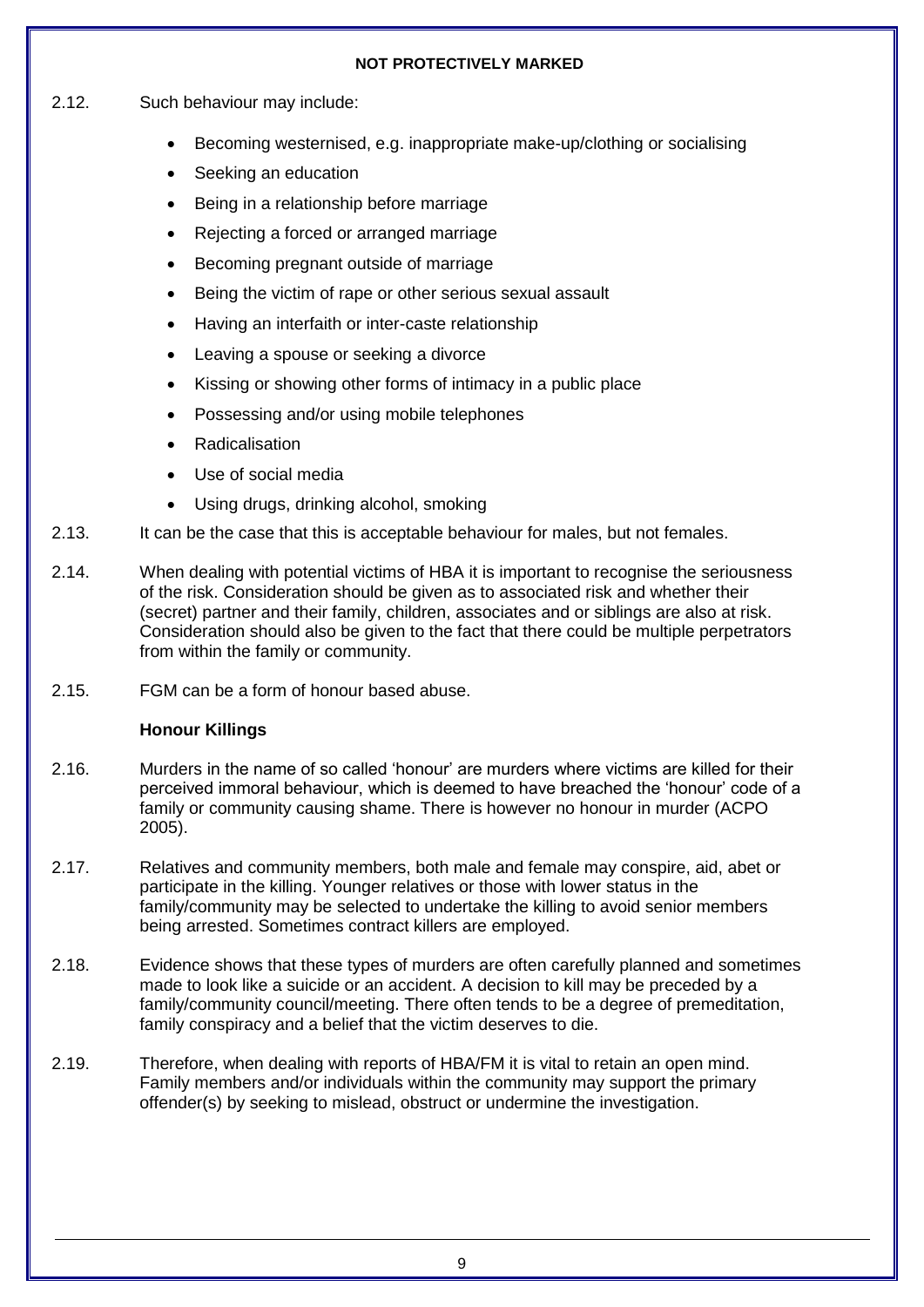# <span id="page-9-0"></span>**Child Abuse**

[Child Abuse Policy](http://intranet2/content/publicprotection/A-Z/Child_Abuse_Policy,_September_2012.pdf) [College of policing Child Abuse APP](https://www.app.college.police.uk/app-content/major-investigation-and-public-protection/child-abuse/?s=child+abuse)

- 2.20. West Midlands Police are governed by multi-agency guidance *'Working Together to Safeguard Children 2015'.* This is the guide to inter-agency working to safeguard and promote the welfare of children.
- 2.21. Speak with the child as soon as possible after disclosure. Also consider talking to other sibling/s or whether this would further endanger the victim.
- 2.22. When you speak with a child, consider who is present, e.g. siblings, members of the same community (even if they are professionals). Ensure that professionals are keeping the information confidential.
- 2.23. It is not always immediately apparent that the incident you are dealing with is HBA, officers/staff should ask questions in ascertain whether the child is a victim of HBA/FM.
- 2.24. Before conducting ABE interviews with children, consent is required except in the following circumstances:
	- If the child can understand the implications of what they are being asked to consent to and is able to consent in their own right, consent of someone with parental responsibility is not necessary. However, the force should inform a parent or carer before the interview takes place, unless there are exceptional reasons for not doing so, including:
	- the possibility exists that a child would be threatened or otherwise coerced into silence
	- there is a strong likelihood that important evidence would be destroyed
	- the child in question does not wish the parent to be involved at that stage, and is competent to make that decision
	- If the child does not have the capacity to consent in their own right and cannot understand the implications of what they are being asked to consent to, consent of someone with parental responsibility is necessary. However, if consent cannot be secured, the force can consider obtaining an emergency protection order (EPO) under [section 44](http://www.legislation.gov.uk/ukpga/1989/41/section/44) of the Children Act 1989, with the necessary directions on it if the child is at risk of significant harm.
- 2.25. Where the force decides not to inform a parent or carer for the exceptional circumstances above, they should carefully document this decision. Proceeding with the interview in the absence of parental knowledge needs to be carefully managed in interventions with the family by the local children's services authority, but may be necessary for example where children are at risk of honour-based violence or forced marriage.

# <span id="page-9-1"></span>**Child marriage**

2.25. Child marriage is a practice in which parents of small children (even infants) arrange a future marriage with another child's parents. The children are betrothed or promised to each other. Often the children will not meet until the wedding ceremony, which occurs when they are both at an acceptable age to marry. This can differ depending upon the legal age to marry in that particular country. The age may be at or before the onset of puberty.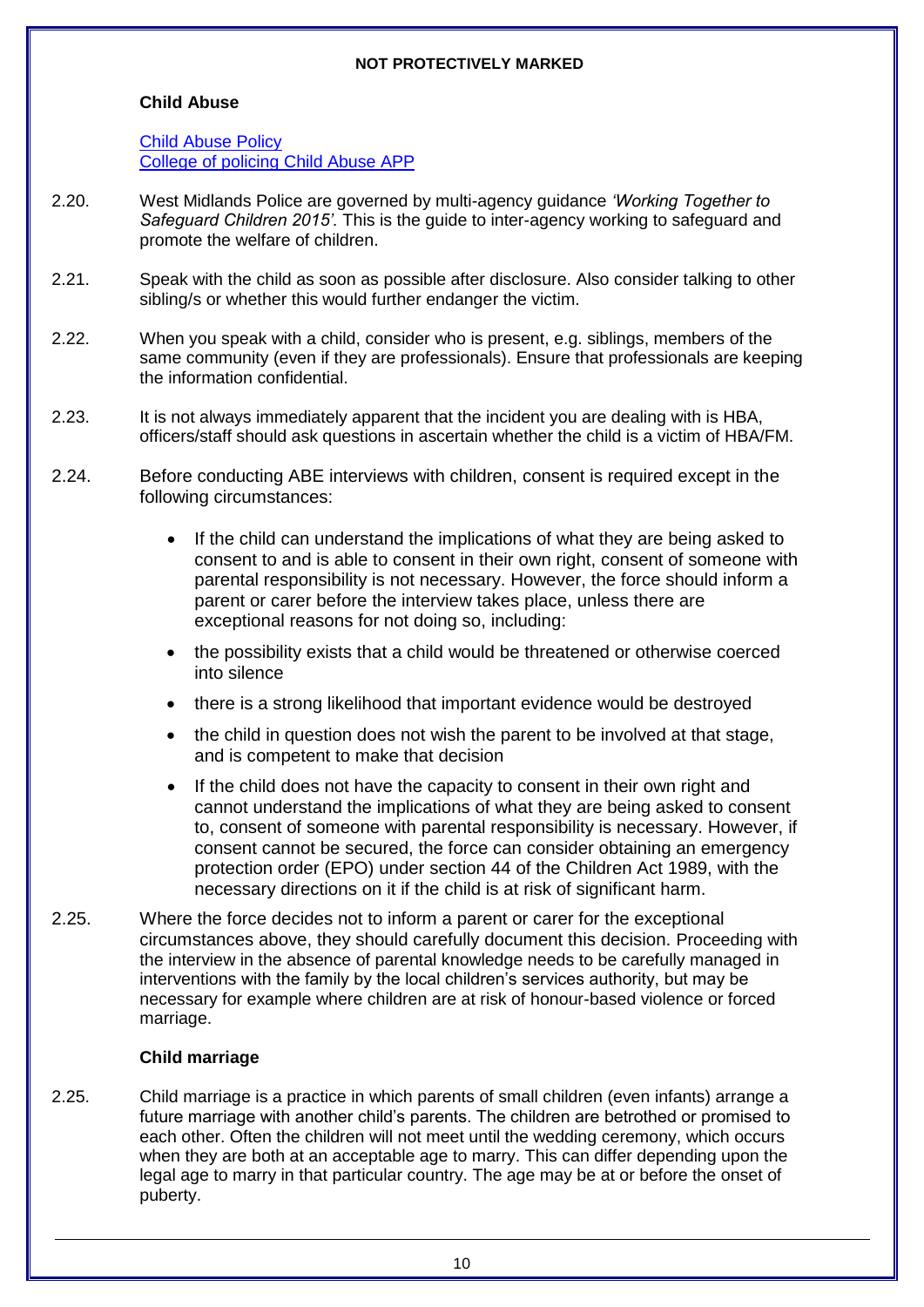- 2.26. The rationale behind this practice is that a child's parents can arrange a sensible match with a child from a suitable family, thus securing their child's future at an early age. Parents may feel that marrying off a child at a young age can help them economically as a daughter may be regarded as an economic burden. It may also keep them safe from unwanted sexual advances.
- 2.27. The betrothal is considered a binding contract between the families. The breaking of a commitment can have serious consequences.
- 2.28. Child marriages should be classed as forced marriages.

# <span id="page-10-0"></span>**Domestic abuse**

#### [Refer to College of Policing Domestic Abuse Section](https://www.app.college.police.uk/app-content/major-investigation-and-public-protection/domestic-abuse/?s=domestic+abuse)

- 2.30. The cross-government definition of domestic violence and abuse is: any incident or pattern of incidents of controlling, coercive, threatening behaviour, violence or abuse between those aged 16 or over who are, or have been intimate partners or family members, regardless of gender or sexuality. The abuse can encompass, but is not limited to the following types of abuse: psychological, physical, sexual, financial and emotional.
- 2.31. 'Family members' are defined as: mother, father, son, daughter, sister, brother and grandparents, whether directly related, in-laws or step-family. Aunts and uncles are included for HBA only

# 2.32. **Important to note:**

- No longer any reference to co-habitation
- Now includes familial child abuse where a child is 16 or over, but under 18 and the adult offender/suspect is a family member with a duty of care or control
- Now includes incidents involving siblings where both parties are between 16 and 18 years old.
- 2.33. HBA is a form of domestic abuse, motivated by the concept of 'honour'.

# <span id="page-10-1"></span>**3. THRIVE+.**

# 3.1. **THRIVE+** is a tool to **ASSESS THE SITUATION**

3.2. The THRIVE+ mnemonic has been used as risk assessment tool to assess the situation of an incident from the moment the call is received by West Midlands Police.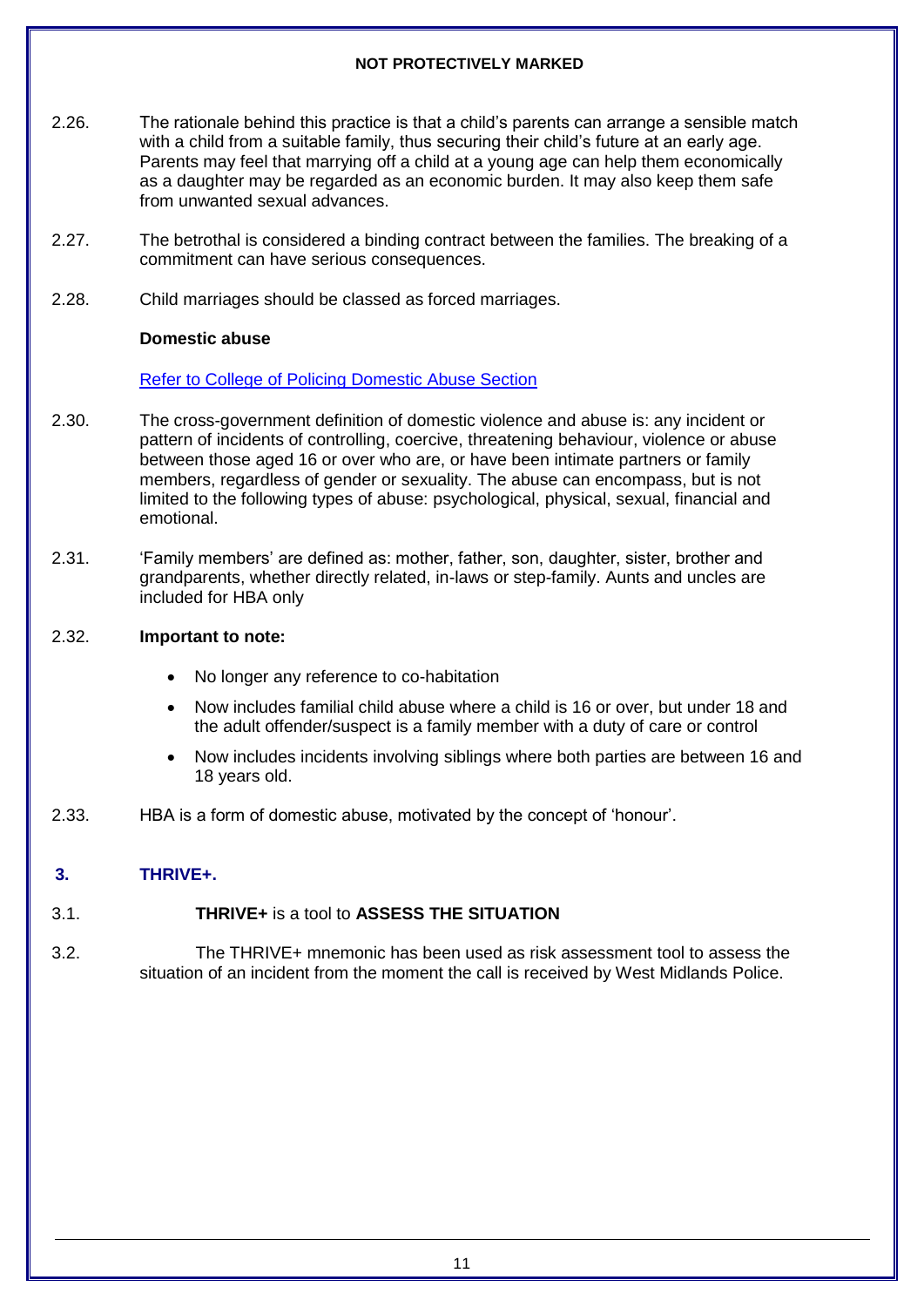

- 3.3. THRIVE+ is a brand similar to the Code of Ethics. Working practices and policy may continue to exist, however, THRIVE+ will provide staff with the autonomy to make a final decision based on the circumstances. Policies and processes are being reviewed as part of the WMP2020 project and the introduction of THRIVE+
- 3.4. It is about professional judgement using THRIVE+, National Decision Making Model and the Code of Ethics.



3.5. It is an on-going assessment process, as the situation changes so do the elements of THRIVE+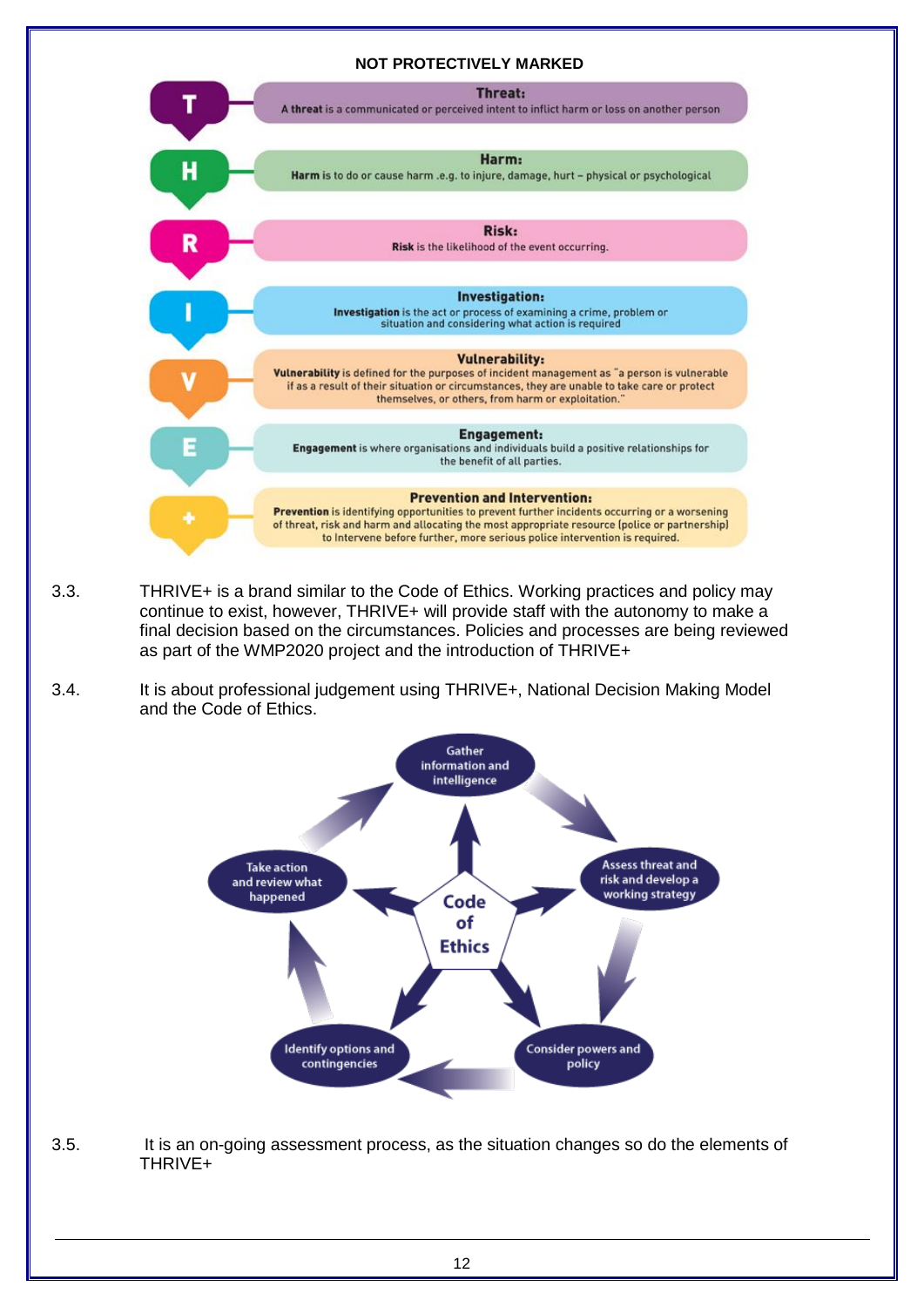<span id="page-12-0"></span>

- 4.6. Consideration must be given to visiting the individual as soon as possible at a time and place that is safe, e.g. at school or work, minimising the risk of raising suspicion.
- 4.7. Remember:
	- Is it safe?
	- When will it be safe?
	- Can the apparent risk be managed until it is safe to speak with the victim?
	- What is a safe way to contact the victim?
- 4.8. The secret of investigating HBA/FM is investigating in secret. Only those that need to know should know. Consider whether it is appropriate for the matter to be discussed at DMM or MARAC, all information must be kept confidential.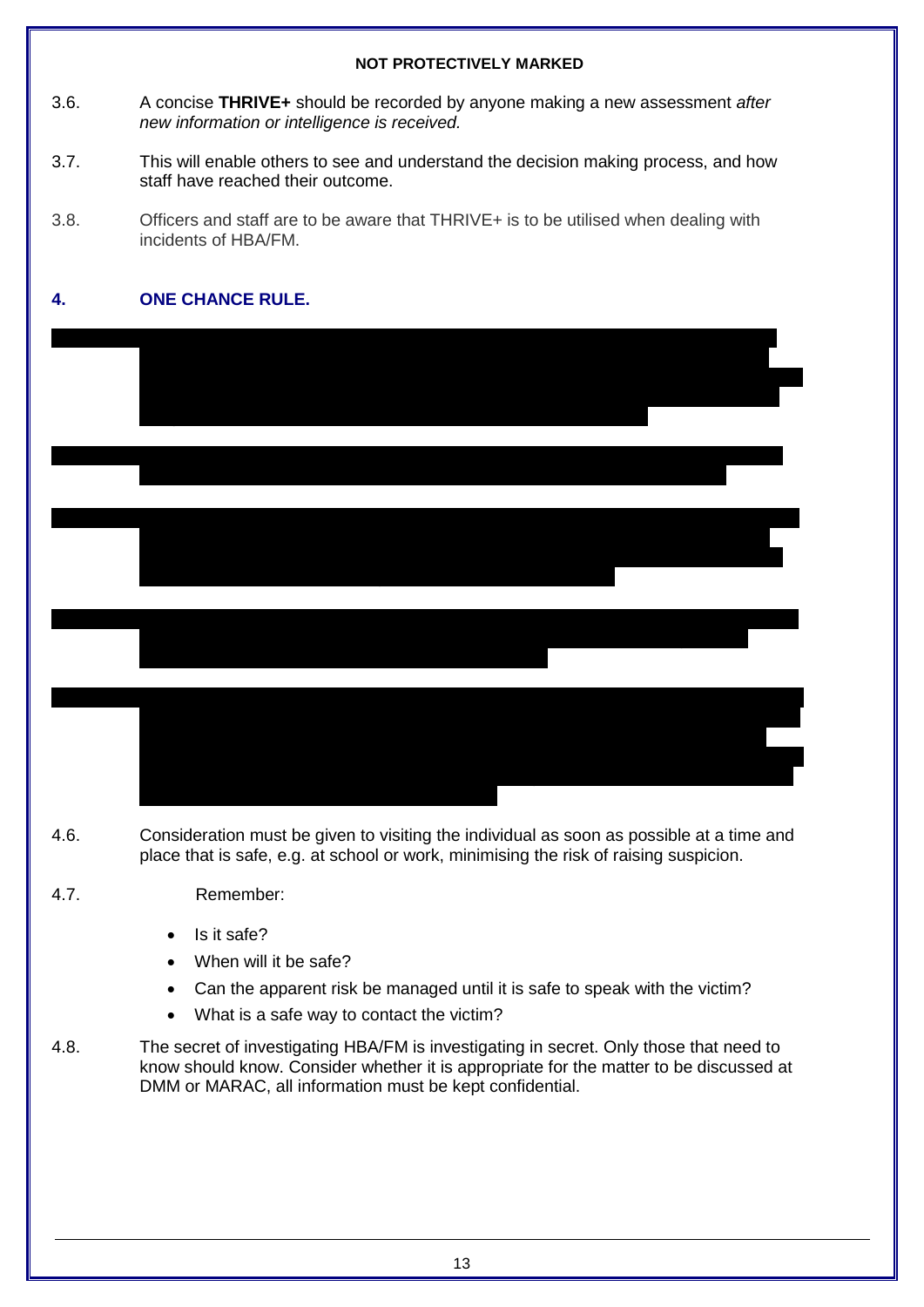

- 4.10. Reports of HBA/FM, actual or suspected in relation to a child will be investigated by the Child Abuse Investigation Unit.
- 4.11. In cases of adults where there is a criminal investigation taking place the criminal investigation will remain with PPU/FCID/Investigation Team as per WMP operating principles. The safeguarding and safety planning for forced marriage incidents will generally be managed by the Domestic Abuse Team in conjunction with the OIC. All vulnerable adult cases should be assessed and considered, if necessary for referral to the Adults at Risk Team as per force policy.
- 4.12. The incident may not fit the definition of DA, for example someone reporting their tyres have been slashed and they think it may be as a result of someone in the community perceiving that they have breached the 'honour' code. If the victim identifies that the incident may be HBA the incident must be recorded as HBA and the victim must be appropriately safeguarded by that investigating team.

# <span id="page-13-0"></span>**5. LEGISLATION.**

# <span id="page-13-1"></span>**Forced Marriage Legislation**

- 5.1. Section 121 of the Anti-social Behaviour, Crime and Policing Act 2014 states:
	- 1. A person commits an offence in England and Wales if he or she
		- a. uses violence, threats or any other form of coercion for the purpose of causing another person to enter into the marriage, and
		- b. believes, or ought to reasonably believe, that the conduct may cause the other person to enter into the marriage without free and full consent.
	- 2. In relation to a victim who lacks capacity to consent to marriage, the offence under subsection (1) is capable of being committed by an conduct carried out for the purpose of causing the victim to enter into a marriage (whether or not the conduct amounts to violence, threats or any other form of coercion).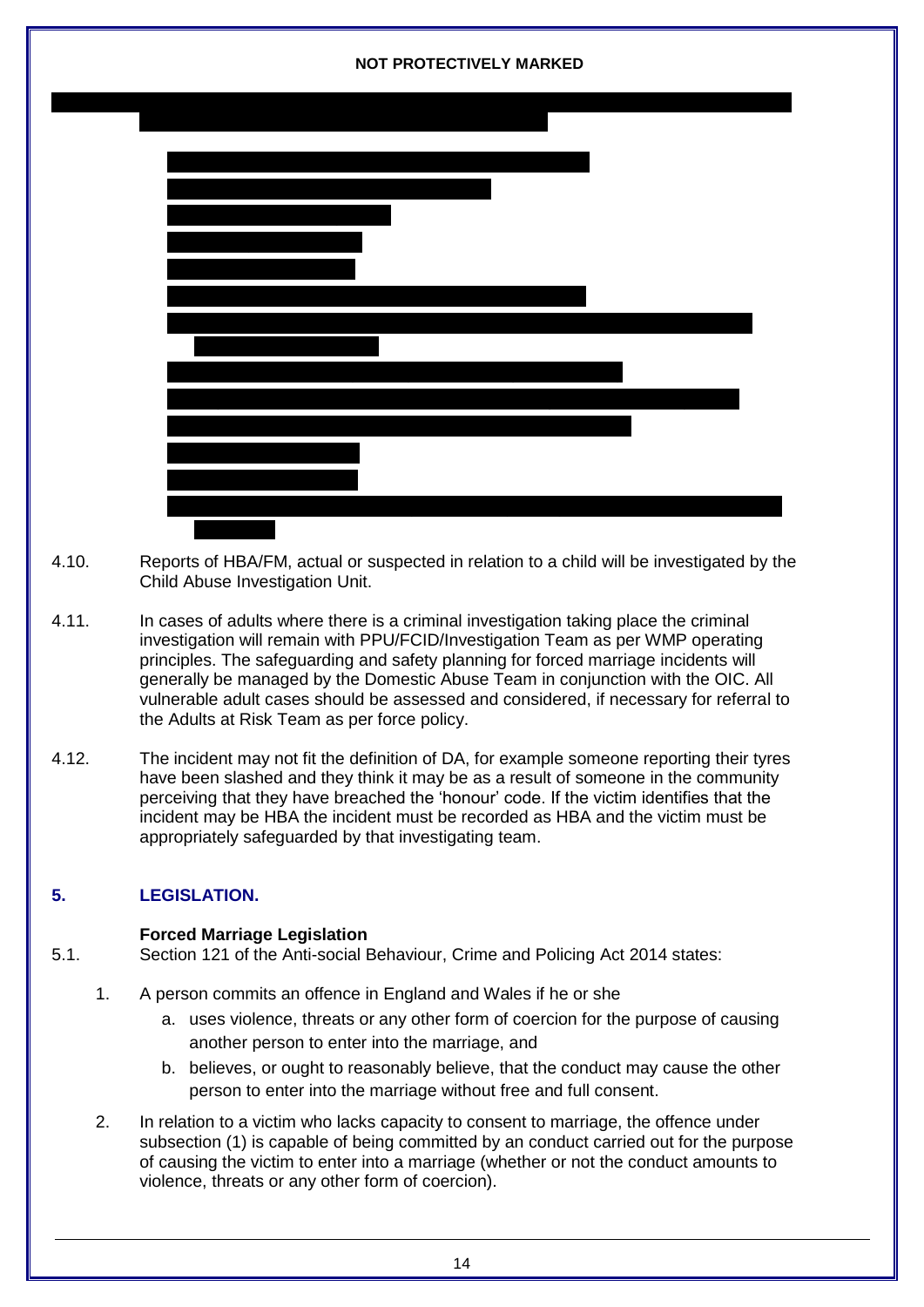- 3. A person commits an offence under the law of England and Wales if he or she practices any form of deception with the intention of causing another person to leave the UK, and intends the other person to be subjected to conduct outside the UK that is an offence under subsection (1) or would be an offence under that subsection if the victim were in England and Wales.
- 5.2. In addition to the specific offences of forced marriage, there are still a number of other offences that may nevertheless be committed. Perpetrators may also be prosecuted for offences including fear of provocation of violence, common assault, actual bodily harm, grievous bodily harm, harassment, kidnap, abduction, theft (of passport), threats to kill, false imprisonment and murder. CPS are responsible for making the decision for which offence(s) the perpetrators should be prosecuted. Sexual intercourse without consent is rape, regardless of whether this occurs within a marriage or not. A British national commits this offence abroad under s.72 Sexual Offences Act 2003.
- 5.3. The maximum penalty in a criminal court for forced marriage offences is seven years imprisonment.

# <span id="page-14-0"></span>**Forced Marriage Protection Orders**

- 5.4. Forced Marriage Protection Orders can be sought under section 4A of the Family Law Act 1996. This makes provision for protecting both children and adults at risk of being forced into marriage and offers protection for those who have already been forced into marriage. The terms of orders issued under the Act can be tailored to meet the specific needs of the victim.
- 5.5. Consider and discuss with the victim a Forced Marriage Protection Order (FMPO). FMPO's protect those who are or at risk of being forced into marriage or someone who has already been forced into marriage. These are civil orders and are available from selected Family Courts (see below). Any person can apply (victims can apply themselves or social care on behalf of children and vulnerable adults). Police can apply on behalf of victims and/or support victims through the process themselves. If officers are considering a FMPO they must liaise with WMP Legal Services and we should only do so, with the support of the adult victim (excludes children and vulnerable adults).
- 5.6. Once obtained the FMPO will need to be served on the respondent/s ('offender/s'). The FMPO is not 'live' until the FMPO is served. The FMPO details must be onto PNC for both the victim (petitioner) and named respondent/s (incl. expiry date). **This must be kept updated and weeded when expired.** Once a FMPO has been granted, ensure that the order is placed onto CORVUS and scanned in under the crime/noncrime number.
- 5.7. **Beware that copies of any information disclosed in the application forms to the court will be served on the respondents, so do not include sensitive information that could compromise a source or put anyone at risk.**

Birmingham Family Court – general number - 0121 681 4441 (office hours Mon - Fri).

- 5.8. These orders can be sought in conjunction with other civil order such as FGMPO's (Female Genital Mutilation Protection Orders).
- 5.9. Under section 120 of the Act, the maximum penalty for breach of a forced marriage protection order is five years imprisonment.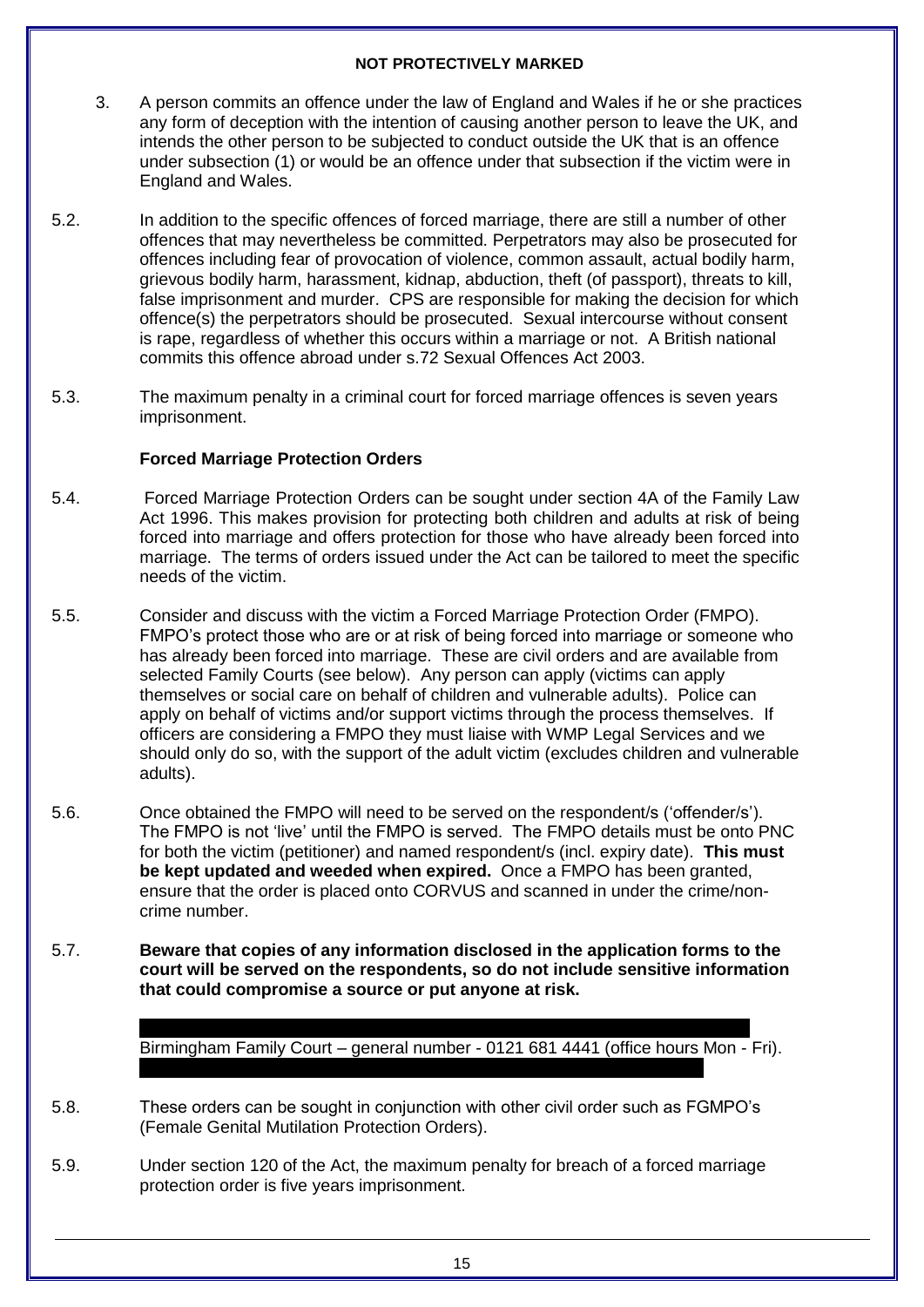- 5.10. A breach of a FMPO is a criminal offence; this must be recorded as per Home Office crime recording standards. Staff must ensure that the correct markers are applied.
- 5.11. [See PPU website for more advice and guidance](http://intranet2/hq_departments/public_protection/domestic_abuse1/forced_marriage__hbv/offence_information.aspx) on FMPO's.
- 5.12. For advice in respect of other civil remedies, please see [College of Policing APP for](https://www.app.college.police.uk/app-content/major-investigation-and-public-protection/domestic-abuse/?s=domestic+abuse)  [domestic abuse.](https://www.app.college.police.uk/app-content/major-investigation-and-public-protection/domestic-abuse/?s=domestic+abuse)

# <span id="page-15-0"></span>**Tipstaff - Child Abduction Orders (High Court)**

- 5.13. The tipstaff is the enforcement officer for all orders made in the High Court. Every applicable order made in the High Court is addressed to the tipstaff in children and family matters.
- 5.14. In child abduction cases, forced marriage and female genital mutilation cases, the tipstaff can execute warrants on a range of possible orders, including a Collection Order (for the return of a child), a Location Order (for the whereabouts of a child to be discovered), a Passport Order (for the seizure of passports or other travel documents) and Port Alerts (to prevent a child being wrongfully removed from the UK).
- 5.15. The tipstaff may affect an arrest then inform the police. Sometimes the police will detain a person in custody until the tipstaff arrives to collect that person or give further directions as to the disposal of the matter. The tipstaff can also call on any constable to assist in carrying out the tipstaff's duties.

# <span id="page-15-1"></span>**Adults at Risk Care Act 2014**

- 5.16. An Adult at Risk is any person aged 18 or over who is or may be in need of community care services, by reason of mental, physical or learning disability, age or illness AND is or may be unable to take care of him/herself or unable to protect him/herself against significant harm or exploitation.
- 5.17. The definition applies to people with mental health, sensory or other physical impairments, learning difficulties, frailty or confusion, who, as a consequence, are unable to protect themselves AND are in need of community care.
- 5.18. If a person does not consent or lacks capacity to consent to a marriage, the marriage must be viewed as a forced marriage, whatever the reason for the marriage taking place. Research shows that the forced marriage of children and adults with learning disabilities is likely to be vastly under-reported and is equally valid for both males and females.
- 5.19. For people with learning difficulties the consequences of forced marriage can be the same as those for people without a learning disability. There can also be additional consequences such as abandonment due to the spouse rejecting the person with learning disabilities. The spouse of the person with learning disabilities may not realise that they may be committing a criminal offence by engaging in a sexual relationship with a person who does not have the capacity to consent. This is not an excuse, and would be classed as rape.
- 5.20. Families may not be aware that organising the forced marriage could potentially be a criminal offence. While it is important to have an understanding of the motives that drive parents to force their children with learning disabilities to marry, these motives should never be accepted as justification for their actions.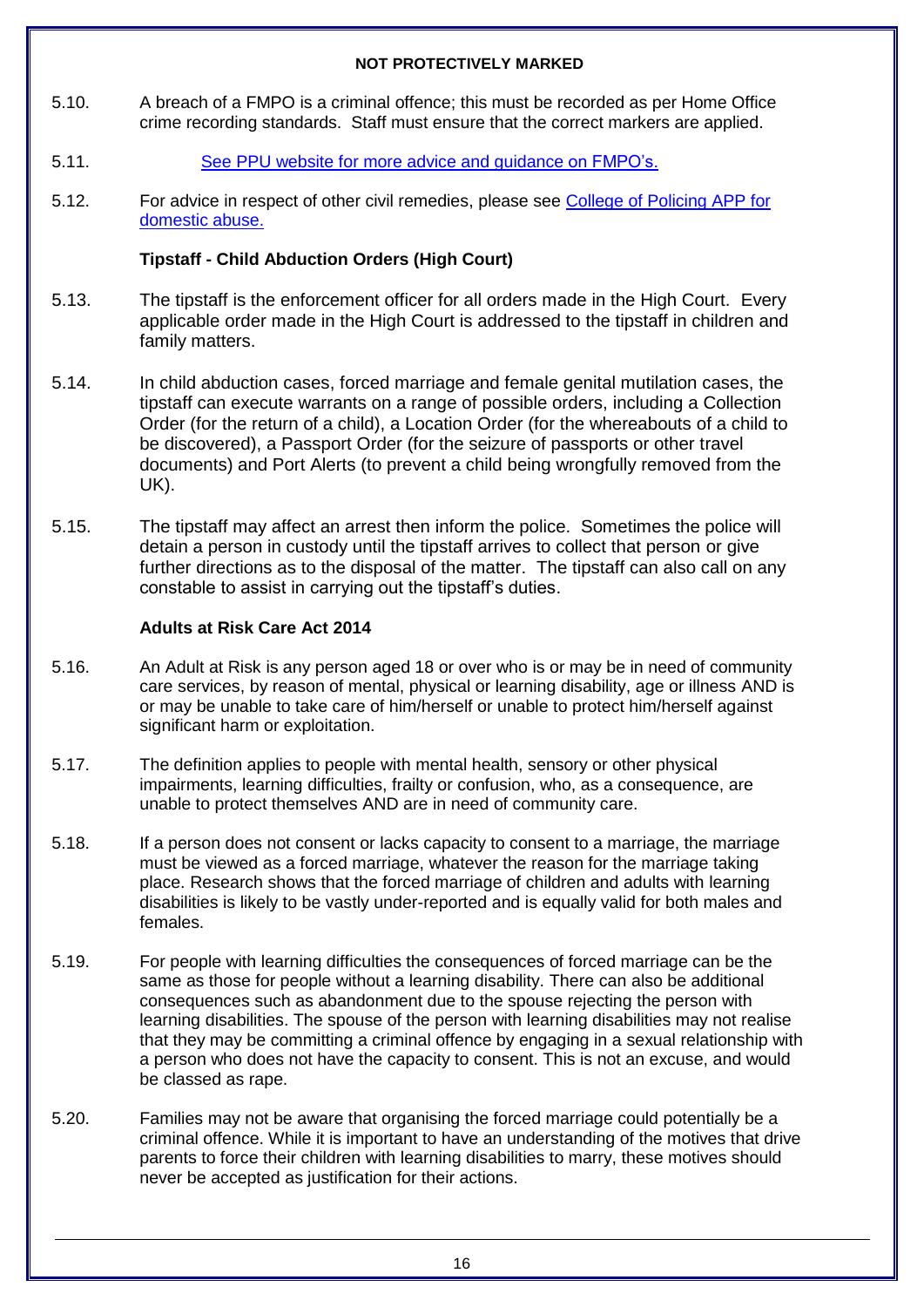- 5.21. For further information, please refer to [Forced Marriage and Learning Disabilities: Multi-](https://www.gov.uk/government/news/forced-marriage-and-learning-disability-new-guidelines-to-help-prevent-abuse)[Agency Practice Guidelines.](https://www.gov.uk/government/news/forced-marriage-and-learning-disability-new-guidelines-to-help-prevent-abuse)
- 5.22. Any report of HBA /FM by a family member or carer involving an adult at risk must be referred to the Adults at Risk Team for joint agency investigation as per the Care Act 2014.

# <span id="page-16-0"></span>**Mental Capacity Act 2005**

- 5.23. The Mental Capacity Act 2005 aims to empower people (aged over 16 years) to make decisions about their own lives where possible and protects those who lack capacity. It provides a statutory framework both for people who lack capacity to make decisions for themselves and for those who have capacity and want to make preparations for a time when they may lack capacity in the future. It sets out who can take decisions, in which situations, and how they should go about this.
- 5.24. Whenever the term 'a person who lacks capacity' is used, it means a person who lacks capacity to make a particular decision or take a particular action for themselves at the time the decision or action needs to be taken. This reflects the fact that people may lack capacity to make some decisions for themselves, but will have capacity to make other decisions. For example, they may have capacity to make small decisions about everyday issues such as what to wear or what to eat, but lack capacity to make more complex decisions about financial matters or marriage. It also reflects the fact that a person who lacks capacity to make a decision for themselves at a certain time may be able to make that decision at a later date. This may be because they have an illness or condition that means their capacity changes. Alternatively, it may be because at the time the decision needs to be made, they are unconscious or barely conscious whether due to an accident or being under anaesthetic or their ability to make a decision may be affected by the influence of alcohol or drugs. Finally, it reflects the fact that while some people may always lack capacity to make some types of decisions – for example, due to a condition or severe learning disability that has affected them from birth – others may learn new skills that enable them to gain capacity and make decisions for themselves.
- 5.25. [The Mental Capacity Act Code of Practice](https://www.gov.uk/government/uploads/system/uploads/attachment_data/file/497253/Mental-capacity-act-code-of-practice.pdf) provides more detailed guidance.
- 5.26. If officers/staff have concerns about whether a particular individual lacks capacity they should refer the matter to WMP Adults at Risk Team in order for an assessment to be conducted by Adult Social Care and Health professionals.

# <span id="page-16-1"></span>**Validity of marriage**

- 5.27. The Marriage Act 1949 and the Matrimonial Causes Act 1973 states that the minimum age at which a person is able to consent to marriage is 16. (England, Wales and Northern Ireland). A person between the ages of 16-18 will require parental consent to marry (unless the young person is a widow/widower). In Scotland the legal age is 16 without the requirement of parental consent.
- 5.28. The Matrimonial Causes Act 1973, states that a marriage shall be voidable if "either party to the marriage did not validly consent to it, whether in consequence of duress, mistake, unsoundness of mind or otherwise". An application to annul the marriage under this Act must be made within three years of the marriage.
- 5.29. A marriage or civil partnership conducted abroad should be recognised in the UK if the parties have followed the correct process according to local law of that particular country. There will be no requirement to register the marriage in the UK.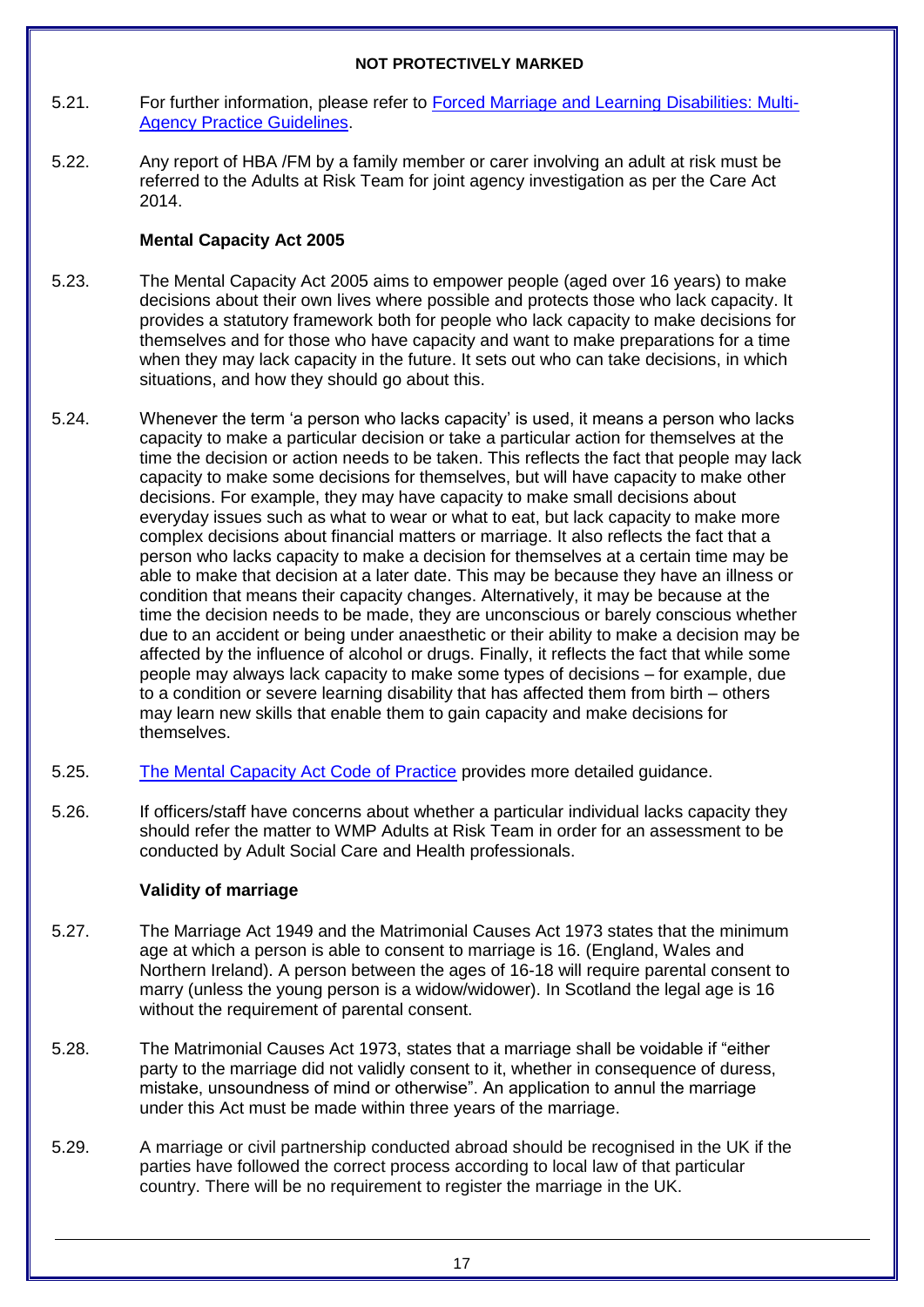- 5.30. However, those couples who opt to only hold a religious ceremony in the UK are recognised as nothing more than co-habitees under UK law. The couple must also undergo a civil ceremony in the UK in order to make the marriage legal under UK law.
- 5.31. Some marriages will be legally valid until they are annulled or a divorce is granted by the court**.** When considering the validity of a marriage, particularly one that took place overseas, specialist legal advice should be sought.
- 5.32. The legal age for marriage in Pakistan is 18 years for males and 16 years for females. In India the age is 21 years for males and 18 years for females. The majority of Europe follows the UK model, however in some countries marriages may take place before the legal age.
- 5.33. There are a number of other civil and family orders that can be made to protect those threatened with, or already in, a forced marriage. For children, an application for a care or supervision order can be made under the Children Act 1989 or wardship proceedings may be issued in the High Court (responsibility of Local Authority). Adults can seek an order for protection from harassment or non-molestation.

# <span id="page-17-0"></span>**6. BLOCKAGES TO REPORTING.**

- 6.1. Police have a number of responsibilities in relation to HBA/FM. These include keeping the victims safe with their co-operation, investigating any crimes as well as supporting victims.
- 6.2. It will not always be evident that the incident/crime is 'honour' related or involves a forced marriage. It is important to gain the trust of the person by having an understanding of the issues surrounding HBA/FM and the steps that can be taken to protect a victim. We must be aware that people living within a forced marriage or those under threat of one, may face significant harm if their family/community becomes aware that they have sought assistance.
- 6.3. **The victim's safety must come first.** In many cases it may not be possible or in their best interest for the victim to remain with the family or even in the immediate vicinity.
- 6.4. Victims can also find making a decision to leave their family especially hard. They may have little or no experience of life outside the family. In one case a Gypsy traveller could not read or write, nor did she have any access to money and as a result she was unable to catch a bus without assistance and struggled to read a timetable.
- 6.5. As a result of leaving they may lose contact with their family, children and friends. Finding accommodation can sometimes be very difficult, especially for those who do not have leave to remain within the UK and therefore do not have any recourse to public funds. [See section on No Recourse to Public Funds and Immigration.](#page-35-0)
- 6.6. Some girls and young women who are victims of HBA/FM are withdrawn from education early or are taken abroad for extended periods. This has the effect of isolating them from help and support, limiting their choices and career options. Therefore they will often go through with the marriage as the only option.
- 6.7. Isolation is one of the biggest problems facing those trapped in, or under threat of, a forced marriage. They may feel there is nobody they can trust to keep this secret from their family and they have no one to speak to about their situation, some may not be able to speak English. These feelings are similar to those experienced by victims of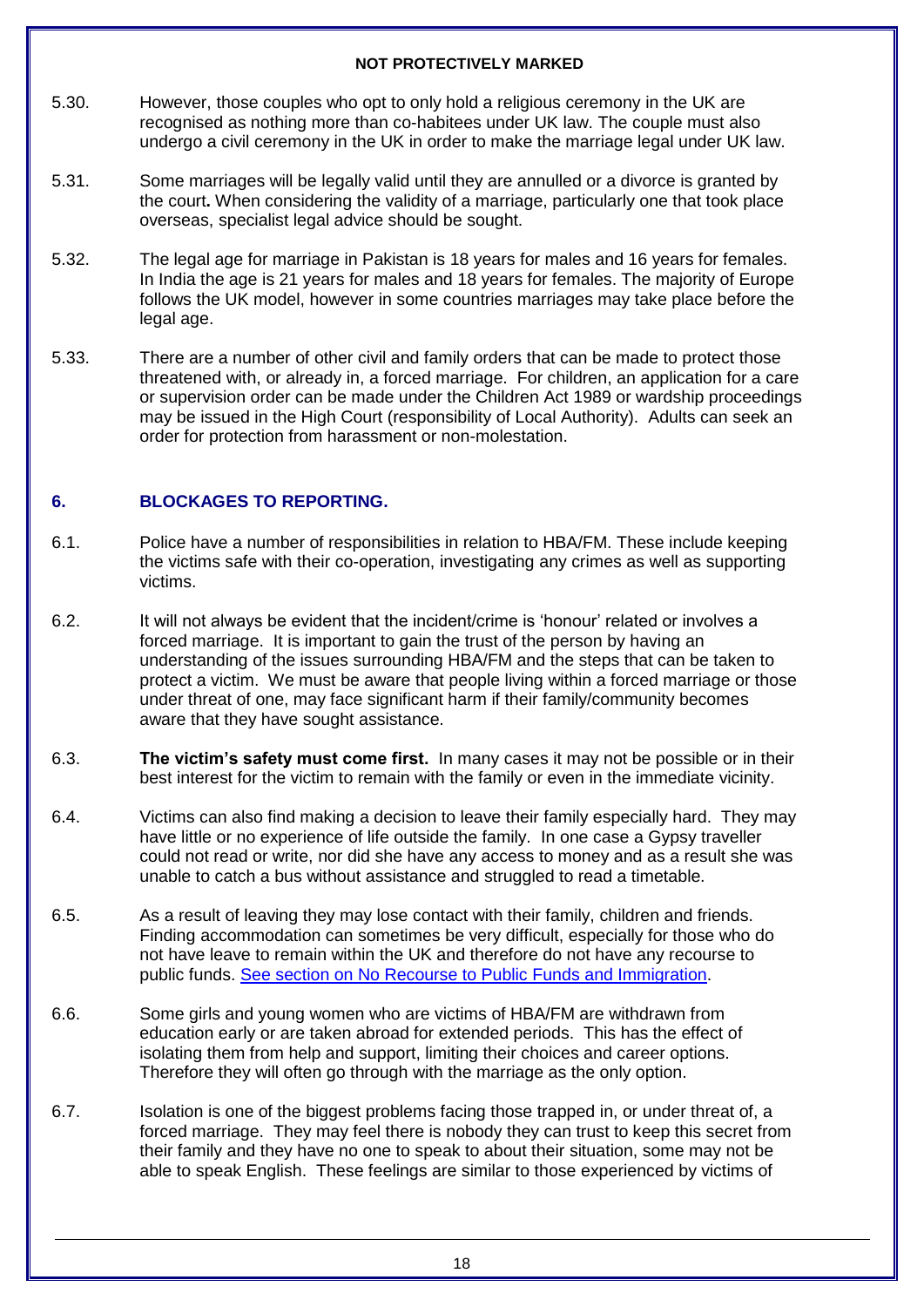other forms of domestic abuse and child abuse. Consequently, they will often display behaviour that is consistent with stress.

- 6.8. Those who do leave often live in fear of their own family who will go to considerable lengths to find them and ensure their return. This may include the use of others to find runaways or involve the police by reporting the victim as missing from home or falsely accusing them of criminal offences. Some victims have been traced through medical and dental records, bounty hunters, private investigators, local taxi drivers, members of the community, shop keepers, through national insurance numbers, benefit records, school, college, bank records, social media and mobile devices such as phones.
- 6.9. Victims may find it difficult to disclose what is happening to them, therefore it is important that WMP officers and staff look for signs of stress, for example hair loss, self-harm, low self-esteem, etc.

# <span id="page-18-0"></span>**7. ROLES & RESPONSIBILITIES.**

- 7.1. All officers/staff are reminded of the **'**One Chance Rule' that is they may have one chance to speak with a potential victim and thus they may have one chance to save a life. Therefore all officers/staff must be aware of their responsibilities and obligations when they are dealing with such cases.
- 7.2. In all cases the victim's immediate safety is paramount. It is vital that officers/staff respond immediately and effectively to keep the victim safe.

# <span id="page-18-1"></span>**Key responsibilities – all staff**

**Contact centre responsibilities (Appendix A)**

**Response and LPU staff responsibilities (Appendix B)**

**Custody responsibilities (Appendix C)**

**Investigation team, PPU and FCID responsibilities (Appendix D)**

**Airport, Immigration and CTU responsibilities (Appendix E)**

# [HBA/FM aide memoire](http://intranet2/content/publicprotection/New_Intranet_Docs_2014/FM_HBV_Aide_memoire.pdf)

# [THRIVE+](http://wmp2020.west-midlands.police.uk/risk-framework/)

- 7.3. All officers and staff should be aware of their responsibilities in respect of DA, CA & Adults at Risk.
- 7.4. Obtain full details of the individual making the report, their contact details and their relationship with the person under threat.
- 7.5. Obtain details of the person under threat including:
	- Safe contact methods in case call is terminated or disconnects, i.e. phone number and confidential e-mail if possible
	- Name of person
	- **Nationality**
	- Date of Birth or age if not known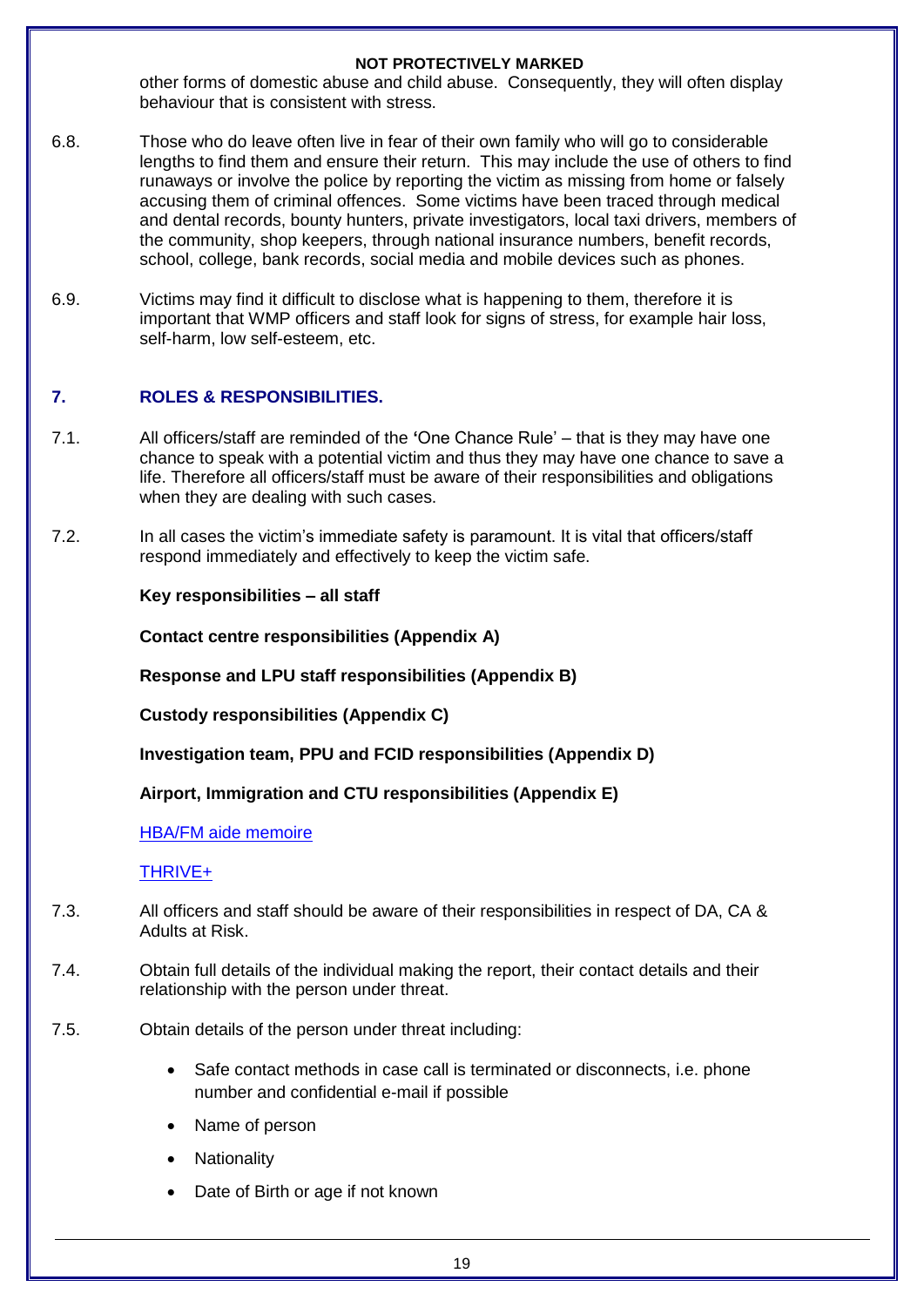- Place of birth
- Suspect details and any relevant intelligence
- Passport details of all passports and ascertain if they have dual nationality
- School/College/University details
- Employment details
- Full details of the allegation
- Name and address of parents or those with parental responsibility
- National Insurance number if applicable
- Driving licence details if applicable
- Suspect details and any relevant intelligence
- It is the responsibility of all staff to ensure that these matters are dealt with promptly.
- Ensure that positive action is taken to protect lives of the victims, witnesses and any children involved
- If a crime is reported the offenders are arrested and prosecuted (where appropriate). However be aware that this may place the victim in further danger
- The victims are updated regularly in accordance with the Victims' Code
- KIV the most appropriate officer deals with the case. Where possible gain the victim's views about uniformed officers attending and the officers' ethnicity. Research has shown that a victim may not disclose to an officer from the same ethnic/cultural background.

# **DASH/Karma Nirvana risk assessments**

# <span id="page-19-0"></span>**DASH Risk Assessments**

\*\**Please note, DASH is currently subject of national review; this section will be updated in line with national recommendations being adopted within WMP.* 

7.6. West Midlands Police operates a policy where the completion of the DASH risk assessment in some circumstances is discretionary. The table below details when officers may apply their discretion as to whether they need to complete the full DASH risk assessment with the victim, however in summary discretion only applies to noncrime incidents and crime incidents between family members who are not intimate partners. The exception to this is honour based abuse and forced marriage cases, where the DASH risk assessment is always mandatory. In most cases, the DASH risk assessment must be scanned onto the CRIMESCAN system by the officer completing before the end of that tour of duty. There may be occasions where we may not scan due to the risk posed to the victim.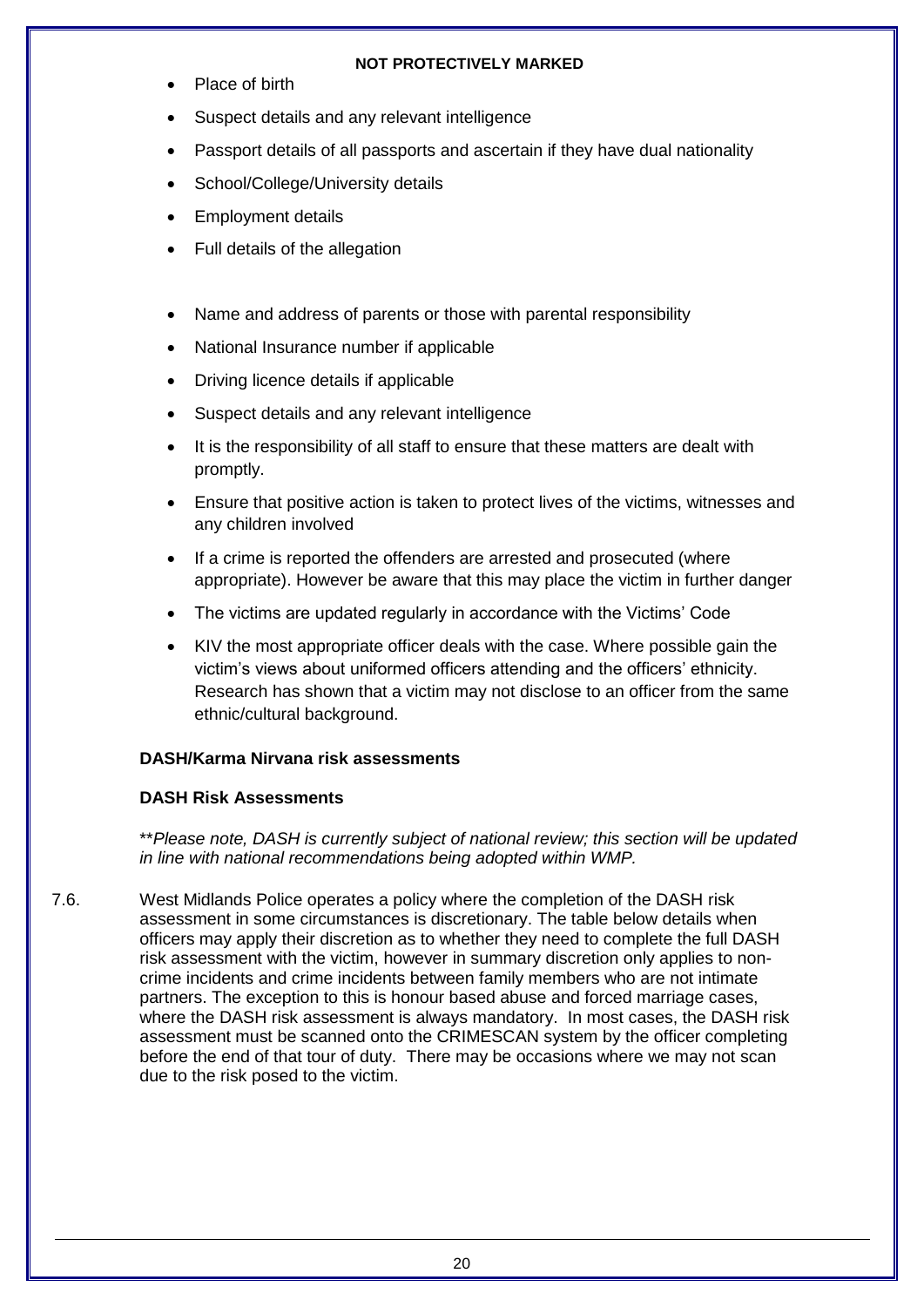| <b>NOT PROTECTIVELY MARKED</b>                                                               |                                                                                                                                                                                                                                             |  |
|----------------------------------------------------------------------------------------------|---------------------------------------------------------------------------------------------------------------------------------------------------------------------------------------------------------------------------------------------|--|
| <b>Incident Type</b>                                                                         | <b>Action Required</b>                                                                                                                                                                                                                      |  |
| Domestic Abuse Crime                                                                         | • WC391 DASH RA mandatory                                                                                                                                                                                                                   |  |
| incident involving<br>intimate or ex-intimate<br>partners (including 16<br>and 17 year olds) | • Crime report mandatory to include a full crimes portal update<br>re circumstances of offence, history, family structure, children<br>and whether they were part or witness to the incident (this<br>becomes the paperless WC392)          |  |
|                                                                                              | • WC391 DASH RA Officers Professional Judgement *                                                                                                                                                                                           |  |
| Domestic Abuse Crime<br>involving other family<br>members                                    | • Crime report mandatory to include a full crimes portal update<br>of circumstances of offence, history, family structure, children<br>and whether they were part or witness to the incident (this<br>becomes the paperless WC392)          |  |
|                                                                                              | • WC391 DASH RA Officers Professional Judgement *                                                                                                                                                                                           |  |
| Domestic Abuse Non<br>Crime incident                                                         | • DA non-crime number - mandatory to include a full crimes<br>portal update of circumstances of offence, history, family<br>structure, children and whether they were part or witness to the<br>incident (this becomes the paperless WC392) |  |
| Honour Based Abuse or                                                                        | • WC391 DASH RA mandatory & Karma Nirvana Risk<br>Assessment                                                                                                                                                                                |  |
| <b>Forced Marriage</b><br>incident (crime or non-<br>crime)                                  | • Crime report or DA non-crime number- mandatory                                                                                                                                                                                            |  |
|                                                                                              | Nb While the full history is required here due to the sensitivities<br>around HBA/FM incidents this information will need restricted<br>access as per section 3.20 of this guide                                                            |  |

\*Professional judgement will include some initial questions to the victim about any DA history between the parties to assist the decision as to whether to complete DASH along with an appreciation of information held on police systems provided by the Service Desk/RADS.

DASH training is mandatory for all frontline staff.

# <span id="page-20-0"></span>**Karma Nirvana risk assessment – [WC 391KN \(standard forms\)](http://apps/standardforms/files/WC391KN.PDF) Honour based abuse and forced marriage risk assessment**

7.7. This risk assessment should be used with every individual disclosing, or where it has been identified, that they are experiencing or at risk of experiencing a forced marriage and/or honour based abuse. This risk assessment should ideally be completed on your first contact with the individual at risk.

7.8. Training is mandatory for all frontline staff (facilitated by supervisors utilising NCALT).

# **Check list**

- 7.9. Below is a list of key points when completing the risk assessment:
	- Familiarise yourself with the checklist before you complete with a victim to ensure professional confidence when using this assessment
	- Ensure that you cover each question in this assessment to ensure an accurate assessment of risk
	- Ensure this risk assessment is completed with the victim on their own
	- It is important to explain and reassure of confidentiality and referral policies
	- If English is not the victim's first language, ensure that an appropriate interpreter is used.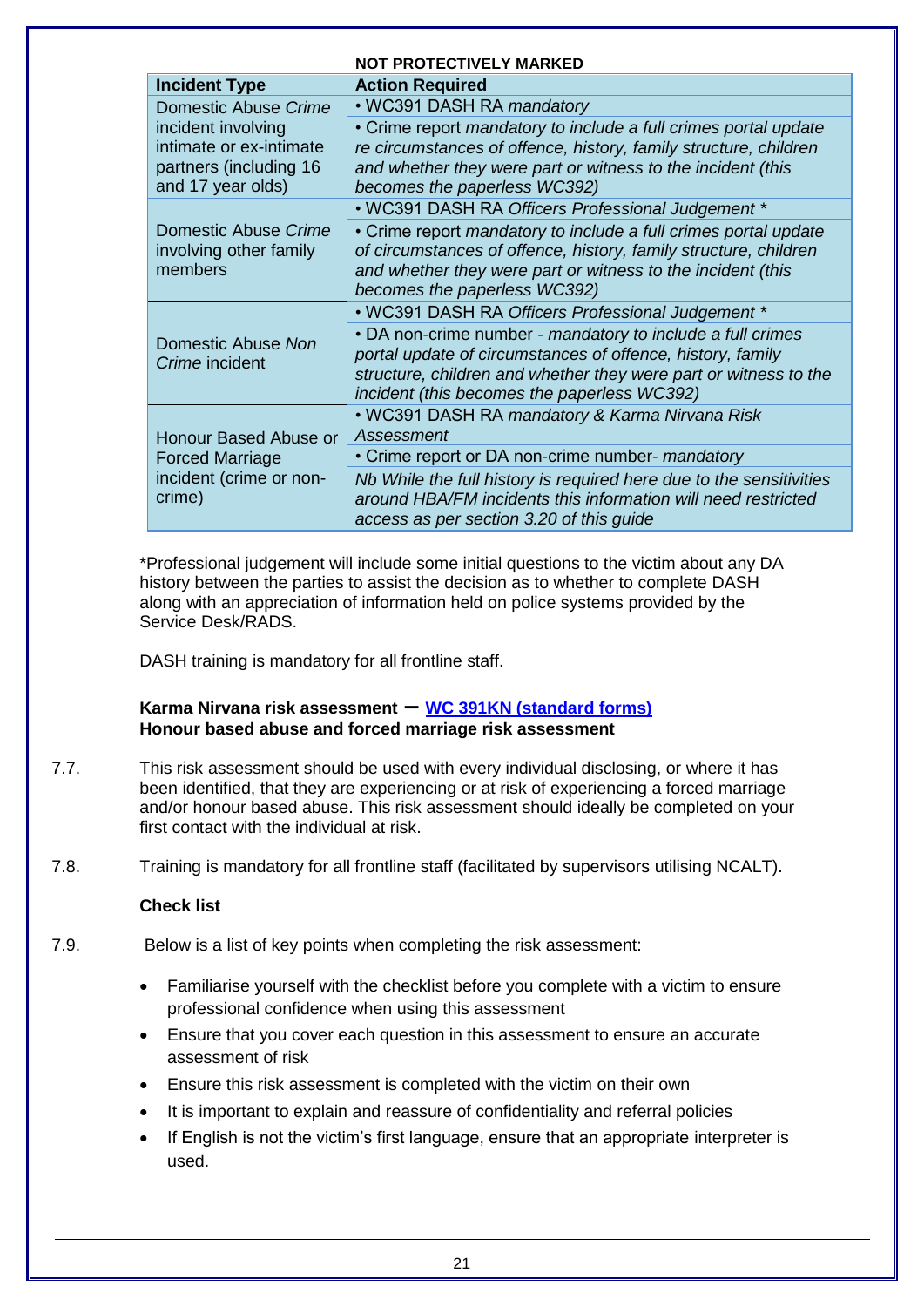<span id="page-21-0"></span>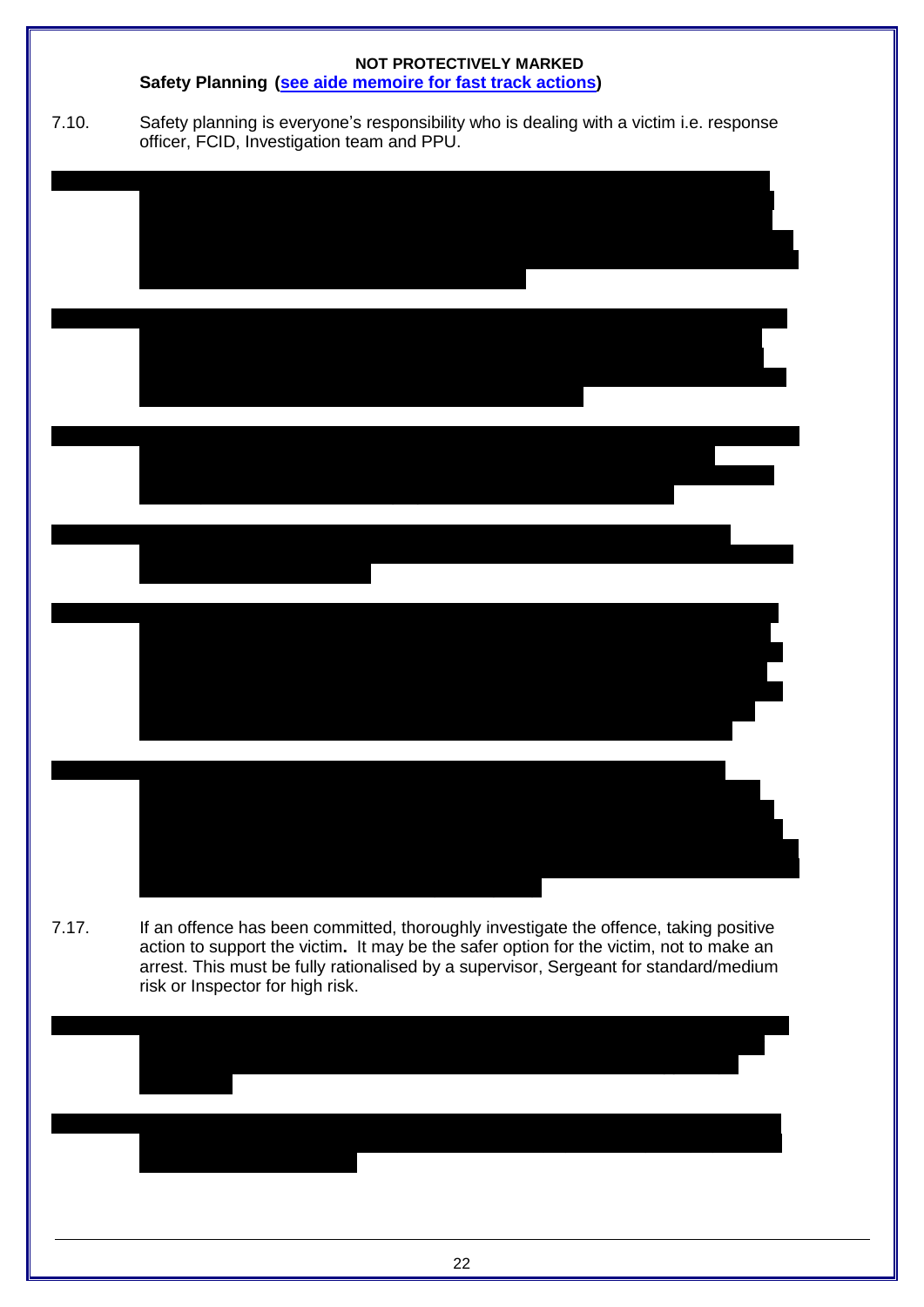<span id="page-22-0"></span>

|       | <b>NOT PROTECTIVELY MARKED</b>                                                                                                                                                                                                                                                 |
|-------|--------------------------------------------------------------------------------------------------------------------------------------------------------------------------------------------------------------------------------------------------------------------------------|
|       |                                                                                                                                                                                                                                                                                |
|       |                                                                                                                                                                                                                                                                                |
|       |                                                                                                                                                                                                                                                                                |
|       |                                                                                                                                                                                                                                                                                |
|       |                                                                                                                                                                                                                                                                                |
|       |                                                                                                                                                                                                                                                                                |
|       |                                                                                                                                                                                                                                                                                |
|       |                                                                                                                                                                                                                                                                                |
|       |                                                                                                                                                                                                                                                                                |
|       |                                                                                                                                                                                                                                                                                |
| 7.30. | PoFA impacts on WMP duties to effectively manage and review the retention of DNA<br>profiles.                                                                                                                                                                                  |
| 7.31. | The legislation will not impact on current procedures to retain profiles for persons<br>convicted of offences. The increased scope of the legislation is relevant to voluntary<br>and investigation samples and profiles of persons arrested but not convicted of<br>offences. |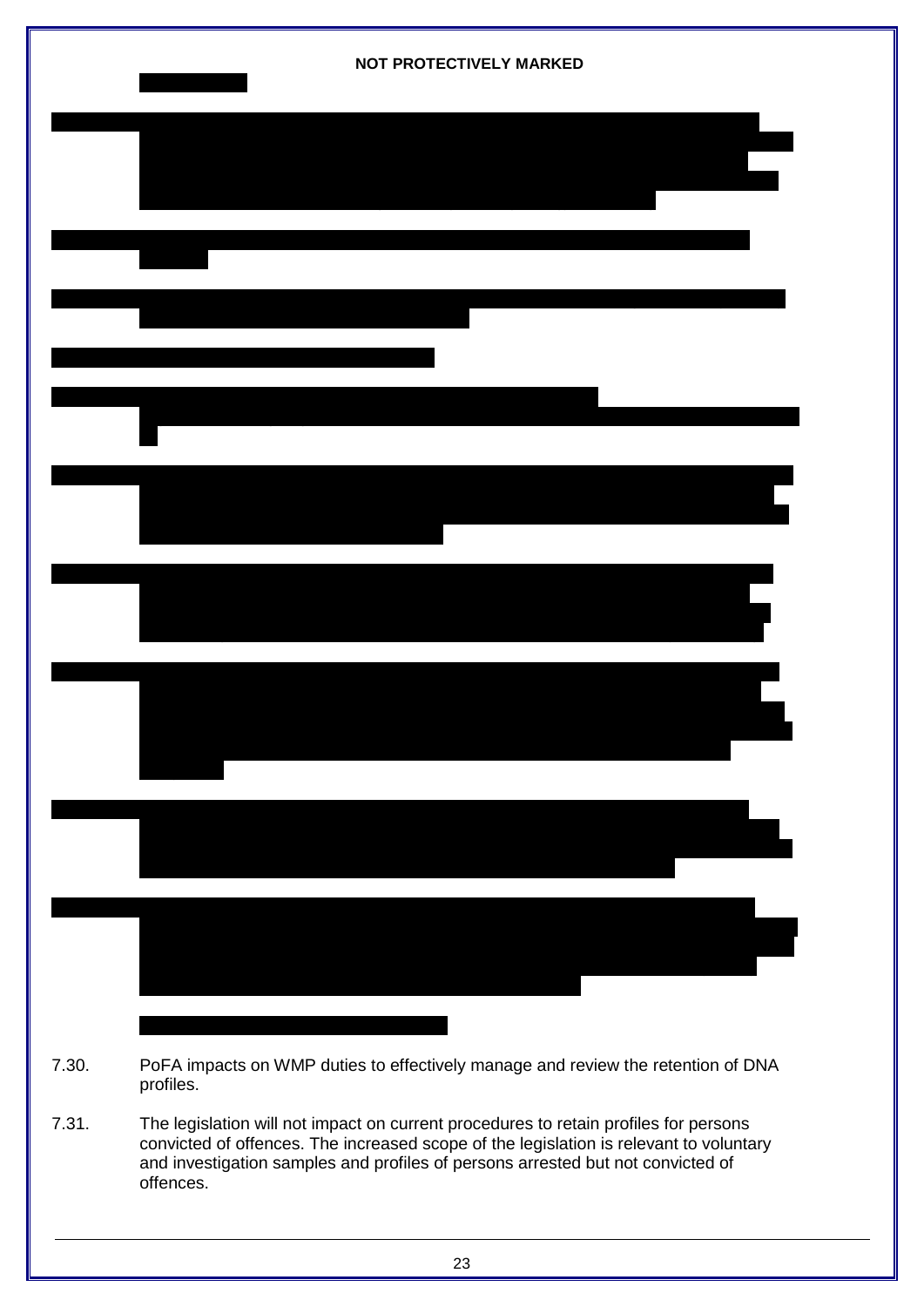## Samples

- 7.32. The Police should not retain any investigation samples or voluntary samples for more than 6 months. Samples must be destroyed as soon as a viable profile has been obtained or within 6 months of taking, whichever is sooner. A sample can be retained for an additional 12 months under PoFA with a court order or under other legislation.
- 7.33. OIC's can retain the samples for longer than the 6 months under CPIA legislation (policy decision recommended), however, any such samples can only be used for the case for which they were taken. If the samples are retained for any longer than 5 months and 2 weeks, then they cannot be loaded onto the NDNAD.



# <span id="page-23-0"></span>**Protection of Freedoms Act (PoFA) 2012**

- 7.35. PoFA impacts on WMP duties to effectively manage and review the retention of DNA samples and DNA profiles.
- 7.36. The legislation will not impact on current procedures to retain profiles for persons convicted of offences. The increased scope of the legislation is relevant to voluntary and investigation samples and profiles of persons arrested but not convicted of offences.

#### <span id="page-23-1"></span>**Samples**

- 7.37. The Police cannot retain any investigation samples or voluntary samples for more than 6 months. The samples must be destroyed as soon as a viable profile has been obtained or within 6 months, whichever is sooner. A sample can be retained for an additional 12 months under PoFA with a court order.
- 7.38. OIC's can retain the samples for longer than the 6 months under CPIA legislation (policy decision recommended), however, any such samples can only be used for the case for which they were taken. If the samples are retained for any longer than 5 months and 2 weeks, then we can't load them onto the NDNAD.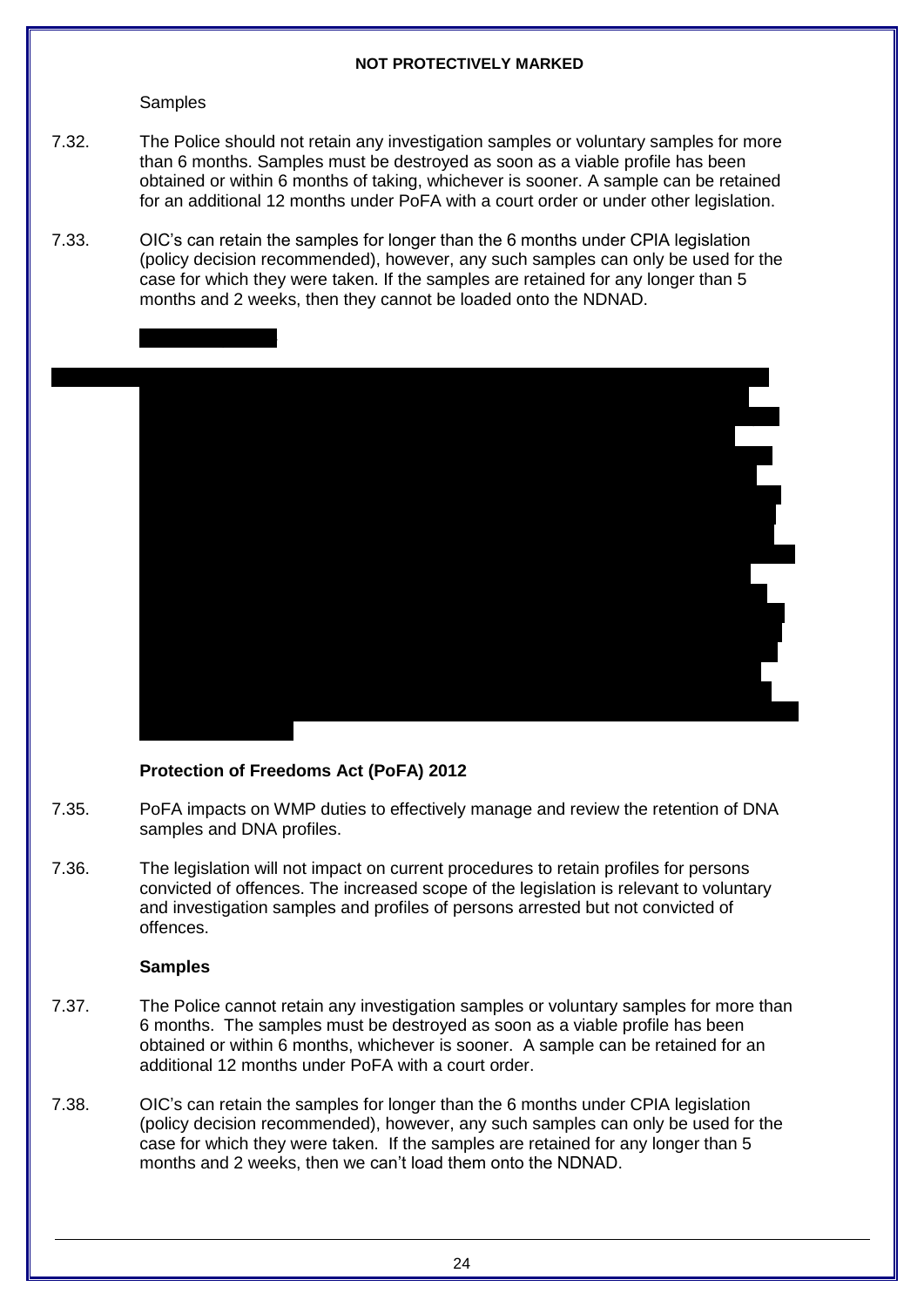<span id="page-24-1"></span><span id="page-24-0"></span>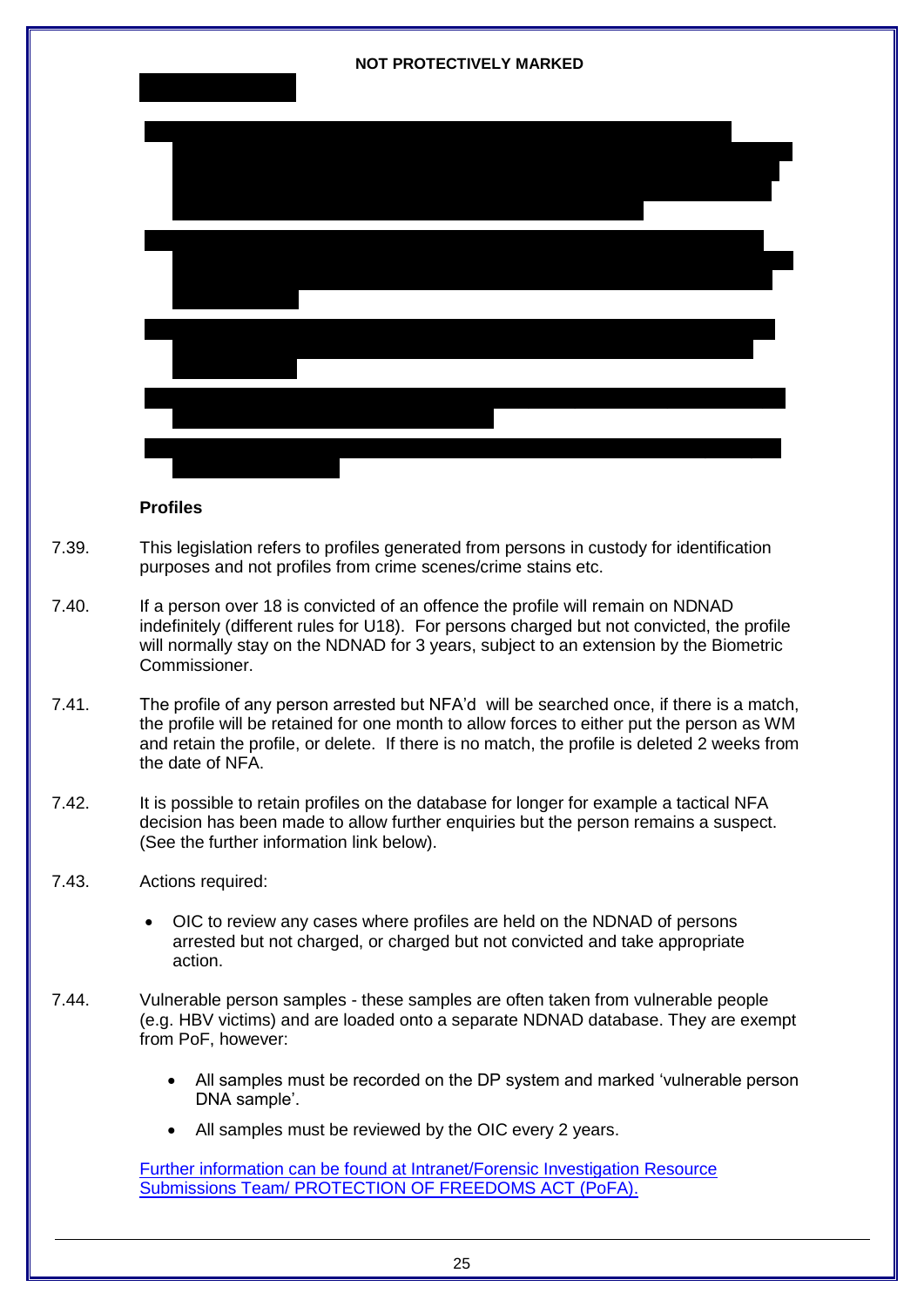# <span id="page-25-0"></span>**Fingerprint Process**

- 7.45. This process is set out below:
	- Obtain written consent from the victim, having drawn the victim's attention to the contents of the consent form.
	- Note that placing the fingerprints on the national database will create a CRO number for the victim, but this will obviously not have any conviction data.
	- Obtain a 'wet set' of fingerprints using the arrestee ten-print form NAFIS 1A (L).
	- In the free text section, mark the form, 'HBA Set'.
	- Retain a photocopy of the fingerprints and the consent form on file.
	- Submit the original fingerprints and consent form to the Fingerprint Bureau, Headquarters.
	- Fingerprint Bureau staff will then follow the procedures at Para 3.1.4 of the ACPO Guidance on Taking Fingerprints, DNA and Photograph of Victims / Potential victims of Forced Marriage.
	- Ensure periodic review of the necessity to retain the fingerprints on the National Fingerprint Database.

# <span id="page-25-1"></span>**Photograph**

- 7.46. This process is set out below:
	- Obtain written consent from the victim, having drawn the victim's attention to the contents of the consent form
	- Obtain head and shoulder image of the victim using a digital camera.
	- Burn three copies of the image.
	- Submit the master and one copy disc to the Forensic Imaging Unit at Headquarters, for uploading to Socrates and storage.
	- Retain one viewing copy on file
	- Obtain Socrates number from the Forensic Imaging Unit for noting on Protect and on file. Forensic Imaging Unit will ensure controlled access to photographs.

# <span id="page-25-2"></span>**Safeguarding considerations**

|  | $\Omega$ |  |
|--|----------|--|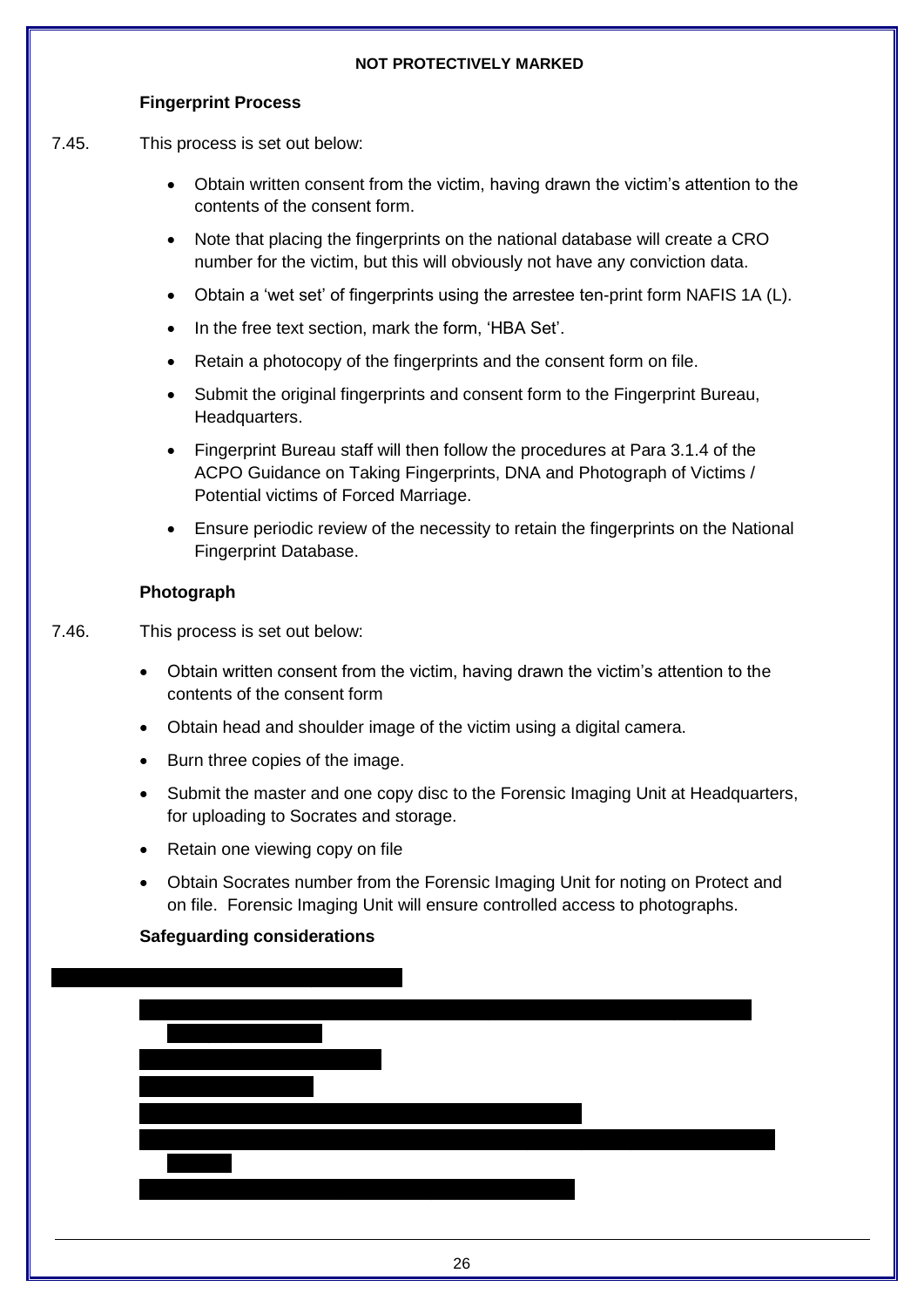<span id="page-26-1"></span><span id="page-26-0"></span>

|       | NOT PROTECTIVELY MARKED                                                                                |
|-------|--------------------------------------------------------------------------------------------------------|
|       |                                                                                                        |
|       |                                                                                                        |
|       |                                                                                                        |
|       |                                                                                                        |
| 7.48. | Intelligence<br>HBA/FM Intelligence will be recorded on IMS Intelligence system excluding confidential |
|       | information but keep in view this is not a referral mechanism.                                         |
|       |                                                                                                        |
|       |                                                                                                        |
|       |                                                                                                        |
|       |                                                                                                        |
|       |                                                                                                        |
|       |                                                                                                        |
|       |                                                                                                        |
|       |                                                                                                        |
|       |                                                                                                        |
|       |                                                                                                        |
|       |                                                                                                        |
|       |                                                                                                        |
|       |                                                                                                        |
|       |                                                                                                        |
|       |                                                                                                        |
|       |                                                                                                        |
|       |                                                                                                        |
|       | 27                                                                                                     |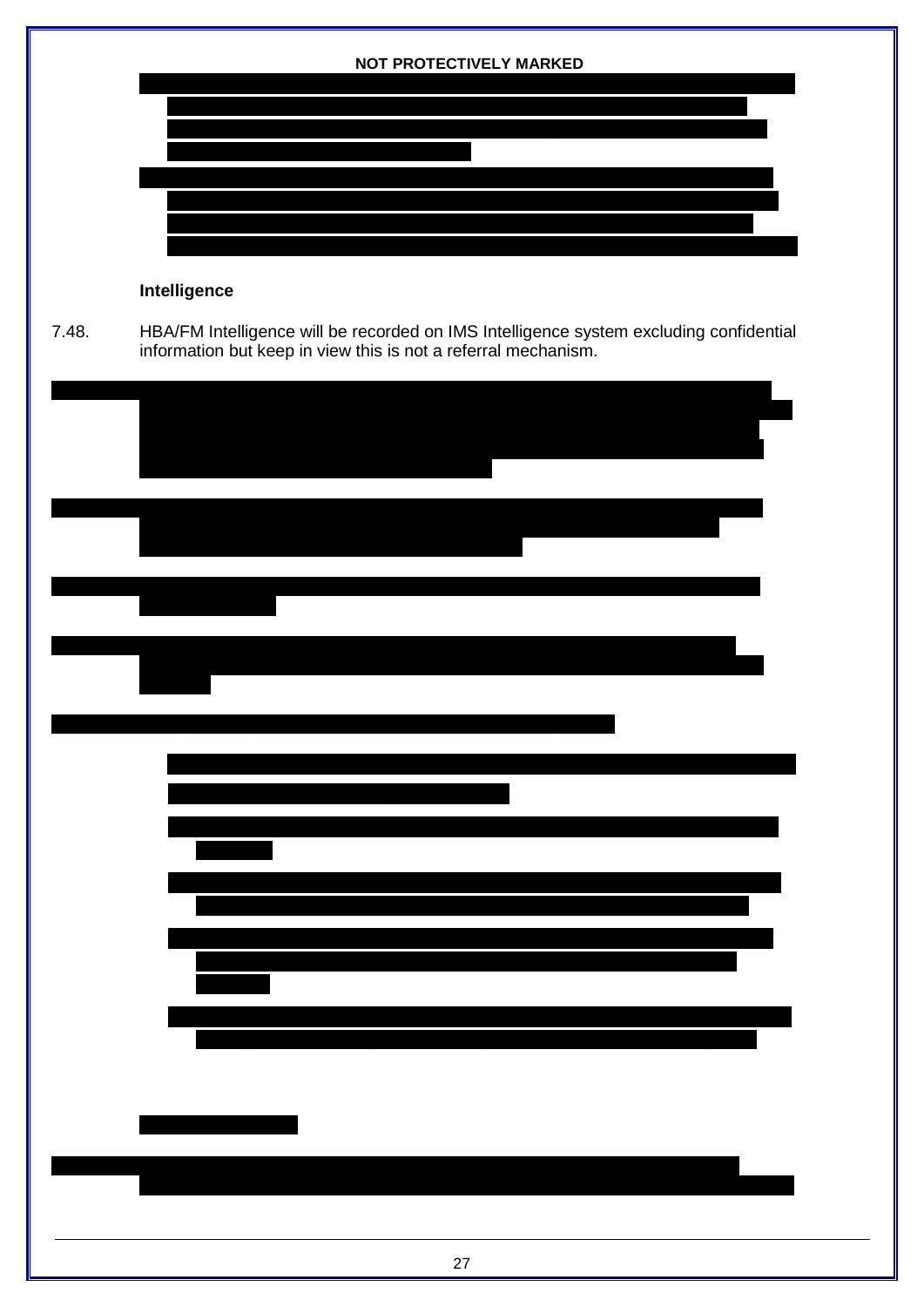<span id="page-27-2"></span><span id="page-27-1"></span><span id="page-27-0"></span>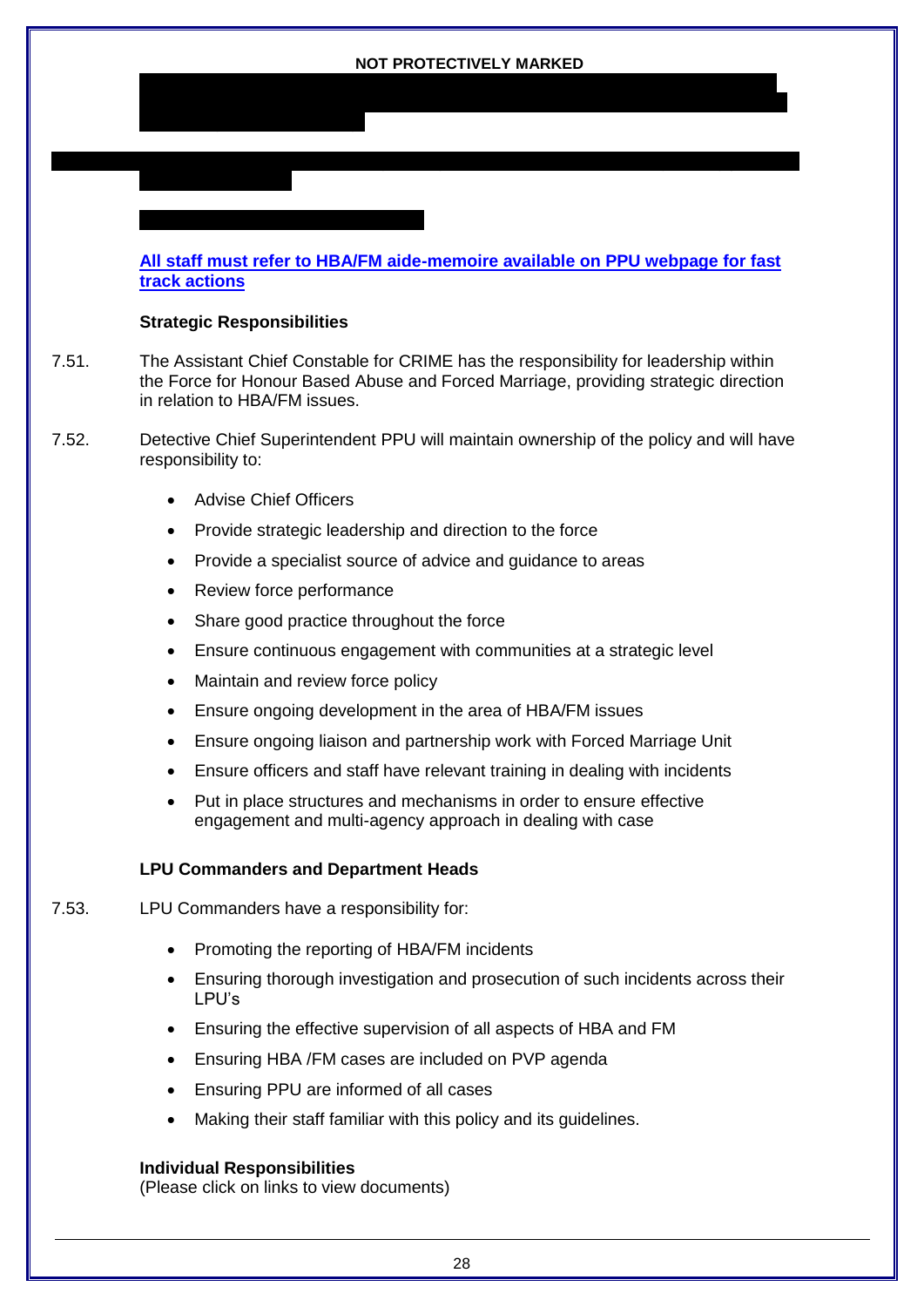- Contact Centre (Public contact office/101 and 999 call handlers/RADS and service desk)
- Response/Duty Inspector/FIM
- Investigation/FCID/PPU responsibilities
- Custody staff
- Airports/Immigration

# <span id="page-28-0"></span>**8. ACTION FOLLOWING ARREST**

# <span id="page-28-1"></span>**Pre-charge Advice**

- 8.1. Officers must deal with HBA/FM cases expeditiously and obtain pre charge advice from CPS in order to ascertain and seek advice in relation to the sufficiency of the evidence, type of evidence required and the most appropriate charge.
- 8.2. Officers and staff should note that all HBA/FM cases that pass the threshold test will fall within the pre-charge advice scheme even when a guilty plea is likely. Where it is not clear whether a case has passed the threshold test for referral to CPS for a charging decision, the case should still be referred to CPS.
- 8.3. The CPS must be provided with as much information as possible so they can make an informed decision about a particular case.
- 8.4. All HBA/FM and DA cases must be clearly identified as such before they are submitted to the CPS.

# <span id="page-28-2"></span>**File Preparation**

# [Please see College of Policing APP.](https://www.app.college.police.uk/app-content/prosecution-and-case-management/charging-and-case-preparation/?s=file+preparation)

# <span id="page-28-3"></span>**Cautions/Community Resolutions**

8.5. Cautions and particularly Community Resolutions should be treated as the exception rather than the rule. The reasons behind the caution should be carefully documented and authorised by an Inspector following a full risk assessment – [see DA Policy.](http://intranet2/policy_portal/policy_library/domestic_abuse.aspx)

# <span id="page-28-4"></span>**Guidance when victim does not support a prosecution**

- 8.6. Where a victim does not support a prosecution police should be mindful of Article 2 of the Human Rights Act 1998 'Rights of the victim', whereby the right to life shall be protected by law. Therefore, if a victim does not want to proceed any further with the case it does not necessarily mean the case is stopped with regards to the police investigation and the CPS. Other available evidence should always be considered.
- 8.7. The CPS will also ask why Police *think* the victim is withdrawing and to state the level of risk posed to the victim, children and other person's safety. Police and CPS should explore ALL options fully. In some cases the violence is so serious, or previous history shows a real and continuing danger to the victim, children or other person, that the public interest in going ahead with a prosecution may outweigh the victim's wishes.
- 8.8. The CPS will decide whether:
	- 1. It is possible to continue with the case without the victim's evidence.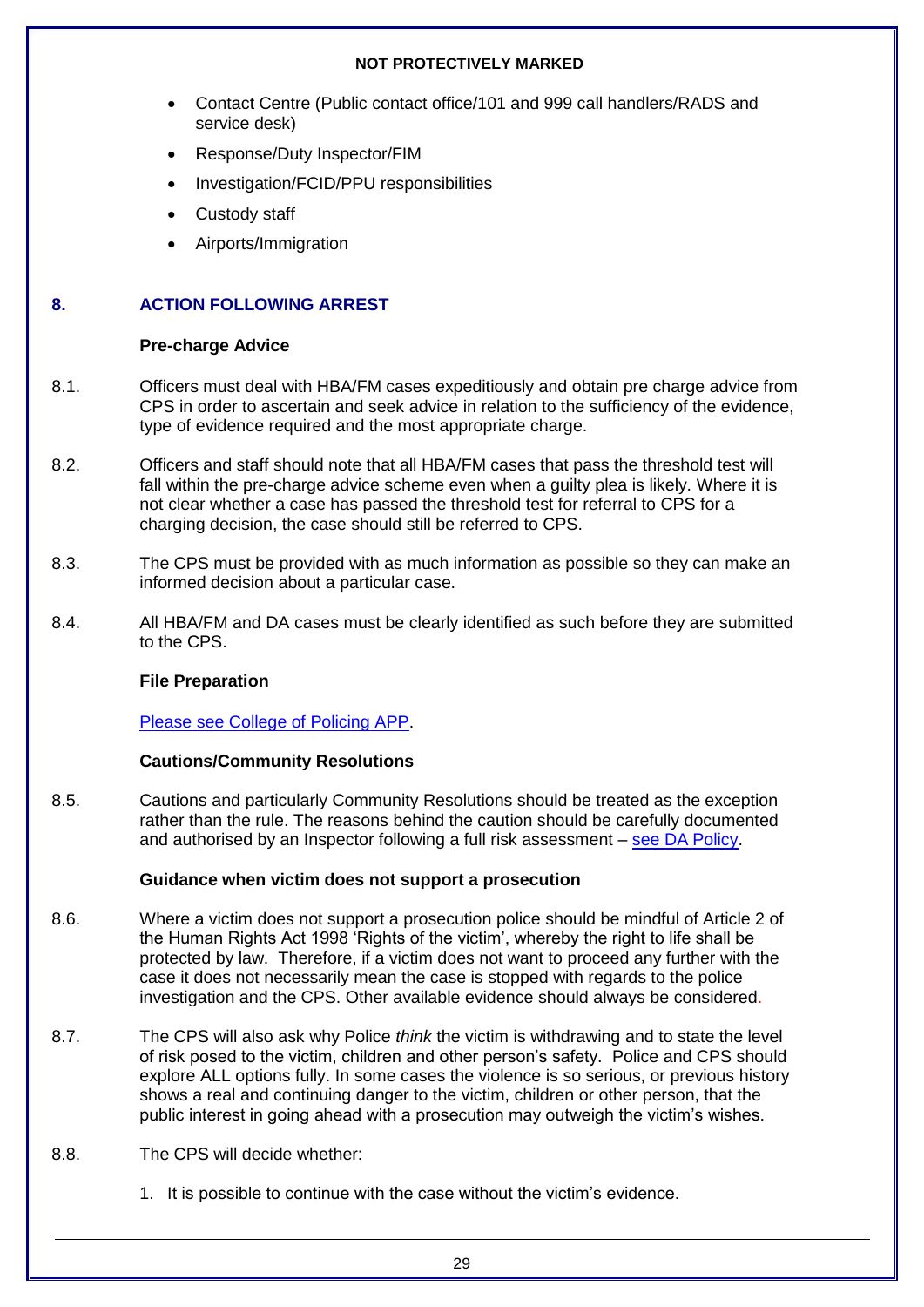- 2. It is in the public interest to do so.
- 3. A hearsay application could be made.
- 4. The victim should be compelled to give evidence.
- 8.9. Close consultation is required between the police and CPS as cases can be prosecuted on behalf of the public at large and not in the interest of any particular individual.
- 8.10. Where an individual wishes to withdraw their complaint a full withdrawal statement will be obtained as soon as possible. The statement should, where possible, be taken by an officer from the PPU/FCID/Investigation team. The statement should explain:
	- a) Why the victim has withdrawn support
	- b) Whether the original statement was true
	- c) Whether the victim has been put under any pressure
	- d) Who the victim has discussed the matter with
- 8.11. If it is suspected that the victim has been pressured or frightened into withdrawing the complaint, further investigation will be undertaken. If the victim's evidence is not the same as the original complaint, guidance can be sought from CPS.
- 8.12. The withdrawal statement will be forwarded to the CPS together with an MG6C to include:
	- a) Police comments on the veracity of the reasons given.
	- b) An assessment of the state of fear of the victim.
	- c) Any other relevant information, for example, in appropriate cases, how the complainant might react to being compelled to give evidence.
	- d) A full assessment of the risks to the victim, any child and any other person's safety, to include details of what support is available to the victim and whether it has been offered.
- 8.13. With due sensitivity the victim should be told that making a withdrawal statement does not automatically mean that the case will be dropped and they may still be required to attend Court.
- 8.14. **Any withdrawal statement should prompt a revised risk assessment and safety plan for the individual.**

# <span id="page-29-0"></span>**9. WITNESSES.**

#### <span id="page-29-1"></span>**Reluctant witnesses**

- 9.1. These are people who are believed to have witnessed an offence, part of an offence or events closely connected with it, but are reluctant to become involved in the investigative process. Initial actions should try to establish the reasons for the witness's reluctance so that attempts to address the issue can be made.
- 9.2. Reasons for reluctance:
	- adverse perceptions of the police or criminal justice process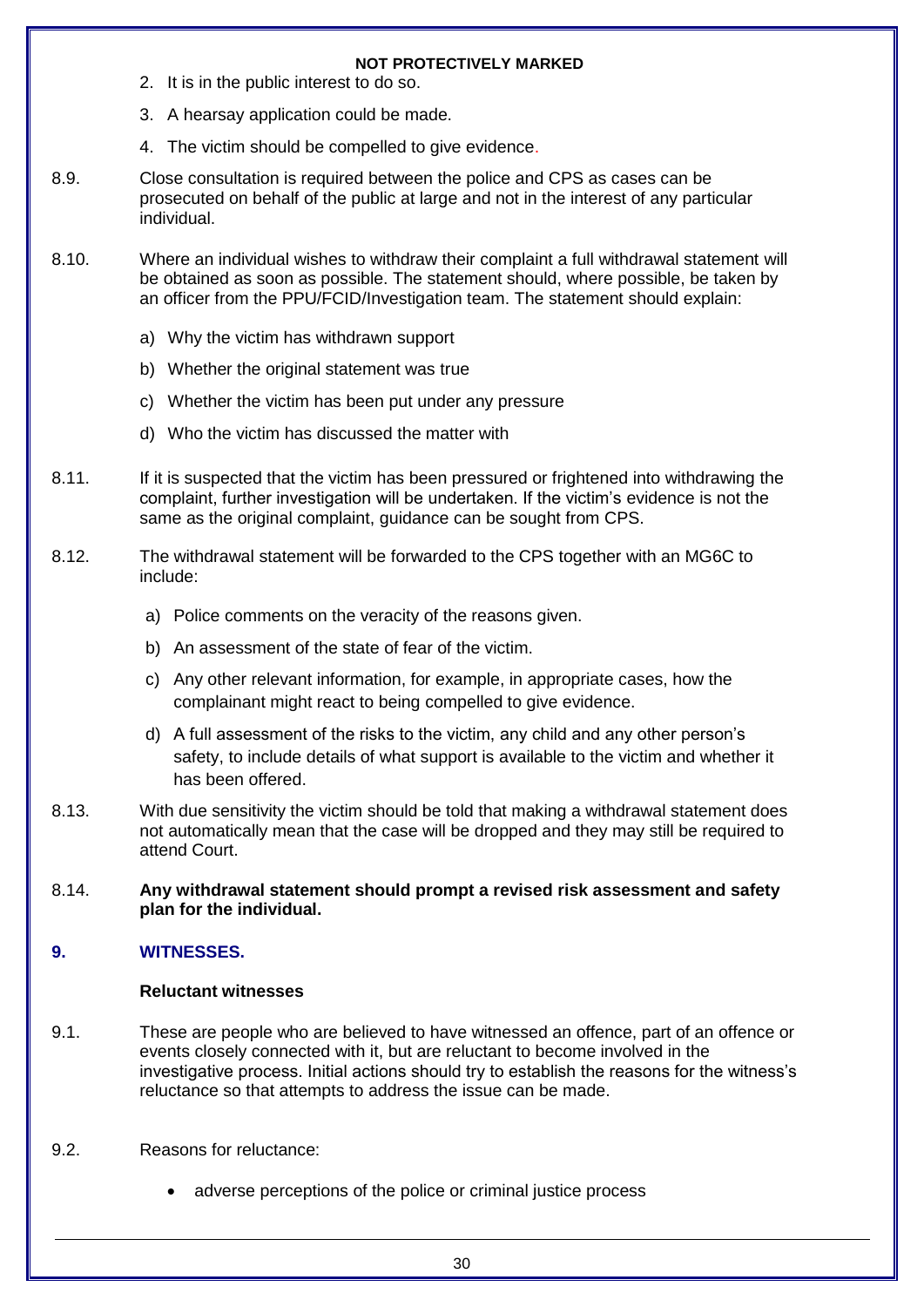- fear of an alleged perpetrator
- concern about the response from the community where they live
- worries about their identity being released
- uncertainty about the process.
- 9.3. Reluctant witnesses should be given an outline of the offence(s) being investigated. The specific details of the allegation, or particulars about what the witness may have seen, should not be discussed. In addition, no pressure should be applied to encourage the witness to talk to the police or to give evidence. The function of the investigator in these circumstances is simply to provide enough information to allow the potential witness to decide whether to assist or not. Records should be kept of any contact and anything said.
- 9.4. The investigator should liaise with the CPS once they are aware that the witness is reluctant to attend court to give evidence, as the prosecutor may be able to apply for a witness summons to secure their attendance.

# <span id="page-30-0"></span>**Hostile witnesses**

- 9.5. These are people believed to have witnessed an offence, part of an offence or events closely connected with it, but who are opposed to the investigative process and/or biased against the examining party. The reasons for their opposition might include their lifestyle or they may have a close relationship with the alleged perpetrator and intend to appear in court as a defence witness.
- 9.6. Some of these witnesses may simply refuse to cooperate with the police; others might provide false information intended to support the alleged perpetrator's account.
- 9.7. Records must be kept of all interactions with hostile witnesses, regardless of the reason for their hostility and the extent of their cooperation. Where hostile witnesses consent to an interview, it should be video-recorded, unless they object to this.

# <span id="page-30-1"></span>**Witness refusal to make a statement**

- 9.8. Investigators should bring to the attention of the CPS details of any witnesses who have been interviewed but have refused to make a statement.
- 9.9. The investigator should outline the details of the material the witness has provided and copies of any notes made or statements compiled which the witness has refused to sign. The investigator should also provide the CPS with all the information provided by the witness which may account for their refusal to provide a statement. This may become crucial if the witness is later called as a defence witness.

# <span id="page-30-2"></span>**10. FORCED MARRIAGE UNIT (FMU)**

- 10.1. The FMU are a joint Home Office and Foreign and Commonwealth Office unit. Their role is to repatriate British nationals taken abroad or believed being forced abroad in order to marry. Their advice is to travel on a British passport if you are of dual nationality. The FMU cannot provide support to other countries nationals, even if they have been living legally in the UK. They can only give advice as to the local embassies and refuges via the international website [Hot Peach Pages.](http://www.hotpeachpages.net/)
- 10.2. Another useful like is this one: [https://www.gov.uk/government/uploads/system/uploads/attachment\\_data/file/317474/](https://www.gov.uk/government/uploads/system/uploads/attachment_data/file/317474/FCO_Brits_Abroad_2014.pdf) [FCO\\_Brits\\_Abroad\\_2014.pdf](https://www.gov.uk/government/uploads/system/uploads/attachment_data/file/317474/FCO_Brits_Abroad_2014.pdf) (support for British nationals abroad).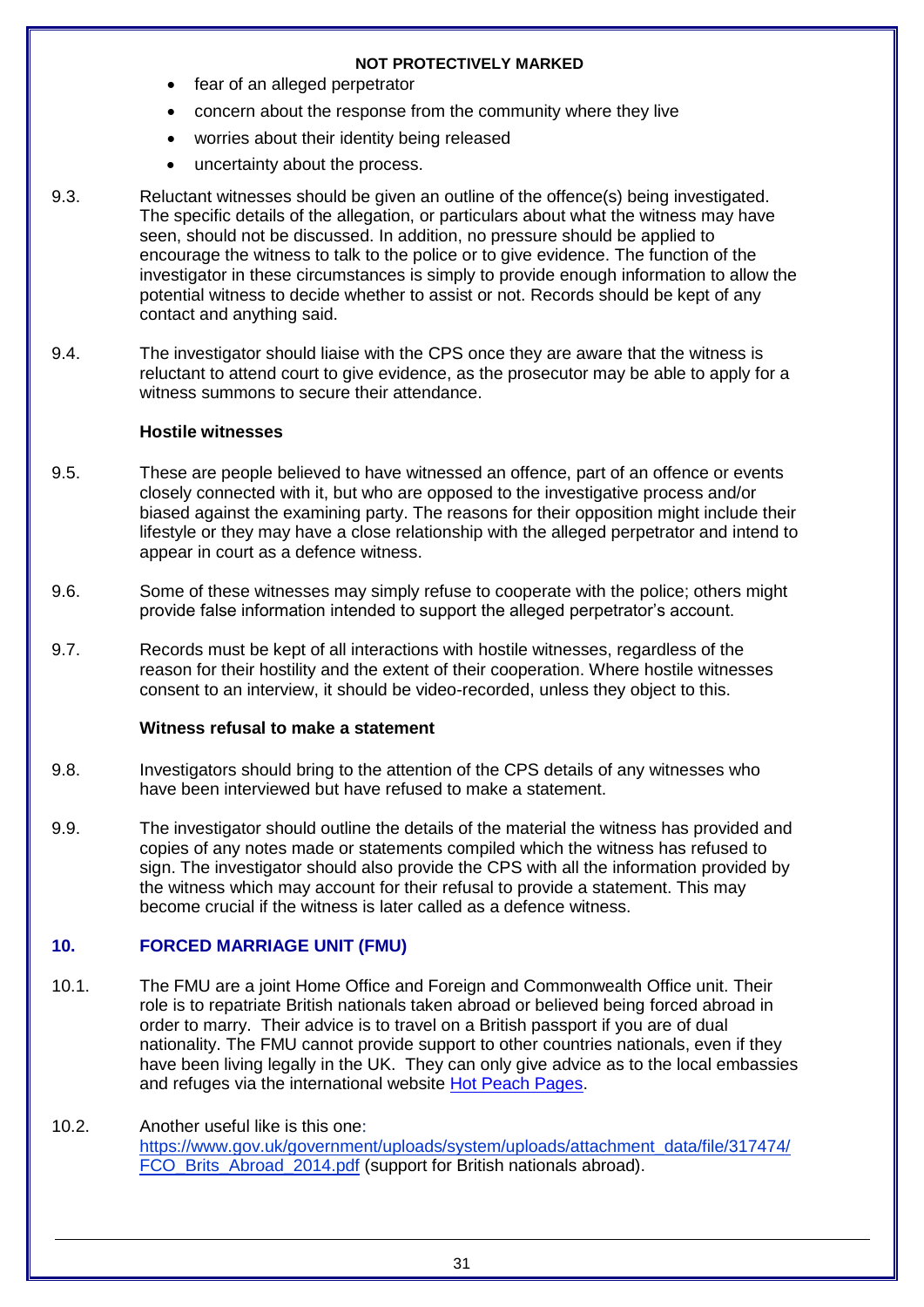They are available on telephone number

#### They have multi-agency

guidance on their website www.fco.gov.uk/forcedmarriage or e-mail [fmu@fco.gov.uk.](mailto:fmu@fco.gov.uk)

## 10.3. See below for information - [Forced Marriage Unit Intranet Page](http://intranet2/hq_departments/public_protection/domestic_abuse1/forced_marriage__hbv/forced_marriage_unit.aspx)

## 10.4. **How the FMU can help within the UK**

- Through the FMU national helpline and mailbox we reassure, assist, provide options and remain victim focused
- Work with police, social workers, teachers, welfare officers, health professionals and many others in UK to protect people at risk
- Provide support, quidance, information and contacts
- Arrange safe accommodation in UK.

## 10.5. **When the victim has been taken overseas**

- Signposting to British High Commission/Embassies
- Arranging safe accommodation overseas
- Assisting with return to the UK providing local knowledge linked to exit visas
- Using local knowledge to provide advice on any travel limitations
- Organising repatriation, and rescues in extreme cases
- Accompanying victims to the airport especially in the case of minors
- Organising emergency flights/ travel documents with safe pick-up and transport from airport

# <span id="page-31-0"></span>**11. PROTECTED PERSONS SERVICES**

#### [UK Protected Persons Unit](http://intranet2/hq_departments/intelligence/intelligence_archive/covert_operations/uk_protected)

- 11.1. A person's right to life and the Police Service's statutory obligation to protect it are now well embedded in both legislation and case law. Section 82 of the Serious Organised Crime and Police Act 2005 ( SOCPA) places on a statutory footing arrangements for protecting witnesses and other persons who are involved in investigations or proceedings where the risk to their safety is so serious and life threatening that a change of identity and/or relocation is necessary.
- 11.2. To implement the tactics and provisions within United Kingdom Protected Persons Service (UKPPS) in the protection of the most vulnerable and intimidated persons all the Regional Forces have specialist staff colloquially referred to as 'Witness Protection' officers (WP).
- <span id="page-31-1"></span> $12.1.$

UK or about to be taken from the UK, consideration should be given to contacting the National Borders Targeting Centre (NBTC) to request the individual be added to the Police Intelligence Watch List or be checked against the Movements Database. More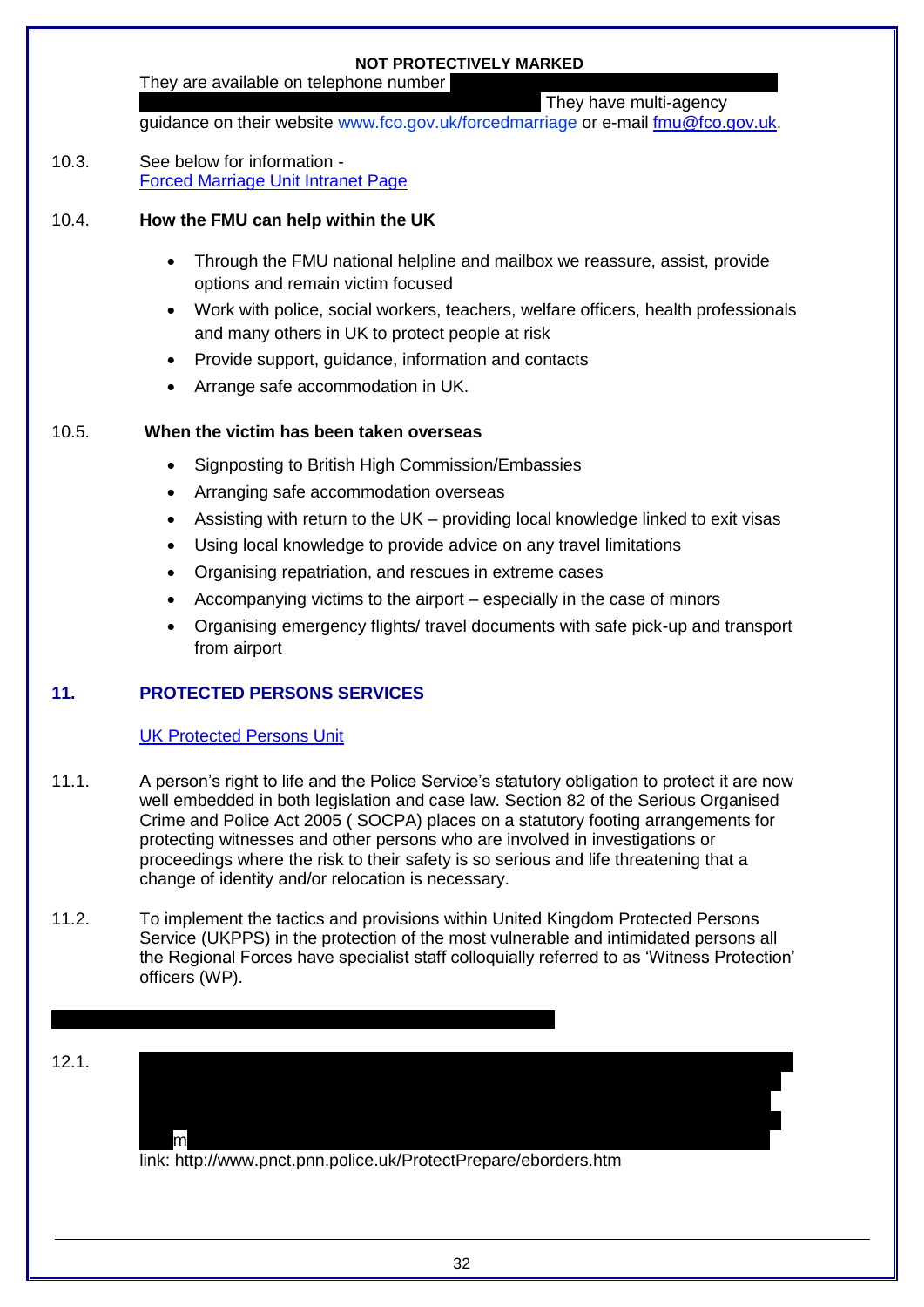<span id="page-32-2"></span><span id="page-32-1"></span><span id="page-32-0"></span>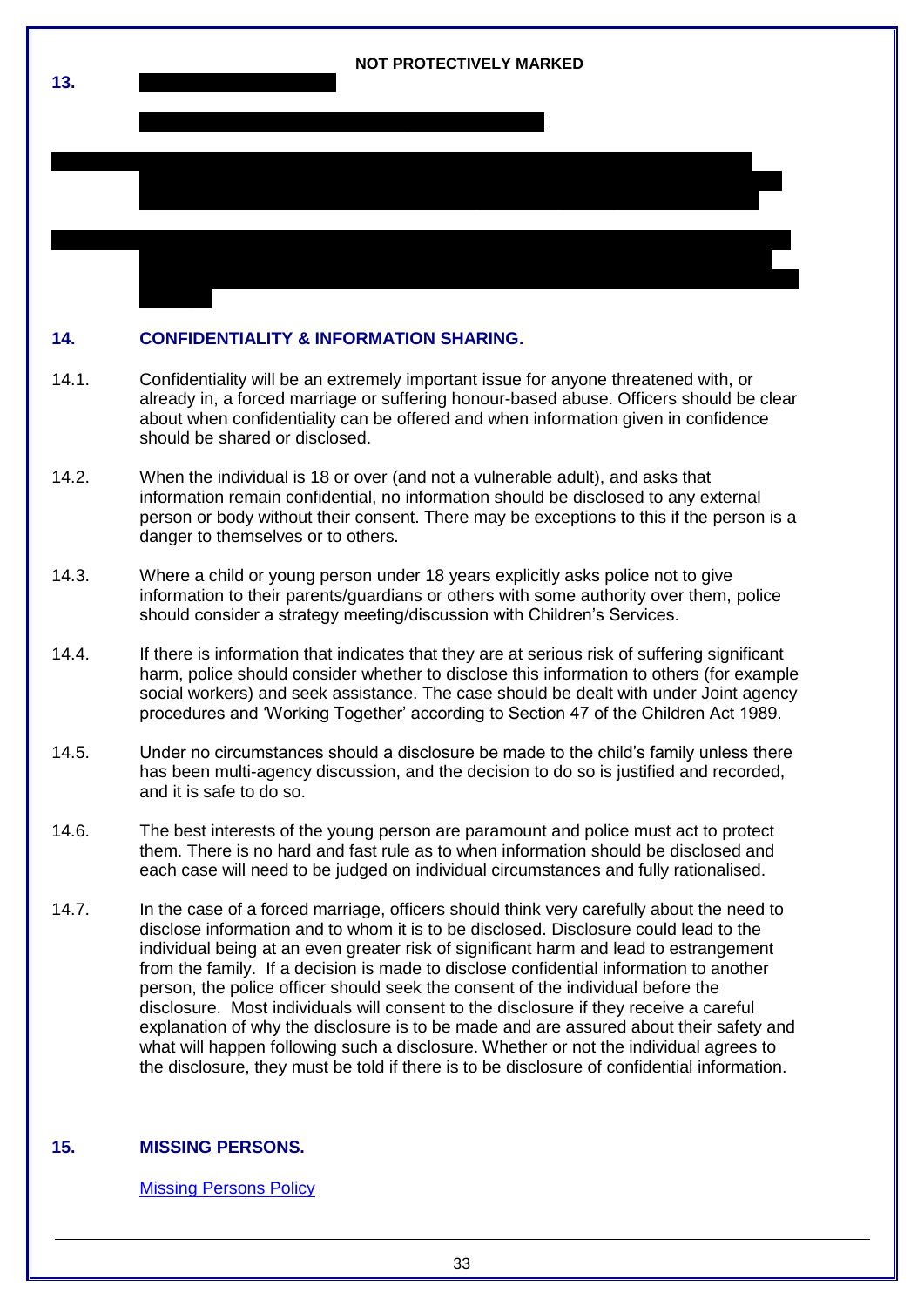# **Think murder or kidnap/extortion.**

- 15.1. Individuals fleeing a forced marriage or suffering HBA may be reported missing by their families, friends or other agencies. A report may also be made where a victim has been relocated between force areas, or where an agency is concerned for the welfare of an individual who they fear may have been forced into marriage or subject to HBA e.g. pupil missing from school.
- 15.2. In consultation with the Duty Inspector, consideration should be given to restrict the Compact record. Consideration should also be given to the need for an All Ports Bulletin or to contact the National Borders Targeting Centre.
- 15.3. Where the whereabouts of the individual is known or becomes known, officers and staff must not:
	- Inform family, friends, colleagues or acquaintances as to the location of the individual
	- Disclose information without the express permission of the individual, unless the disclosure is to other agencies, and is necessary to protect the individual.
- 15.4. This may be particularly difficult where the individual is under 18, and Police and Children's Services feel they have a duty to inform the family when the individual is found. However, the first concern should be for the welfare of the individual facing HBA/FM, and the risk of significant harm if they are returned to their family. In such cases, police and children's services should be confident in justifying their actions.



# <span id="page-33-0"></span>**16. DUAL NATIONALITY.**

16.1. If a person is a British national and also holds the nationality of another country, they are considered a dual national. This may mean that in the country of their other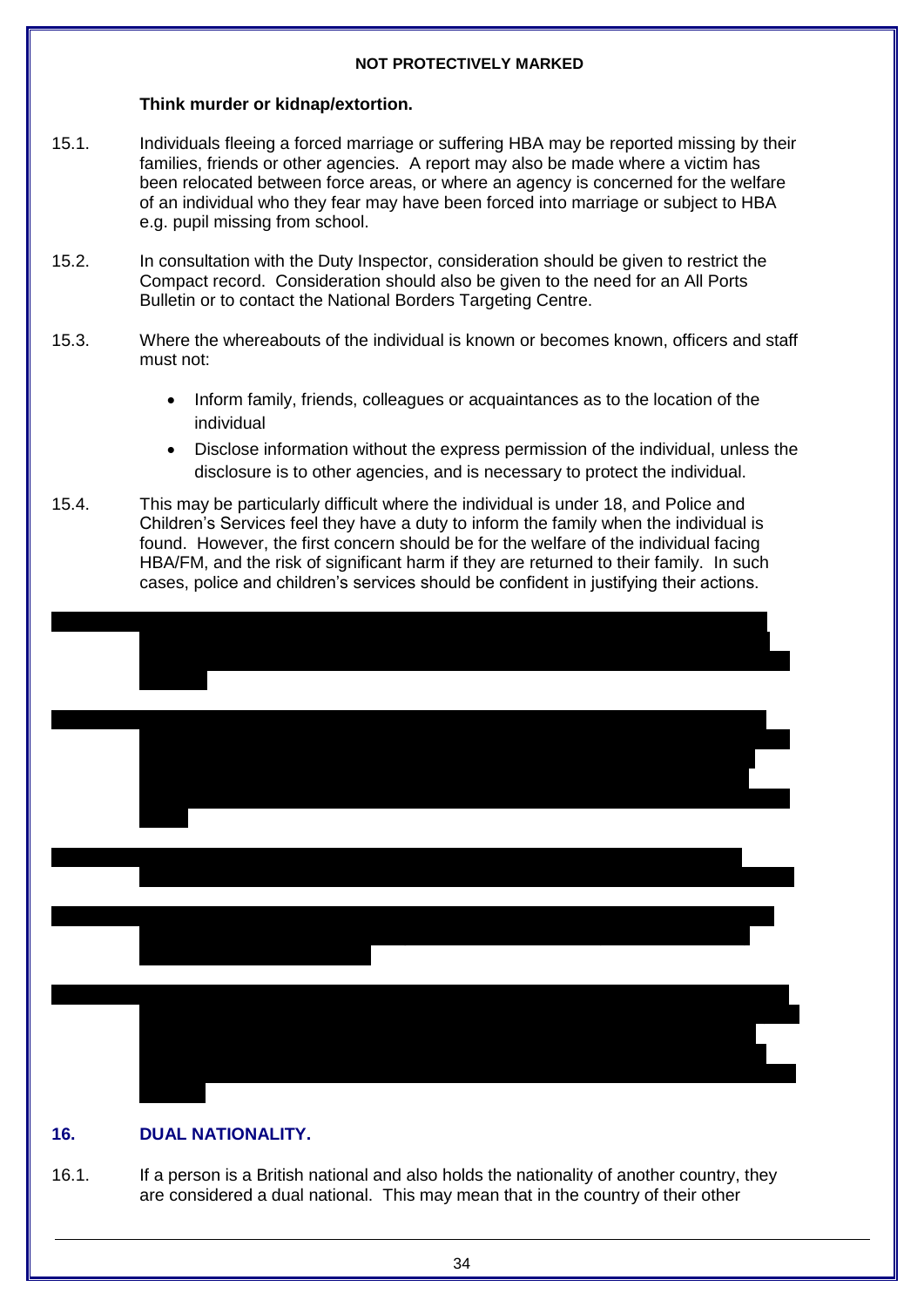nationality the authorities will view them as being solely or primarily nationals of that country and treat them accordingly. This may mean that the authorities there will not recognise that the British Embassy or High Commission has any right to assist them or may not permit any assistance to be given. However where possible the British Embassy or High Commission will offer all appropriate assistance to British nationals who are victims of a forced marriage.

- 16.2. Many dual nationality passport holders do not require use of their British Passport in order to leave or enter the UK. Therefore where there is concern that an individual may be forced out of the country to get married, it is essential that all passport details are obtained and enquiries made to establish whether the individual has dual nationality.
- 16.3. When asking a court to order the surrender of the passport of a person to prevent them from being taken abroad, it must be ensured that this includes all passports if they have dual nationality.
- 16.4. When seizing a child's passports to prevent parents from taking the child out of the country then dual nationality and the possibility of two existing passports must be considered. Also consider that the child may be named on their parent's passport (although in the UK children require their own passport, but this may not be the case for other nationalities).

# <span id="page-34-0"></span>**17. DOMESTIC ABUSE & IMMIGRATION RULES.**

- 17.1. The legal age for someone to sponsor a spouse to enter the UK is 18 years of age.
- 17.2. Generally, people entering the UK as the husband or wife or civil partner of a person who is present and settled in the UK should be granted leave to remain for an initial period of two years. This period is sometimes referred to as the probationary period. In the case of an unmarried partner or same sex partner of a person who is present and settled in the UK, the probationary period is also two years.
- 17.3. At the end of the probationary period an application can be made by the spouse/civil partner or unmarried partner/same sex partner for indefinite leave to remain in the UK. This application can be made provided that the marriage/partnership or relationship is on-going and that each party intends to live permanently with the other as his or her spouse/partner.
- 17.4. In the situation where domestic abuse has caused the relationship to break down during the probationary period, the spouse/partner can apply for and be granted indefinite leave to remain in the UK.
- 17.5. For leave to be granted they must produce evidence demonstrating that they have been the victim of domestic abuse during the probationary period, while the marriage or relationship was still continuing. That evidence should be in one of the following forms:
	- An injunction, non-molestation order or other protection order against the spouse/partner (this does not include an ex-parte or interim order) or,
	- A relevant court conviction against the abusive spouse/partner, or
	- Full details of a police caution issued against the abusive spouse/partner.
- 17.6. If one of the above pieces of evidence is not available, at least two of the following are acceptable:
	- Medical report from a hospital doctor confirming that the applicant has injuries consistent with being the victim of domestic abuse;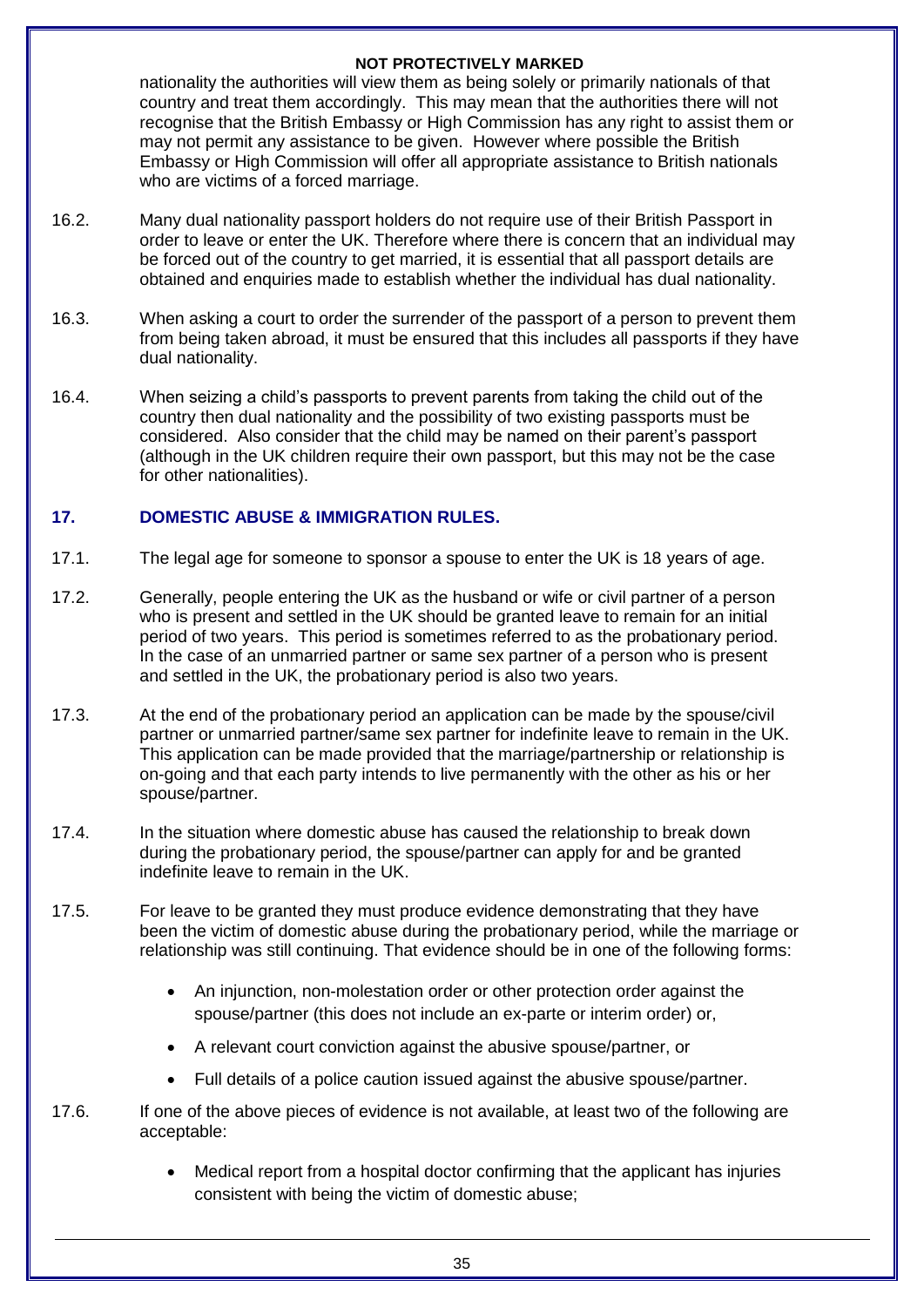- Letter from a general practitioner who has examined the applicant and is satisfied they have injuries consistent with being the victim of domestic abuse;
- Undertaking given to a court that the perpetrator of the abuse will not approach the applicant, who is the victim of abuse;
- Police report confirming attendance at the home of the applicant as a result of domestic abuse;
- Letter from adult services or children's social care confirming its involvement in connection with domestic abuse;
- Letter of support or report from a women's refuge.
- 17.7. This rule also applies where the applicant has been subjected to domestic abuse at the hands of someone other than his or her spouse/partner – provided that the abuse was the reason for the breakdown of the relationship.
- 17.8. Officers should note that records of police attendance and of their investigation might form part of the applicant's case to apply for leave to remain in the UK. The protection and safety of victims of domestic abuse is the primary consideration in any case in which insecure immigration status is identified as an issue.
- 17.9. Officers and staff must not attempt to give the individual immigration advice. It is a criminal offence for any unqualified person to give this advice.
- 17.10. Click [for UK Visa and Immigration guidance on sponsoring someone into the UK.](file://///wmpad/home/users/Parkinson_56408/My%20Documents/1.1.%09https:/www.gov.uk/government/publications/spouses-set03/spouses-set03)

# <span id="page-35-0"></span>**No recourse to public funds**

- 17.11. The 'no recourse to public funds' policy is a general rule for most people who apply to come to the UK. The policy is based on the principle that people without a permanent right to remain in the UK should not have the same access to benefits as British citizens.
- 17.12. Our immigration policy is clear that migrants coming to the UK should be able to provide for themselves financially without relying on benefits from the state. However, the government is aware of the difficulties victims of domestic abuse face, in particular those who can't access public funds.
- 17.13. Because of this, the government provides help to these victims who have been admitted to the UK with leave as spouses, unmarried partners or civil partners of a British citizen, or of a non-citizen who is settled in the UK.
- 17.14. This allows domestic abuse victims to apply for indefinite leave to remain in their own right, if they have been victims of domestic abuse. This is known as the Destitution Domestic Violence Concession (DDVC).
- 17.15. For further information in relation to agencies who can offer Support and Service [Provision to Victims who qualify for No Recourse to Public Funds](http://www.ukba.homeoffice.gov.uk/visas-immigration/while-in-uk/domesticviolence/#header1)

# <span id="page-35-1"></span>**Repatriation/Return to UK**

[Please see Domestic Abuse APP for list of court orders](https://www.app.college.police.uk/app-content/major-investigation-and-public-protection/domestic-abuse/?s=domestic+abuse)

17.16. Repatriation is a process of rescuing a British national who has been taken abroad for the purposes of a forced marriage. HM Government's main body for dealing with repatriated victims is the Forced Marriage Unit (FMU).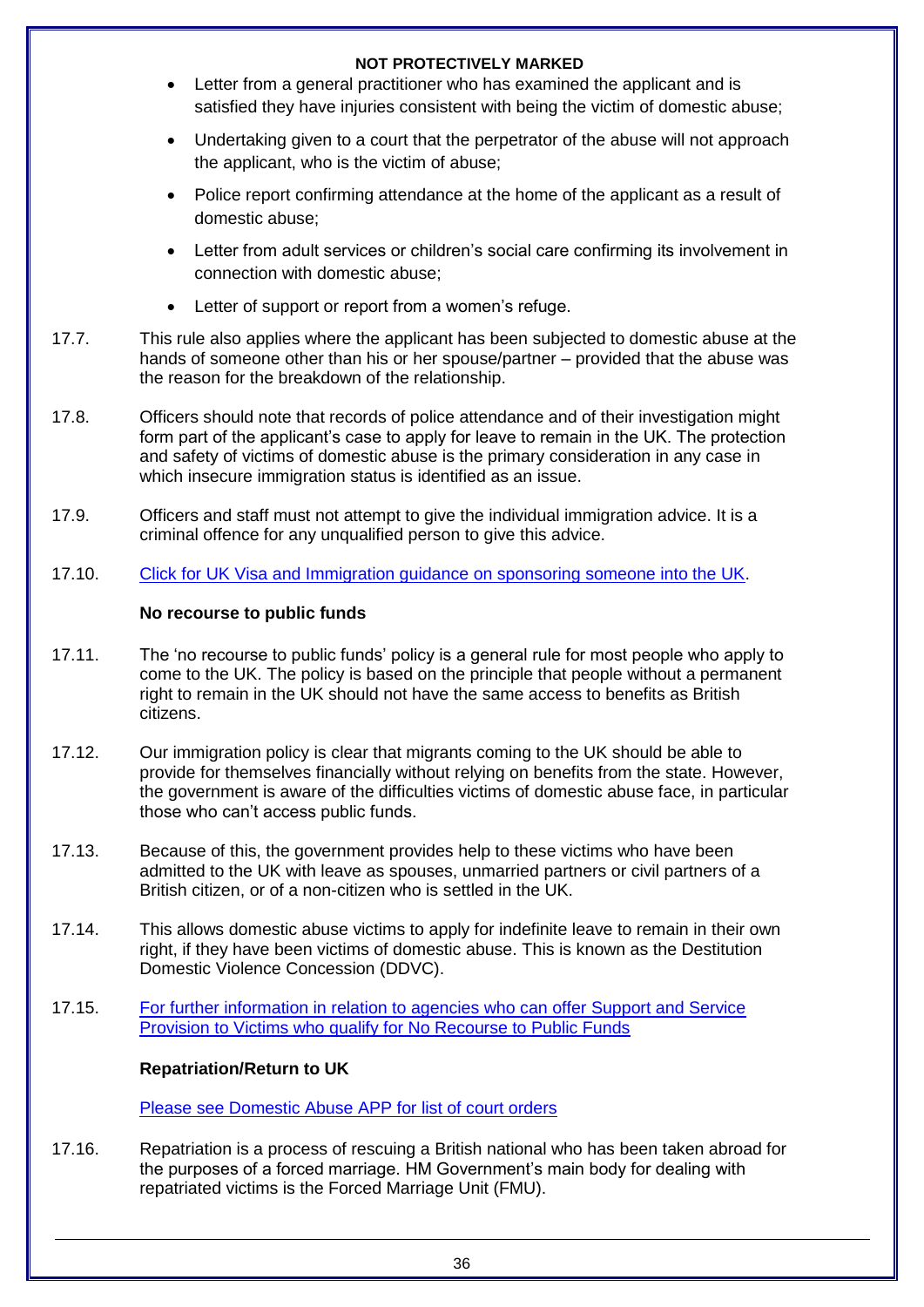- 17.17. The FMU work with British Embassies in other countries to contact and repatriate victims. Once alerted to a possible case of forced marriage, the FMU will gather as much information as possible in respect of the victim and their possible location. A risk assessment will be undertaken and the FMU will attempt to contact the victim (if safe to do so). If it is not safe contact will be made with the British High Commission/Embassy of the respective country to ask for assistance. A visit will be made to the victim or they will be asked to attend the Embassy for an interview. The victim is always seen alone and they will be asked if they wish to return to the UK.
- 17.18. If the victim wishes to return to the UK, the FMU will arrange a place of safety and ensure that travel arrangements are made. In the case of a child, they will contact the relevant Children's Services or in the case of an adult, friends or family to cover the cost of a flight home.
- 17.19. The FMU will arrange for refuge accommodation in the UK and risk assess whether the victim needs to be met at the airport.

# <span id="page-36-0"></span>**18. RELOCATION – CROSS BORDER ASSISTANCE.**

## Relocation Policy

- 18.1. The relocation of a victim is likely to involve considerable stress and uncertainty on the part of the victim. The area into which they are relocated is unlikely to be familiar to them, be far from their home town or city and is unlikely to contain a large population of the ethnic / national group to which they belong. As such the process of relocation itself may be a difficult one.
- 18.2. In relocating a victim however it should not be necessary for officers from the originating force to travel to the new location with the victim. On a significant number of occasions it is likely that police become aware of the arrangements to relocate after they have been put in place. Sometimes support and assistance will be rendered by non-governmental women's support groups or refuge staff in the new location.
- 18.3. Assistance of this nature may include:
	- Meeting the victim at a train or bus station and escorting them to a place of refuge or accommodation
	- Transport requests for other purposes and,
	- Making contact with the victim to facilitate where means of contact has been lost by a force investigating offences.
- 18.4. As far as possible forces should work to minimise the need for police to be involved in the physical process of relocating a victim through the engagement of support groups locally. Where no alternatives exist or there are associated risk issues for the victim forces can request the involvement of another force in providing such assistance.
- 18.5. Forces receiving such requests should offer all the assistance they can, particularly where to do so would improve the care and risk management of the victim.
- 18.6. It is essential that the new area are aware of the relocation of a victim of HBA and/or FM as soon as possible. There will need to be a timely handover with supervisors liaising to ensure victims continue to be safeguarded on that new area. For standard/medium risk cases should be notified Sqt to Sqt and for high risk victims Inspector to Inspector is necessary.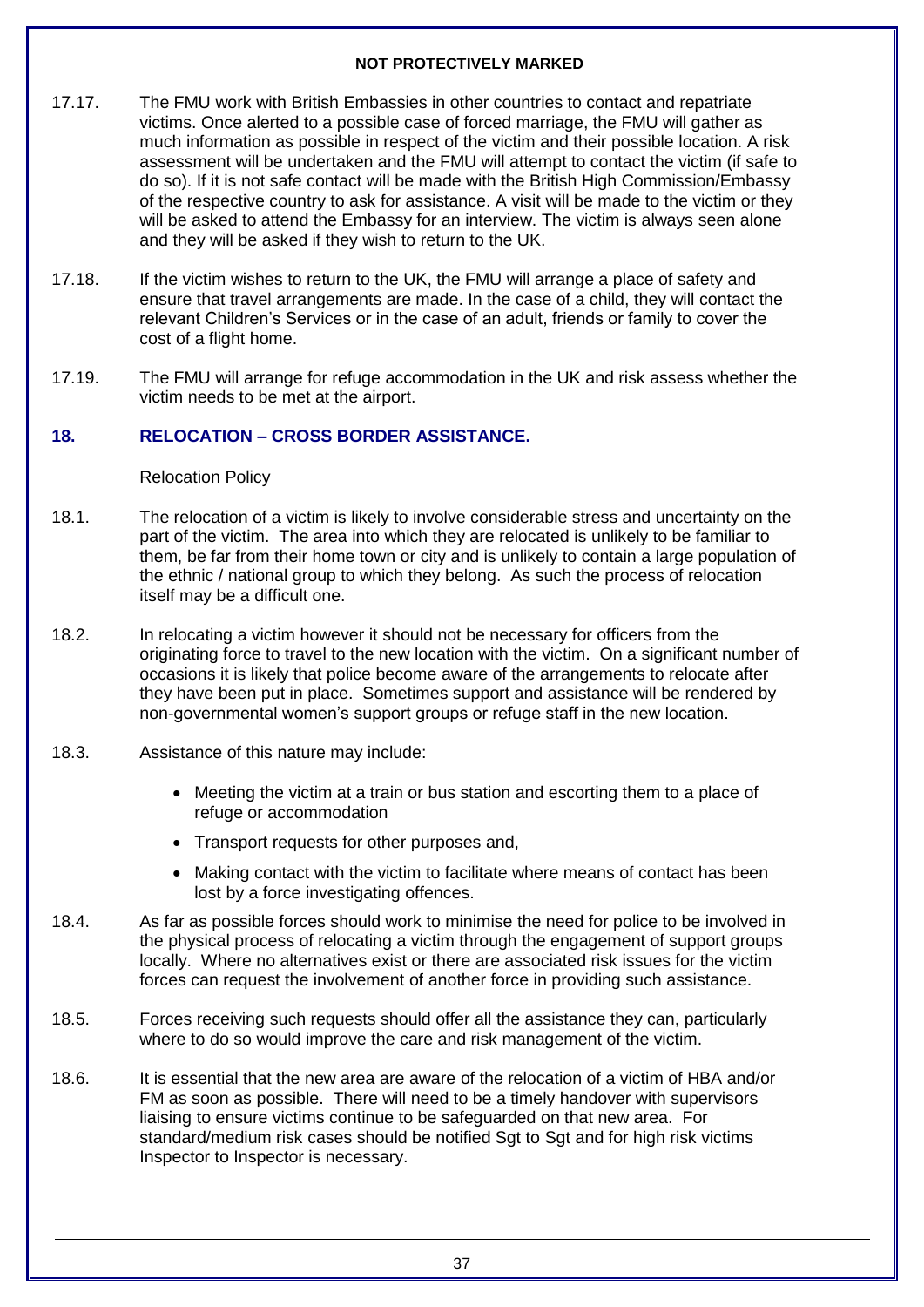# <span id="page-37-0"></span>**19. USE OF INTERPRETERS**

19.1. If an interpreter is required, it must be ascertained that the interpreter is not known to the person to be interviewed. This would include an interpreter who lives in the same community as the suspect or witness. Where possible, the suspect or witness's preference as regards gender, religion or cultural background should be accommodated. Different interpreters should be used for the suspect, victim and witnesses, if possible

# **20. COMMUNITY IMPACT ASSESSMENTS**

- 20.1. Officers investigating allegations of HBA and FM should be aware of the possibility that the issue may be perceived as relating to a particular community and/or that it may impact adversely on that community.
- 20.2. In these circumstances careful consideration should be given to the necessity of a Community Impact Assessment. Early completion of an assessment can assist in responding to wider community concerns and can facilitate the gathering of local information and intelligence.
- 20.3. A Community Impact Assessment Guide and template are available on the Diversity section of the Intranet. Further advice and guidance can be obtained from the Diversity Unit.

# <span id="page-37-1"></span>**21. EQUALITY IMPACT ASSESSMENT (EQIA).**

- 21.1 The policy has been reviewed and drafted against all protected characteristics in accordance with the Public Sector Equality Duty embodied in the Equality Act 2010. The policy has therefore been Equality Impact Assessed to show how WMP has evidenced 'due regard' to the need to:
	- Eliminate discrimination, harassment, and victimisation.
	- Advance equality of opportunity between persons who share a relevant protected characteristic and persons who do not share it.
	- Foster good relations between persons who share a relevant protected characteristic and persons who do not share it.

*Supporting documentation in the form of an EQIA has been completed and is available for viewing in conjunction with this policy.*

# <span id="page-37-2"></span>**22. HUMAN RIGHTS.**

22.1 This policy has been implemented and reviewed in accordance with the European Convention and principles provided by the Human Rights Act 1998. The application of this policy has no differential impact on any of the articles within the Act. However, failure as to its implementation would impact on the core duties and values of WMP (and its partners), to uphold the law and serve/protect all members of its community (and beyond) from harm.

# <span id="page-37-3"></span>**23. FREEDOM OF INFORMATION (FOI).**

4.1. Public disclosure of this policy document is determined by the Force Policy Coordinator on agreement with its owner. Version 1.1 of this policy has been GPMS marked as Not Protectively Marked.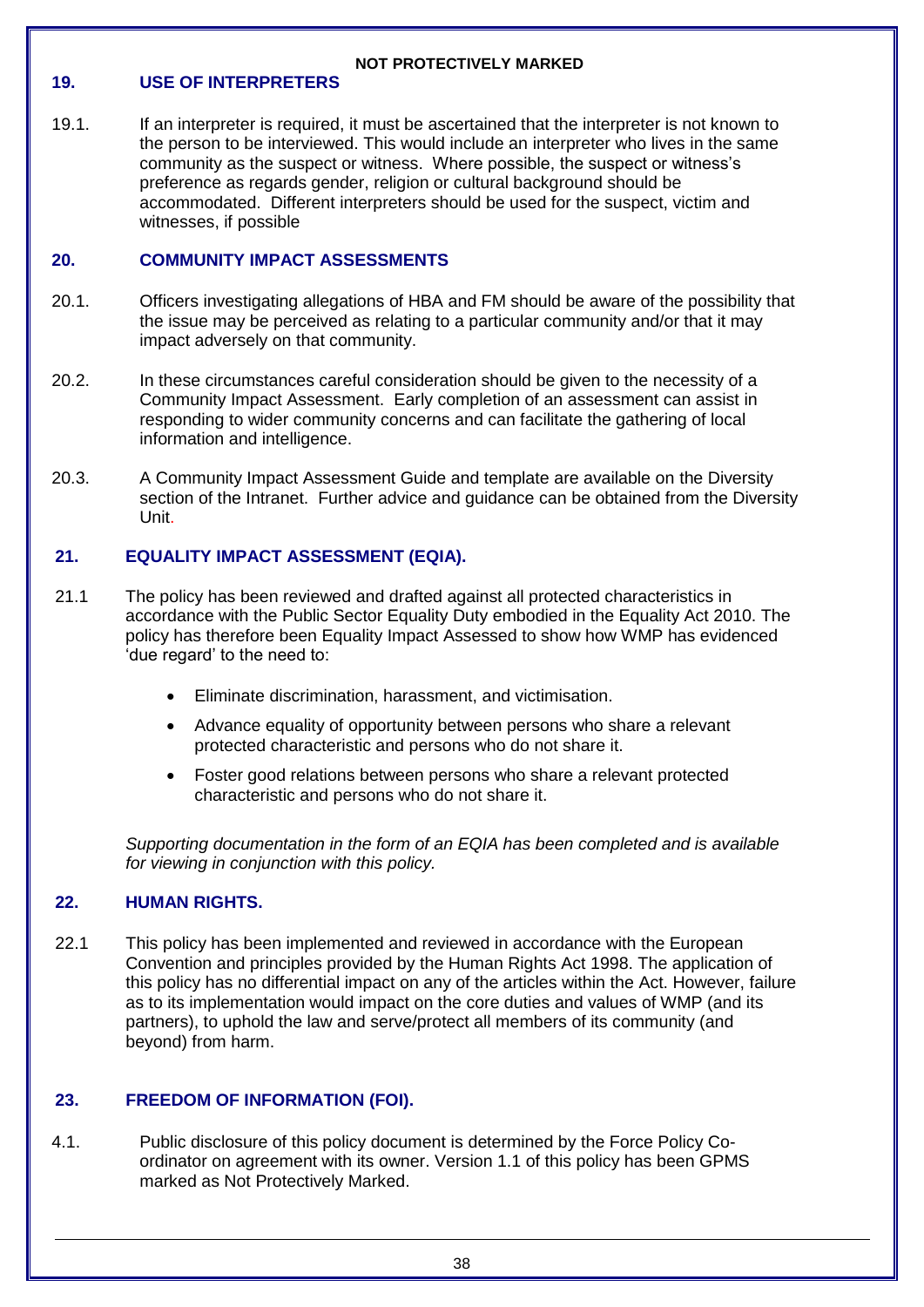|      | <b>NOT PROTECTIVELY MARKED</b>                                                          |
|------|-----------------------------------------------------------------------------------------|
| 4.2. | Public disclosure does not automatically apply to supporting Force policies, directives |
|      | and associated guidance documents, and in all cases the necessary advice should be      |
|      | sought prior to disclosure to any one of these associated documents.                    |

| Which exemptions apply and to<br>which section of the document?                             | Whole<br>document | Section<br>number |
|---------------------------------------------------------------------------------------------|-------------------|-------------------|
| All appendices will not be<br>shared as they disclose police<br>tactics to support victims. |                   |                   |
| Once chance rule – section 4                                                                |                   | Section 4         |
| Section 5.7 remove as it contains<br>confidential telephone numbers.                        |                   | 5.7               |
| Safety planning - confidential<br>Process.                                                  |                   | 7.10-7.29         |
| NBTC – remove info on the Watch<br>List.                                                    |                   | 12.1              |
| <b>CTU telephone number</b>                                                                 |                   | 13                |

# <span id="page-38-0"></span>**24. TRAINING.**

- 24.1. West Midlands Police provide training to frontline and support personnel covering Domestic Abuse awareness, risk assessment using the Domestic Abuse, Stalking and Harassment and HBV (DASH) model. This includes an input in relation to HBA and Forced Marriage.
- 24.2. There is also mandatory training available from summer 2015 in relation to the Karma Nirvana risk assessment with a support package provided by NCALT.
- 24.3. On-going learning needs will be reviewed and coordinated through the Public Protection Unit and delivered by and in consultation with WMP Learning and Development.

# <span id="page-38-1"></span>**25. PROMOTION / DISTRIBUTION & MARKETING.**

- 25.1 The following methods will be adopted to ensure full knowledge of the Policy:
	- MOD followed up by a global email.
	- Quarterly PPU newsletter and marketing through DA IAG and force DA meeting
	- Publication of policy onto force Policy Portal

#### <span id="page-38-2"></span>**26. REVIEW.**

26.1. The policy business owner Public Protection Unit, maintain outright ownership of the policy and any other associated documents and in-turn delegate responsibility to the department/unit responsible for its continued monitoring.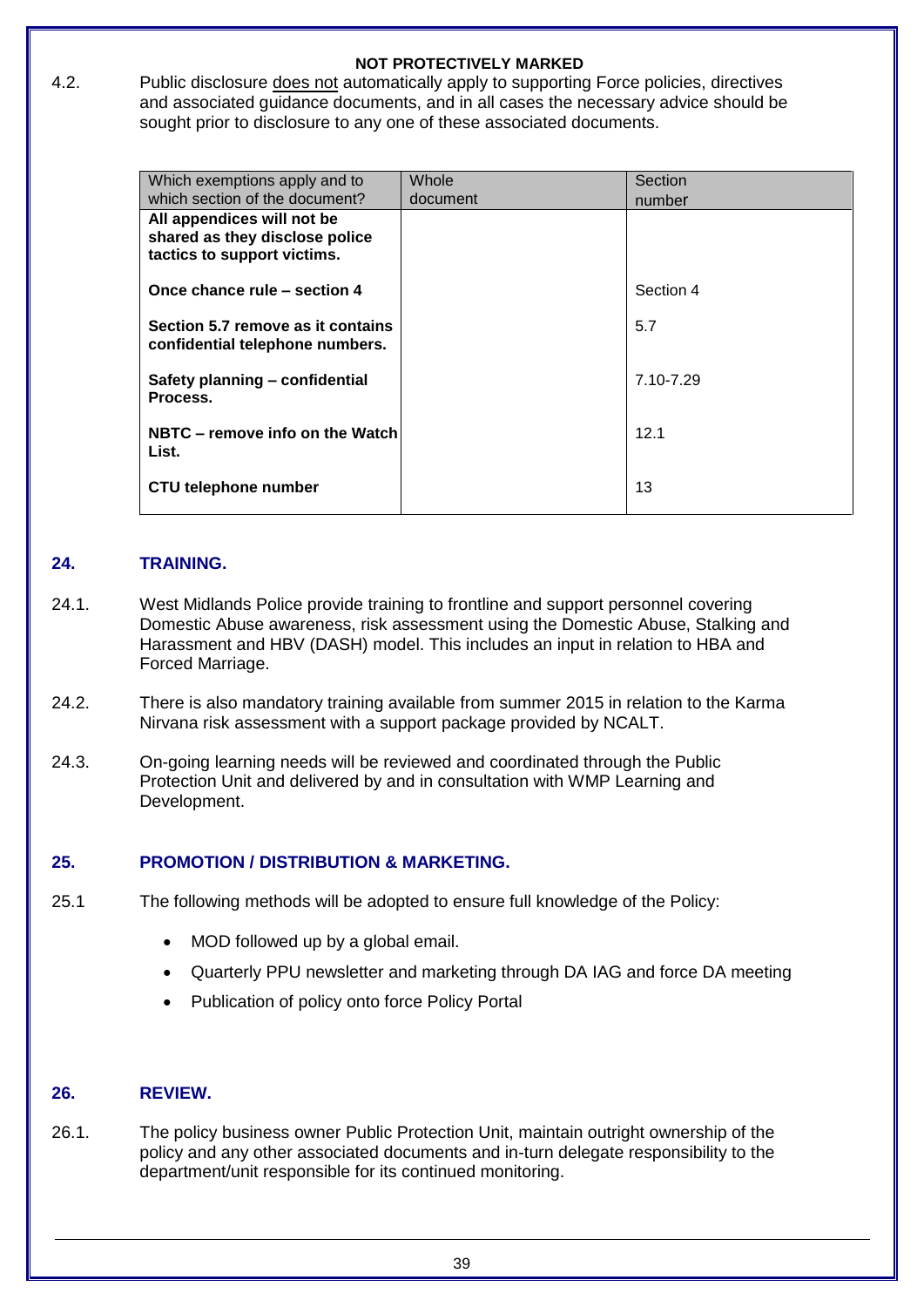- **NOT PROTECTIVELY MARKED** 26.2. The policy should be considered a 'living document' and subject to regular review to reflect upon any Force, Home Office/ACPO, legislative changes, good practice (learning the lessons) both locally and nationally, etc.
- 26.3. A formal review of the policy document, including that of any other potential impacts i.e. EQIA, will be conducted by the date shown as indicated on the first page.
- 26.4. Any amendments to the policy will be conducted and evidenced through the Force Policy Co-ordinator and set out within the version control template.
- 26.5. Feedback is always welcomed by the author/owner and/or Force Policy Co-ordinator as to the content and layout of the policy document and any potential improvements.

Housen.

# **CHIEF CONSTABLE**

# <span id="page-39-0"></span>**27. VERSION HISTORY.**

| <b>Version</b> | <b>Date</b> | <b>Reason for Change</b>                        | <b>Amended/Agreed by.</b> |
|----------------|-------------|-------------------------------------------------|---------------------------|
| 1.0            | 29/04/2016  | Policy Drafted and sent out for<br>consultation | DI Wendy Bird             |
|                |             |                                                 |                           |
| 40             |             |                                                 |                           |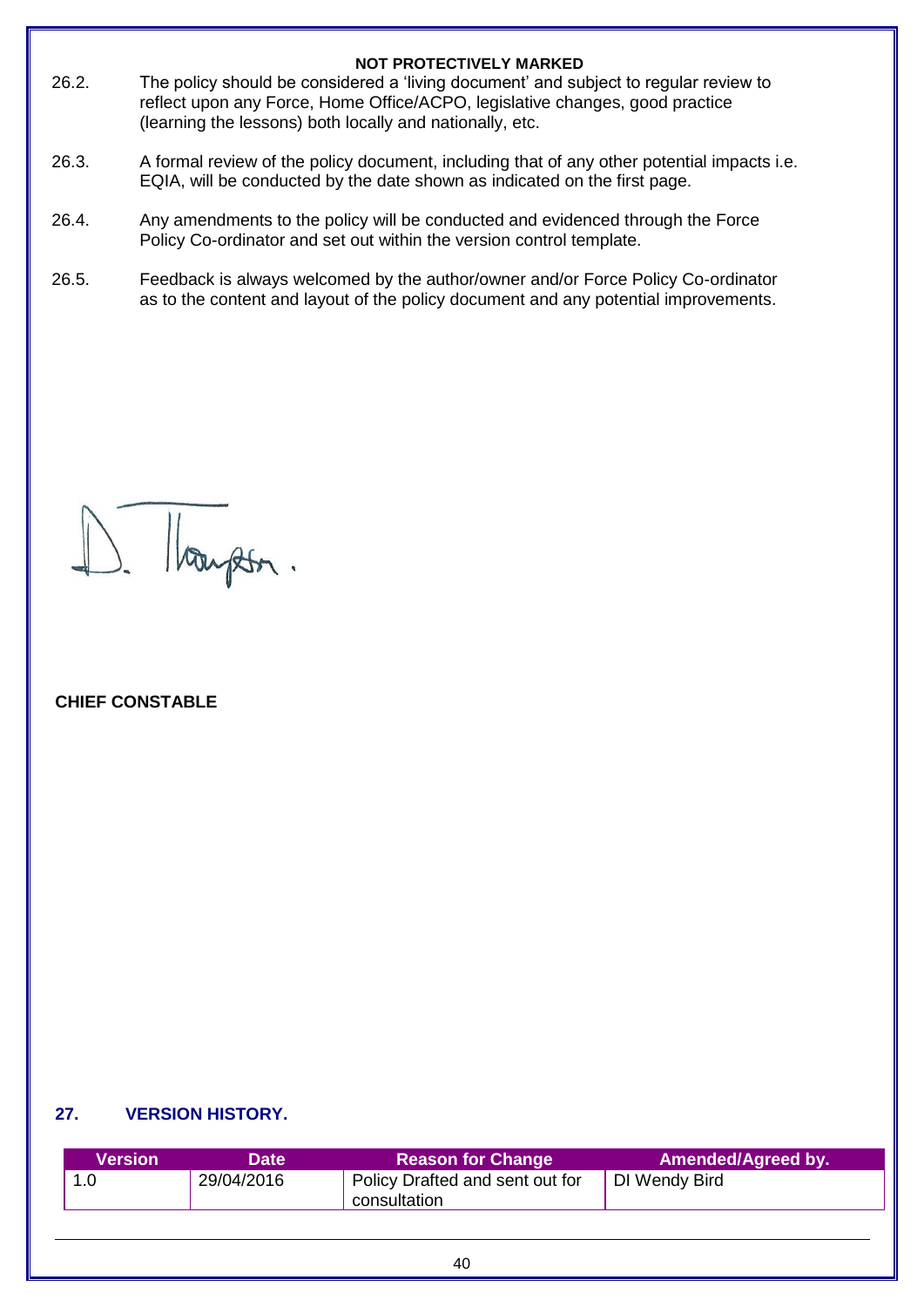<span id="page-40-0"></span>

|     |            | <b>NOT PROTECTIVELY MARKED</b>                                      |                       |
|-----|------------|---------------------------------------------------------------------|-----------------------|
| 1.1 | 05/05/2016 | Policy re-formatted to bring into<br>line with other force policies | 56408 Vicki Parkinson |
| 1.2 | 04/04/2019 | Section 7 DNA process<br>amended                                    | 5454 Trudy Gittins    |
|     |            |                                                                     |                       |
|     |            |                                                                     |                       |
|     |            |                                                                     |                       |
|     |            |                                                                     |                       |
|     |            |                                                                     |                       |

# **28. APPENDIX ONE – Documents, Web pages, Links.**

**PLEASE NOTE, THE BELOW LISTS WILL BE CHECKED PRIOR TO PUBLICATION AND ARE SUBJECT TO CHANGE**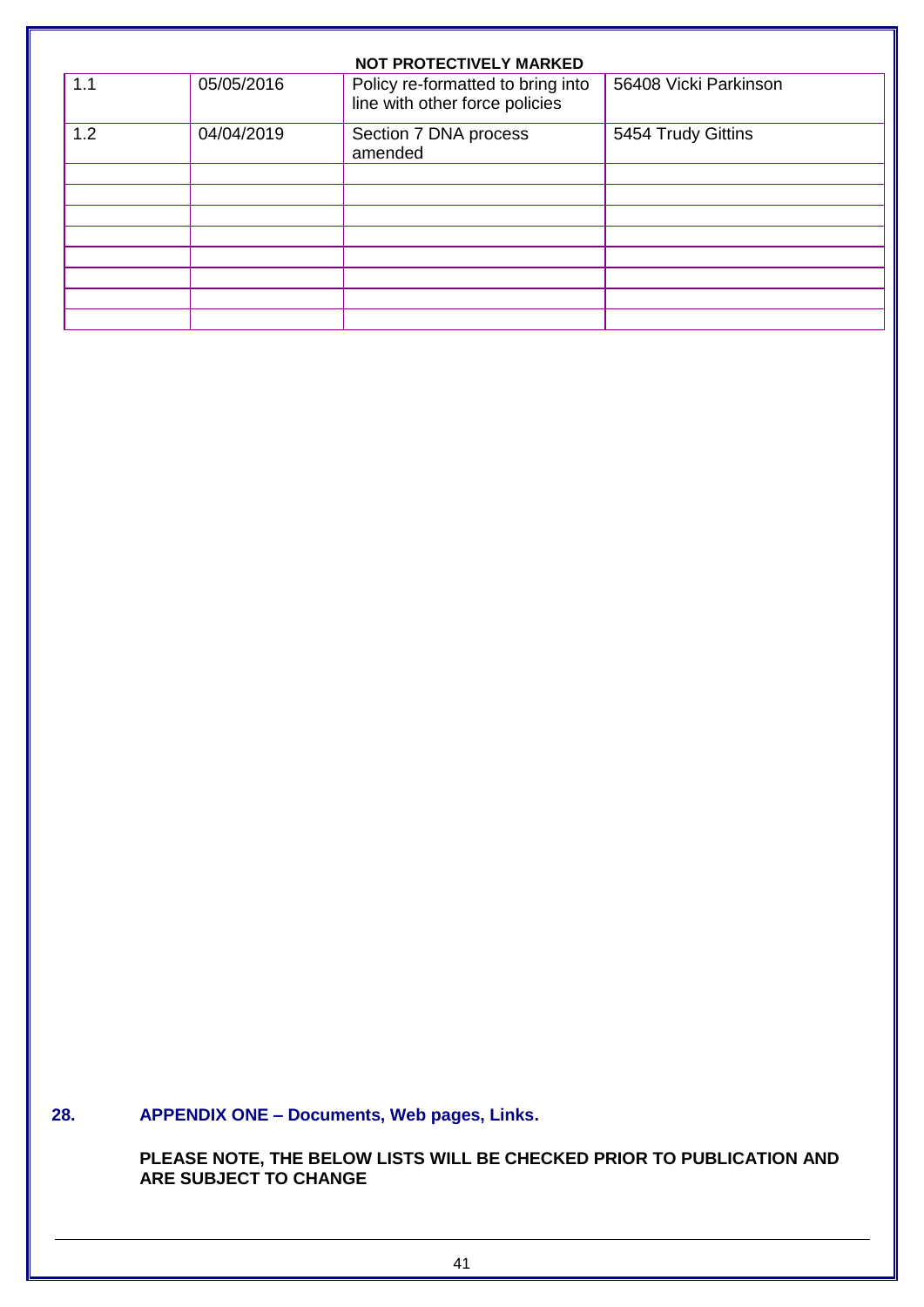# **Guidance & Advice**

- [ACPO Guidance for Taking Fingerprints, DNA and Photograph -](http://intranet2/docs/%20Fingerprints%20DNA%20Photos%20of%20Victims%20of%20Forced%20Marriage%20Handling%20Procedures.doc) FM and HBV [cases](http://intranet2/docs/%20Fingerprints%20DNA%20Photos%20of%20Victims%20of%20Forced%20Marriage%20Handling%20Procedures.doc)
- Care Act [Guidance on developing and implementing multi-agency policies and](http://www.legislation.gov.uk/ukpga/2014/23/contents/enacted)  [procedures to protect vulnerable adults from abuse](http://www.legislation.gov.uk/ukpga/2014/23/contents/enacted)
- [NPIA Guidance on Safeguarding and Investigating the abuse of Vulnerable](http://intranet2/content/publicprotection/Vulnerable_Adult_Abuse/Safeguarding_Vulnerable_Adults_(2012).pdf)  [Adults First Edition \(2012\)](http://intranet2/content/publicprotection/Vulnerable_Adult_Abuse/Safeguarding_Vulnerable_Adults_(2012).pdf)
- **[DHR Guidance](http://intranet2/pdf/March%202010%20Domestic%20Homicide%20Review%20Interim%20Guidance2.pdf)**
- NPIA Guidance on investigating Domestic Abuse
- [DASH A practical Guide for Frontline Staff](http://intranet2/content/publicprotection/Domestic_Abuse/RIADAI-01_A5_Crime_manual.pdf)
- [NPIA Investigating Stalking and Harassment practice guidance](http://intranet2/content/publicprotection/A-Z/Investigating_Harrassment_2005.pdf)
- Striking the balance [Practical Guidance on the application of](http://www.caada.org.uk/marac/Caldicott%20guidance%20-%20Striking%20the%20Balance.pdf) Caldicott [Guardian Principles to Domestic Violence and](http://www.caada.org.uk/marac/Caldicott%20guidance%20-%20Striking%20the%20Balance.pdf) MARACs (Multi Agency Risk Assessment Conferences) - [prepared by the Department for Health](http://www.caada.org.uk/marac/Caldicott%20guidance%20-%20Striking%20the%20Balance.pdf)
- [Information Sharing Guidance for](http://webarchive.nationalarchives.gov.uk/20130401151715/https:/www.education.gov.uk/publications/eOrderingDownload/00807-2008BKT-EN-March09.pdf) Practitioners and Managers which has been [endorsed by the Royal College of GPs Sections 3.41 and 3.43](http://webarchive.nationalarchives.gov.uk/20130401151715/https:/www.education.gov.uk/publications/eOrderingDownload/00807-2008BKT-EN-March09.pdf) are quite useful
- [ACPO \(2007\) Guidance on Protecting the Public: Managing Sexual Offenders](http://intranet2/content/publicprotection/Sex_Offender_Management/NPIA_GUIDANCE_V_2.pdf)  [and Violent Offenders](http://intranet2/content/publicprotection/Sex_Offender_Management/NPIA_GUIDANCE_V_2.pdf)
- [Advice regarding children taken abroad](http://intranet2/content/publicprotection/New_Intranet_Docs_2014/AA_MINORS_west_midlands_police_-_5_nov_2014.ppt)
- [Information to assist victims who have no recourse to public funds who are](http://www.ukba.homeoffice.gov.uk/visas-immigration/while-in-uk/domesticviolence/#header1)  [subject to domestic abuse](http://www.ukba.homeoffice.gov.uk/visas-immigration/while-in-uk/domesticviolence/#header1)
- [ACPO Position Statement: Necessity to Arrest](http://intranet2/pdf/ACPO%20Position%20Statement%20Necessity%20to%20Arrest%20v2.pdf)
- [Ministry of Justice \(2007\) MAPPA Guidance, Version 2.0](http://www.justice.gov.uk/search?collection=moj-matrix-dev-web&form=simple&profile=_default&query=MAPPA+guidance+2012)
- [Victims Code Gov.UK -](https://www.gov.uk/government/publications/the-code-of-practice-for-victims-of-crime) Supporting Materials
- [Campbell-Colleagues Update on measures to assist victims of domestic](http://intranet2/pdf/2009-11-10%20Campbell-Collegues%20Update%20on%20measures%20to%20assist%20victims%20of%20domestic%20violence%20who%20have%20no%20recourse%20to%20public%20funds.pdf)  [violence who have no recourse to public funds](http://intranet2/pdf/2009-11-10%20Campbell-Collegues%20Update%20on%20measures%20to%20assist%20victims%20of%20domestic%20violence%20who%20have%20no%20recourse%20to%20public%20funds.pdf)
- [ADVICE FOR RELOCATION OF VICTIMS/WITNESSES IN DOMESTIC](http://intranet2/content/publicprotection/New_Intranet_Docs_2014/Relocation_of_domestic_abuse_victims_March_2015_(4).pdf)  [ABUSE, FORCED MARRIAGE, HONOUR BASED VIOLENCE and FEMALE](http://intranet2/content/publicprotection/New_Intranet_Docs_2014/Relocation_of_domestic_abuse_victims_March_2015_(4).pdf)  [GENITAL MUTILATION CASES.](http://intranet2/content/publicprotection/New_Intranet_Docs_2014/Relocation_of_domestic_abuse_victims_March_2015_(4).pdf)
- [UK Visa and Immigration guidance on sponsoring someone into the UK](file://///wmpad/home/users/Parkinson_56408/My%20Documents/1.1.%09https:/www.gov.uk/government/publications/spouses-set03/spouses-set03)

# **Procedures, Policies, Checklists**

- [ACPO and CPS checklist for domestic abuse investigation.](http://apps/standardforms/files/MG00.DOT)
- Local Procedure [Taking Fingerprints, DNA and Photograph -](http://intranet2/hq_departments/public_protection/domestic_abuse1/forced_marriage__hbv/dna_fingerprints_photographs.aspx) FM and HBV [cases](http://intranet2/hq_departments/public_protection/domestic_abuse1/forced_marriage__hbv/dna_fingerprints_photographs.aspx)
- [DASH Policy](http://intranet2/content/publicprotection/Domestic_Abuse/40591_Layout_1.pdf)
- [Significant Witness Policy](http://intranet2/content/B_LDRC/Investigative/Interviewing/ABE_2011.pdf) Achieving Best Evidence in Criminal Proceedings. Guidance on interviewing victims and witnesses, and guidance on using special measures
- Missing Persons [WMP Missing Persons Policy](http://intranet2/docs/Missing%20Persons%20Policy.doc)
- [Child Abuse Policy, September 2012](http://intranet2/content/publicprotection/A-Z/Child_Abuse_Policy,_September_2012.pdf)
- [Force Graded Response](http://intranet2/policy_portal/force_graded_response.aspx)
- [Threats to life policy](http://intranet2/content/B_CorpServ/Support_Services/07-2008.pdf) (under review Aug 2013)
- Force Contact Call Handling Kidnap
- [WMP Domestic Abuse Disclosure Scheme \(Clare's Law\) documents](http://intranet2/hq_departments/public_protection/a_to_z_of_useful_documents.aspx#D)
- **[Domestic Abuse Policy](http://intranet2/policy_portal/policy_library/domestic_abuse.aspx)**

# **Forms & Documents**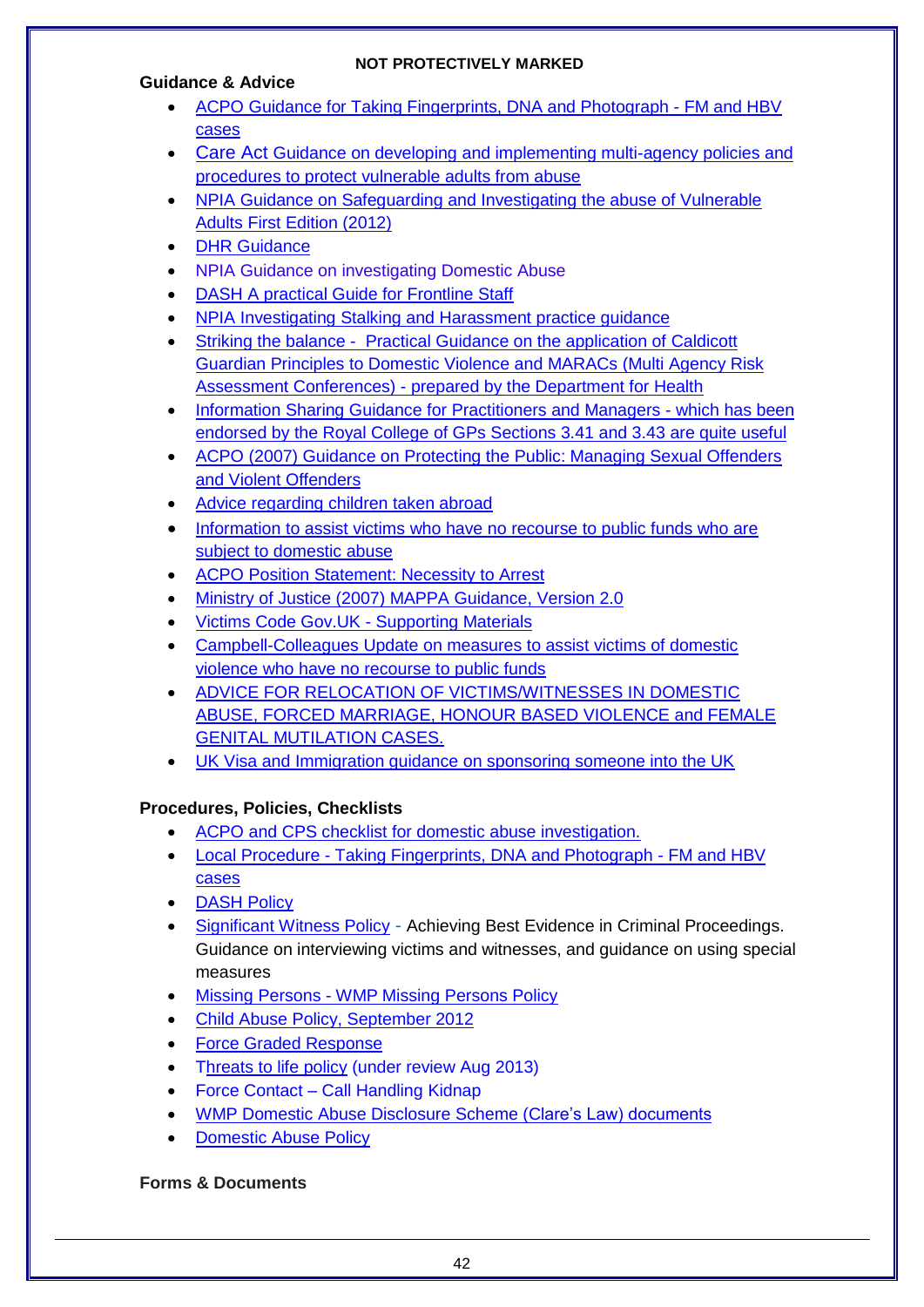- [WC391 DASH Risk Assessment](http://apps/standardforms/files/WC391%20DASH%20RA.PDF)
- FL401A:- [FMPO Application](http://intranet2/pdf/FL401%20A%20FORCED%20MARRIAGE%20FORM.pdf)
- [Confidential Address Form](http://intranet2/pdf/c8-confidential%20address1.pdf)
- [Forced Marriage and Honour Based Violence aide memoire](http://intranet2/content/publicprotection/New_Intranet_Docs_2014/FM_HBV_Aide_memoire.pdf)
- [Primary Investigation and Solvability aid memoire](http://intranet2/PDF/A5%20Primary%20Investigation%20Aide%20Memoire1.pdf)
- WMP Sentinel Aide Memoire and Safety Planning document [Click Here](http://intranet2/content/publicprotection/New_Intranet_Docs_2014/FMHBV-2014_aide_memoire_Layout_1.pdf)
- [PNC Forms](http://intranet2/hq_departments/information_services/information_management/police_national_computer/pnc_forms.aspx)
- [Police Information Notice to be used when advising individuals in relation to the](http://intranet2/content/publicprotection/A-Z/PIN_-_Harassment_Notice.doc)  [report of a first case harassment](http://intranet2/content/publicprotection/A-Z/PIN_-_Harassment_Notice.doc)
- [Application for National Insurance Data](http://intranet2/docs/Application%20for%20making%20National%20Insurance%20Data.doc)
- [Forced Marriage and Honour Based Violence Risk assessment tool](http://intranet2/content/publicprotection/New_Intranet_Docs_2014/KN_Risk_Assessment_West_Midlands_December_2014.docx)
- **[Fast Track Actions Aide Memoire](http://intranet2/content/publicprotection/New_Intranet_Docs_2014/FMHBV-2014_aide_memoire_Layout_1.pdf)**

# **Internet & Intranet Pages**

- [http://www.cps.gov.uk/legal/h\\_to\\_k/honour\\_based\\_violence\\_and\\_forced\\_marria](http://www.cps.gov.uk/legal/h_to_k/honour_based_violence_and_forced_marriage/#AnnexA) [ge/#AnnexA](http://www.cps.gov.uk/legal/h_to_k/honour_based_violence_and_forced_marriage/#AnnexA)
- [https://www.gov.uk/government/uploads/system/uploads/attachment\\_data/file/3](https://www.gov.uk/government/uploads/system/uploads/attachment_data/file/35533/fm-disability-guidelines.pdf) [5533/fm-disability-guidelines.pdf](https://www.gov.uk/government/uploads/system/uploads/attachment_data/file/35533/fm-disability-guidelines.pdf)
- [Working Together to Safeguard Children 2015.](https://www.gov.uk/government/uploads/system/uploads/attachment_data/file/417632/Working_Together_to_Safeguard_Children.pdf)
- [http://www.cps.gov.uk/legal/h\\_to\\_k/honour\\_based\\_violence\\_and\\_forced\\_marria](http://www.cps.gov.uk/legal/h_to_k/honour_based_violence_and_forced_marriage/) [ge/](http://www.cps.gov.uk/legal/h_to_k/honour_based_violence_and_forced_marriage/)
- [International Directory of Domestic Violence Agencies](http://www.hotpeachpages.net/)
- Accommodation Link
- [Forced Marriage Unit](http://intranet2/hq_departments/public_protection/domestic_abuse1/forced_marriage__hbv/forced_marriage_unit.aspx)
- [UK Protected Persons Unit](http://intranet2/hq_departments/intelligence/intelligence_archive/covert_operations/uk_protected)
- [Forced Marriage Protection Order \( out of hours contact \)](http://intranet2/docs/Urgent%20Court%20Business%20Scheme%20Poster%201..doc)

# **Supporting Agencies & Charities**

- [Freedom charity](http://www.youtube.com/watch?v=_RWfbmGq4e0) Youtube video
- [www.fco.gov.uk/forcedmarriage](http://www.fco.gov.uk/forcedmarriage)
- <http://www.karmanirvana.org.uk/>
- <http://www.bswaid.org/>
- <http://www.sandwellwomensaid.co.uk/>
- <http://www.safehouse.org.uk/>
- <http://www.wdvf.co.uk/>
- <http://www.freedomcharity.org.uk/what-we-do>
- <http://www.sharan.org.uk/>
- [http://www.mywalsall.org/parents/index.php view=directory&did=371](http://www.mywalsall.org/parents/index.php%20view=directory&did=371)
- <http://www.throughcare.com/>
- <http://www.havenrefuge.org.uk/>
- <http://www.southallblacksisters.org.uk/>
- <http://anncrafttrust.org/aboutus.php>
- <http://www.crasac.org.uk/>
- <http://www.ukawc.com/>
- <http://ashrammoseleyha.org.uk/>
- <http://www.womensaid.org.uk/?gclid=CIXylIrkrsECFQQTwwodOzMARw>
- <http://www.practical-solutions.info/>
- <http://www.brokenrainbow.org.uk/>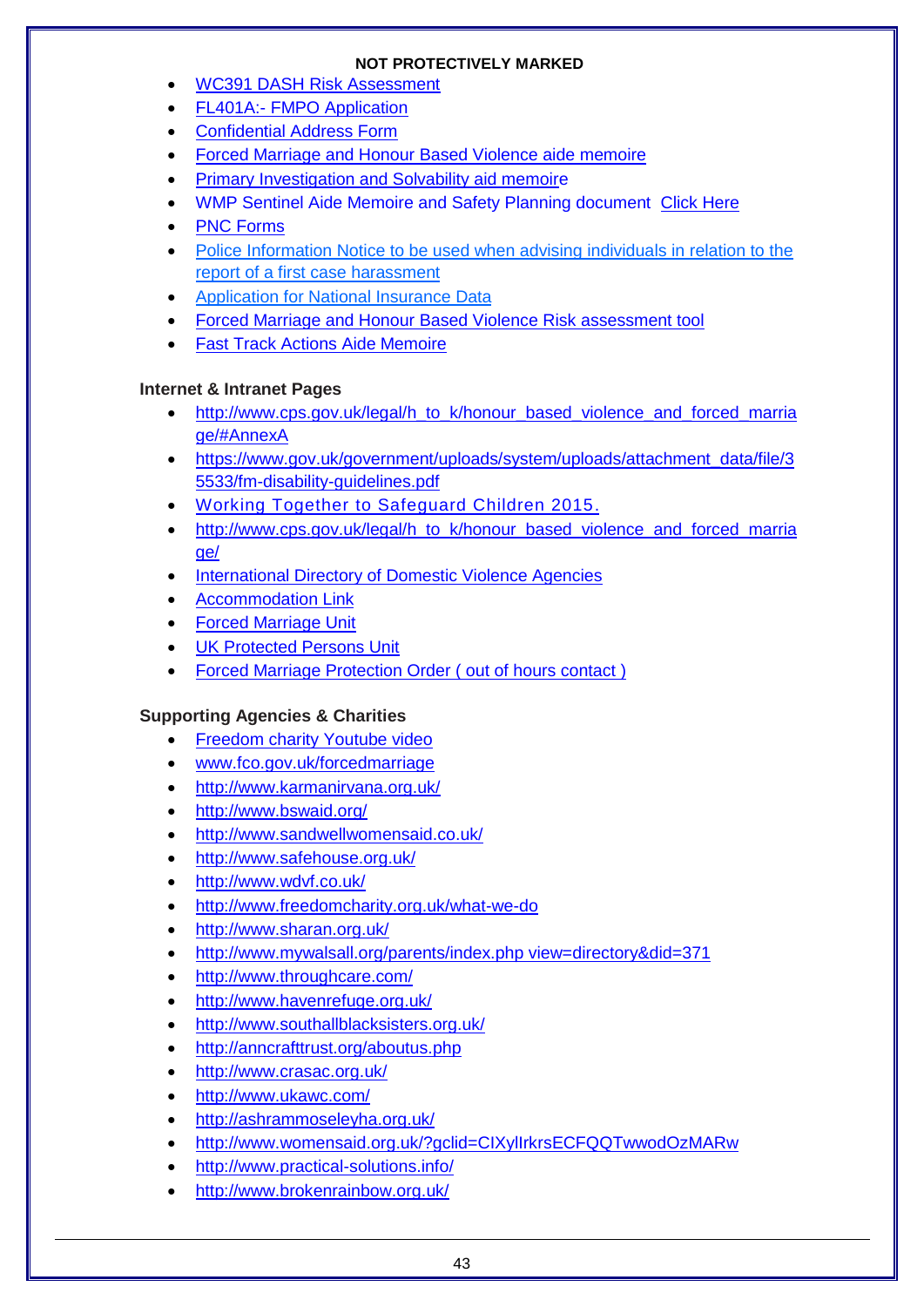• <http://ikwro.org.uk/>

**APPENDIX A (HBA/FM POLICY 2016) CONTACT CENTRE RESPONSIBILITIES re HBA/FM**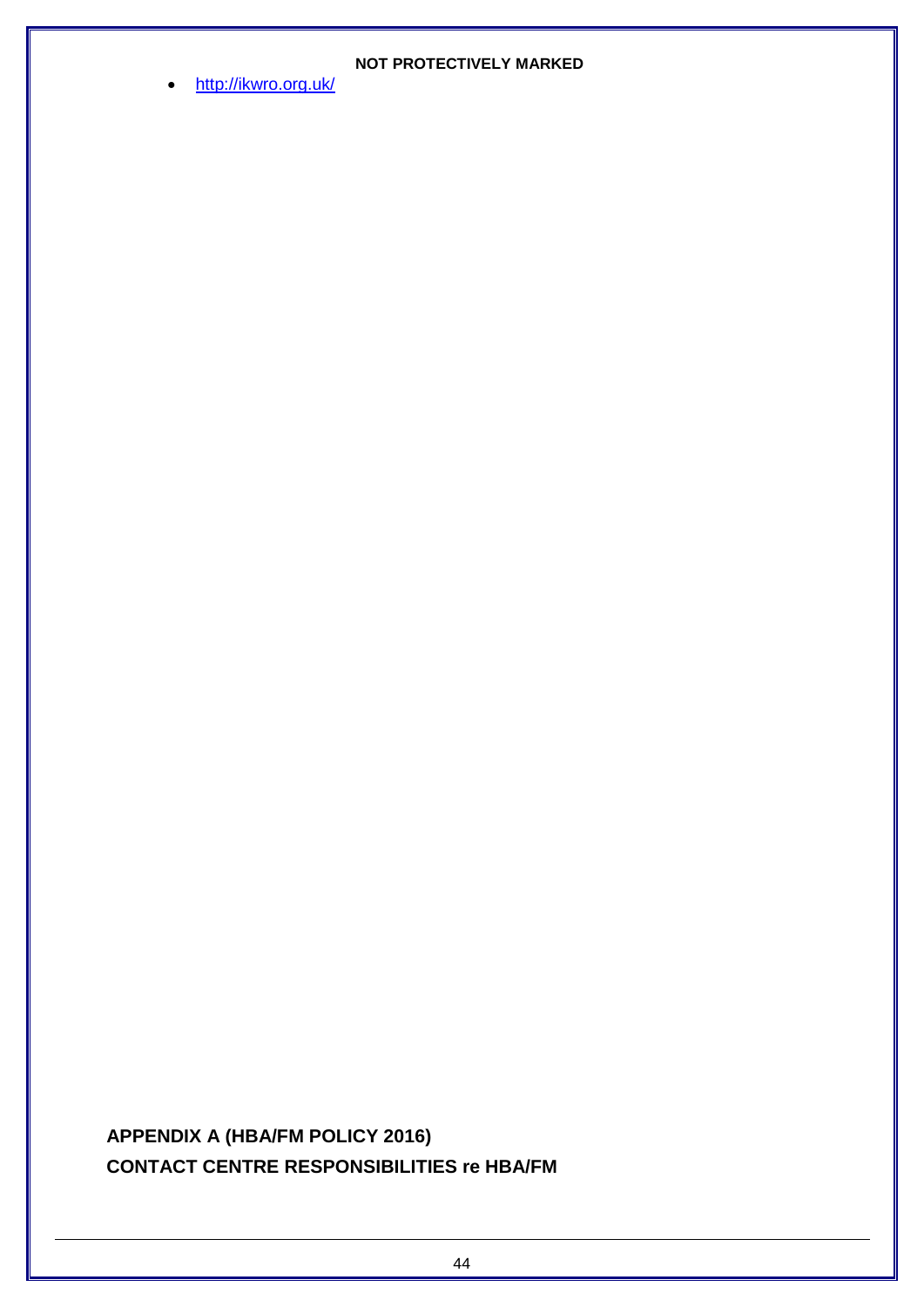Officers and staff are to be aware that THRIVE+ is to be utilised when dealing with incidents of HBA/FM.

Callers may report a lost/missing passport and although is not necessarily a police matter we must consider whether this be due to control issues in relation to DA/HBA/FM as families seize passports and other immigration paperwork in order to control family members.

# **Public Contact Office - See Key Responsibilities, all staff & aide memoire**

If an individual attends the public contact office to report an issue of HBA/FM it must be considered that the individual could potentially be in fear of their life and having reported the matter to the police that threat will have probably increased.

Public contact office staff must give consideration to all incidents and be alert as to whether there is a HBA/FM element to the incident that may not be immediately apparent.

Staff must be sympathetic, reassuring and calming and, in addition to gathering the information should:

- Recognise the seriousness and immediacy of the risk, giving appropriate priority to the individual over other members of the public
- See the individual on their own in a private room  $-$  even if they attend with others
- Make every effort to keep the individual in a secure place and out of public view

• Create an OASIS log for the attention of the Duty Inspector, and ensure log is

# **101 and 999 Call Handlers - See Key Responsibilities, all staff & aide memoire**

Staff must give consideration to all incidents and be alert as to whether there is a HBA/FM element to the incident that may not be immediately apparent.

The first point of contact by a victim may be via telephone to the Force Contact Centre. The importance of the call and the impact on the victim having made the decision to make a call to the police must be recognised.

Force Contact Centre staff should be sympathetic, reassuring and calming. In addition to gathering the information they must:

- Establish safe contact methods in case the call is terminated or disconnects
- Check when it is safe to speak to the victim
- Recognise the seriousness and immediacy of the risk
- Establish the victim's current location
- Establish whether the victim or any party is in any immediate danger or have any injuries, including severity of injuries and whether medical attention is required

• Identify the location of any suspect. If still at the scene then officers **must** be deployed straight away if the caller is in danger of imminent harm or injury

• Create an OASIS log for the attention of the Duty Inspector, and ensure log is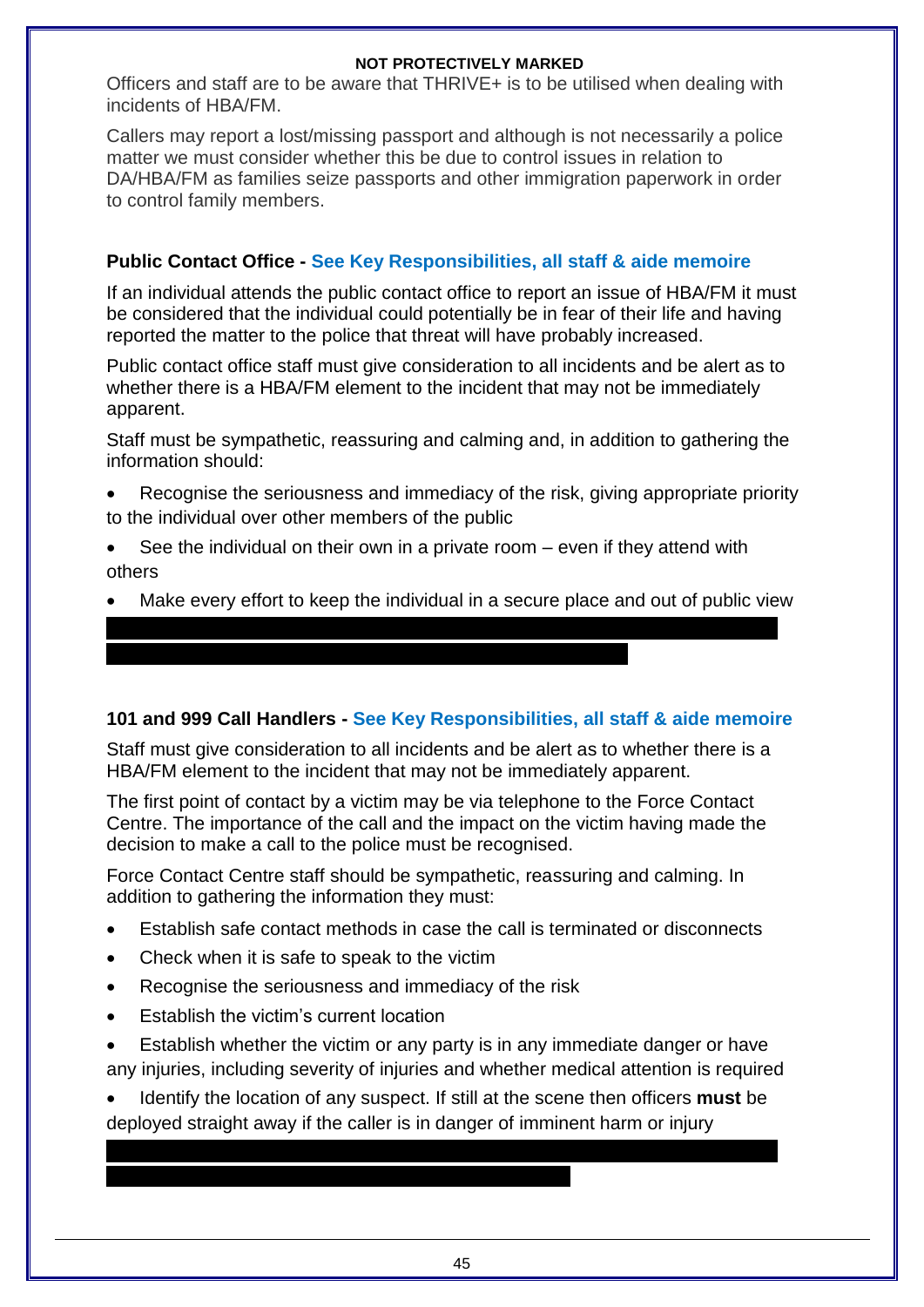| NOT PROTECTIVELY MARKED                                                    |
|----------------------------------------------------------------------------|
|                                                                            |
|                                                                            |
|                                                                            |
| RADs and Service Desk - See Key Responsibilities, all staff & aide memoire |
| Recognise the seriousness and immediacy of the risk.                       |
|                                                                            |
|                                                                            |
|                                                                            |
|                                                                            |
|                                                                            |
|                                                                            |
|                                                                            |
|                                                                            |
|                                                                            |
|                                                                            |
|                                                                            |
|                                                                            |
|                                                                            |
|                                                                            |
|                                                                            |
|                                                                            |
|                                                                            |
|                                                                            |
|                                                                            |
|                                                                            |
|                                                                            |
|                                                                            |
|                                                                            |
|                                                                            |
|                                                                            |
|                                                                            |
|                                                                            |
|                                                                            |
|                                                                            |
|                                                                            |
|                                                                            |
|                                                                            |
|                                                                            |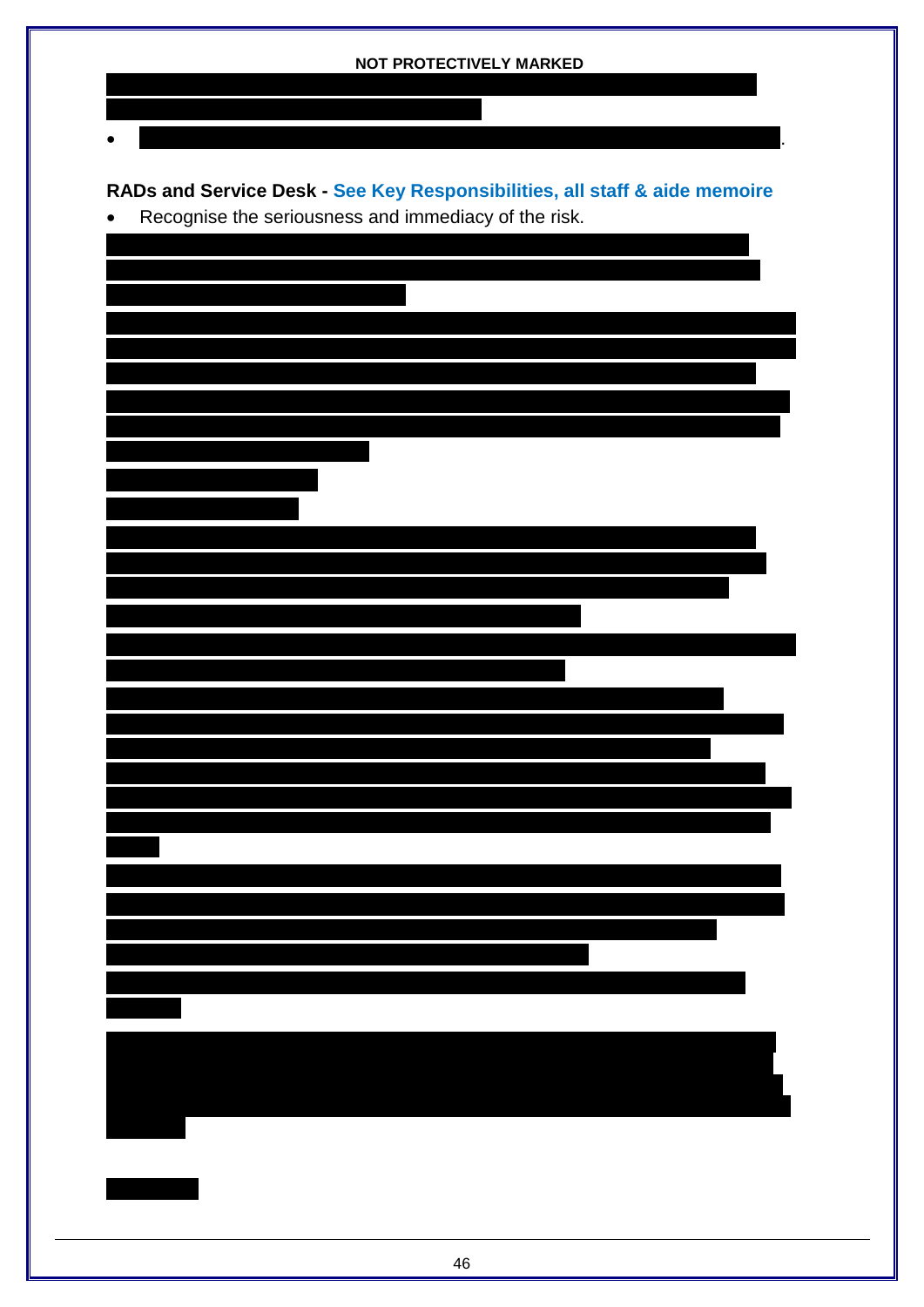| NOT PROTECTIVELY MARKED |
|-------------------------|
|                         |
|                         |
|                         |
|                         |
|                         |
|                         |
|                         |
|                         |
|                         |
|                         |
|                         |
|                         |
|                         |
|                         |
|                         |
|                         |
|                         |
|                         |
|                         |
| $47\,$                  |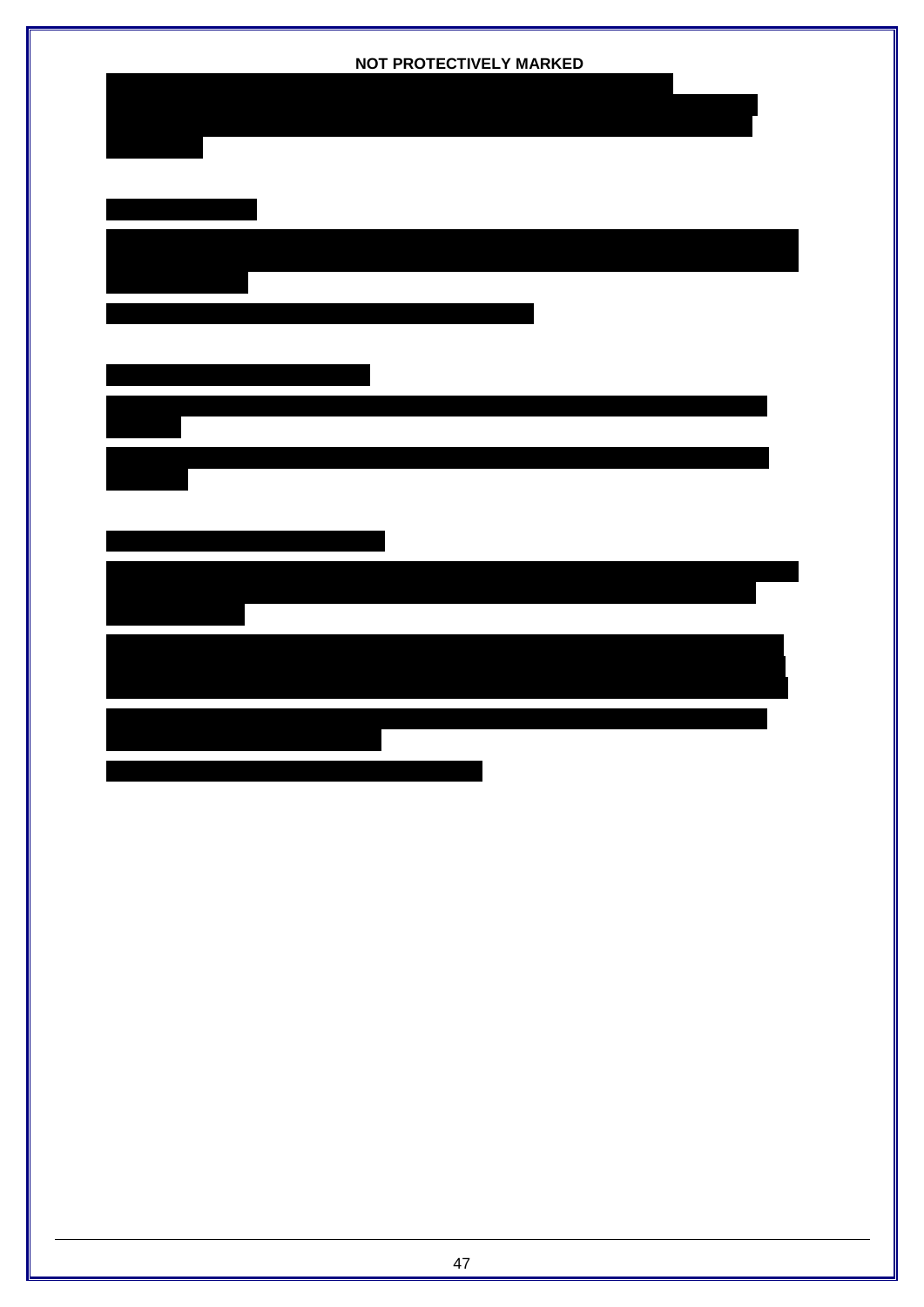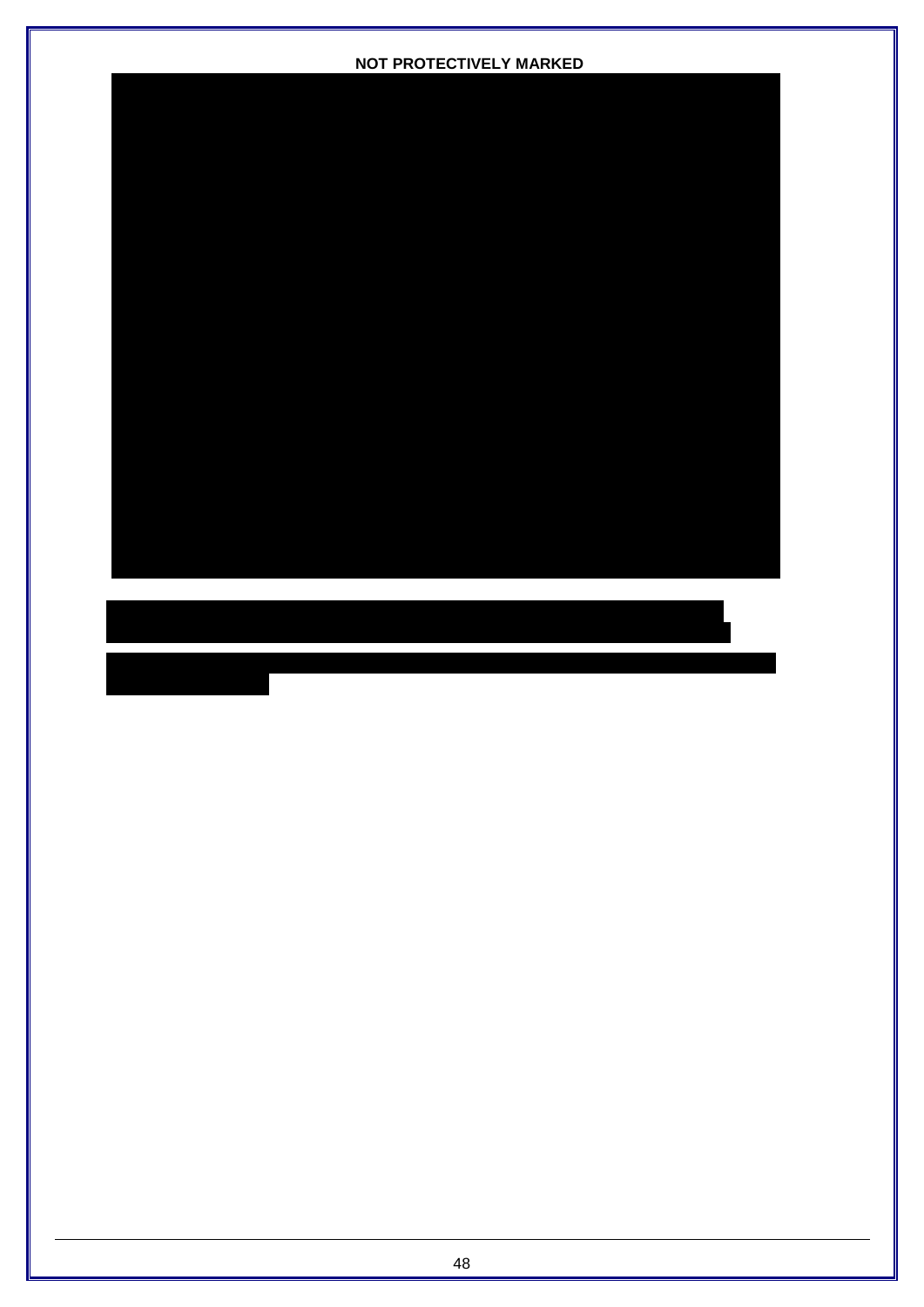# **NOT PROTECTIVELY MARKED APPENDIX B (HBA/FM POLICY 2016)**

# **RESPONSE/LPU STAFF RESPONSIBLITIES re HBA/FM**

Officers and staff are to be aware that THRIVE+ is to be utilised when dealing with incidents of HBA/FM.

# • Follow the guidelines for **Key Responsibilities, all staff. Remember that**  • Immediate safety of the victim and any children must be the overriding • Establish if there has been any criminal offences and submit relevant • Where allegations of rape or serious sexual assault are made, ensure the • Complete thorough intelligence checks, including PND, record results on • Crimes Portal should be restricted (Chief Inspector's Authority) and a paper record kept, include all checks made and document THRIVE+. Out of hours • DASH (WC 391 DASH) & Karma Nirvana (WC 391 KN) risk assessment to • The KN RA also acts as an evidence gathering tool and can assist during section 32/18 searches as it guides you to seize documentation for flights/ceremony venues/photographs of the wedding as well as a good • Where individual is under 18 consider Police Protection powers under • Inform PPU (DA Team for adults, Adults at Risk Team for vulnerable adults  $\sim$  SIG warning markers, also consider whether required for other third parties  $\sim$ • Ensure all safeguarding opportunities are maximised, out of PPU hours

# **Response/LPU staff – refer to [aide memoire](http://intranet2/content/publicprotection/New_Intranet_Docs_2014/FMHBV-2014_aide_memoire_Layout_1.pdf)**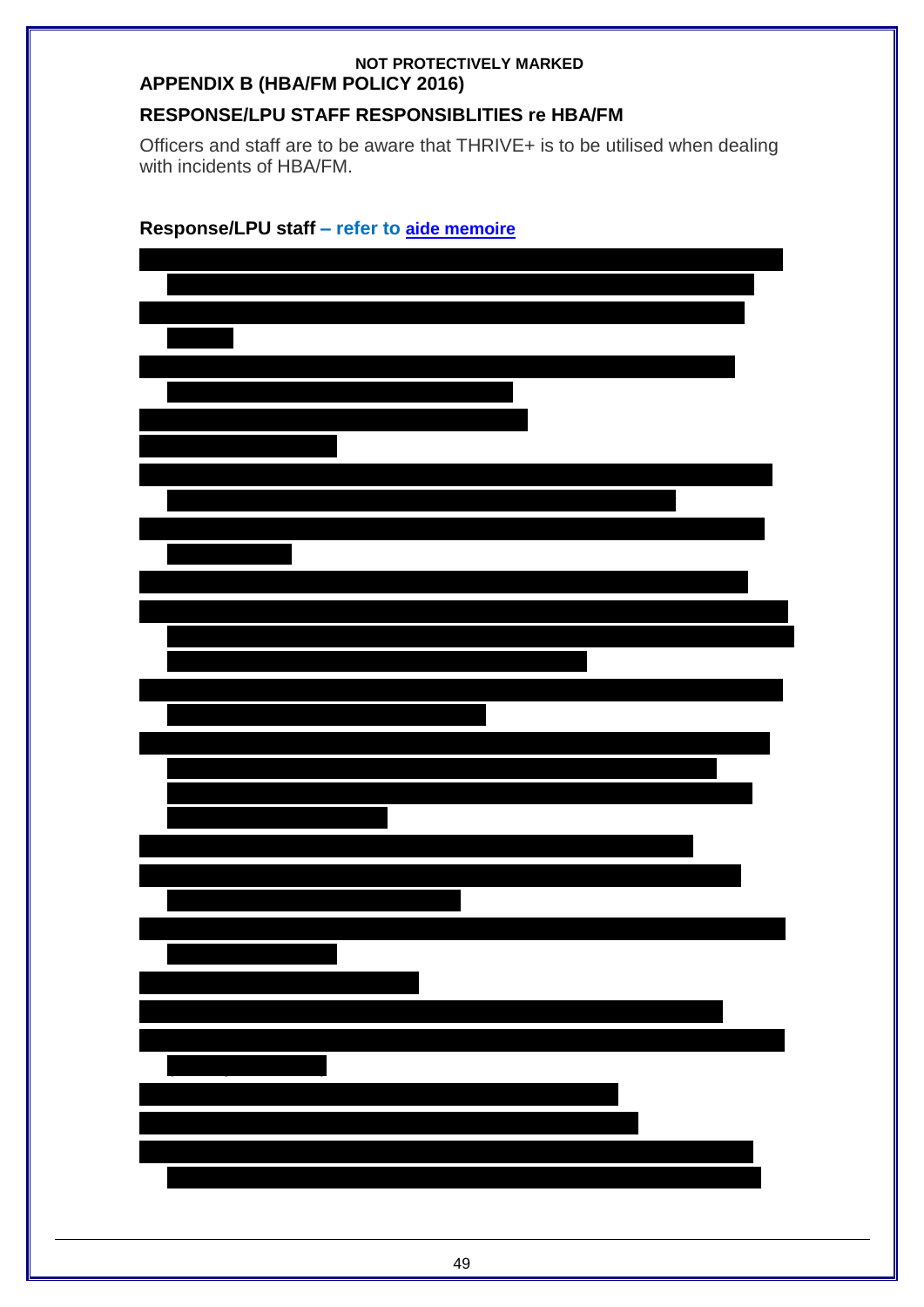| NOT PROTECTIVELY MARKED                                        |  |
|----------------------------------------------------------------|--|
|                                                                |  |
|                                                                |  |
|                                                                |  |
|                                                                |  |
|                                                                |  |
|                                                                |  |
|                                                                |  |
|                                                                |  |
|                                                                |  |
|                                                                |  |
|                                                                |  |
|                                                                |  |
|                                                                |  |
|                                                                |  |
|                                                                |  |
|                                                                |  |
|                                                                |  |
| Inspector - See Key Responsibilities, all staff & aide memoire |  |
|                                                                |  |
|                                                                |  |
|                                                                |  |
|                                                                |  |
|                                                                |  |
|                                                                |  |
|                                                                |  |
|                                                                |  |
|                                                                |  |
| 50                                                             |  |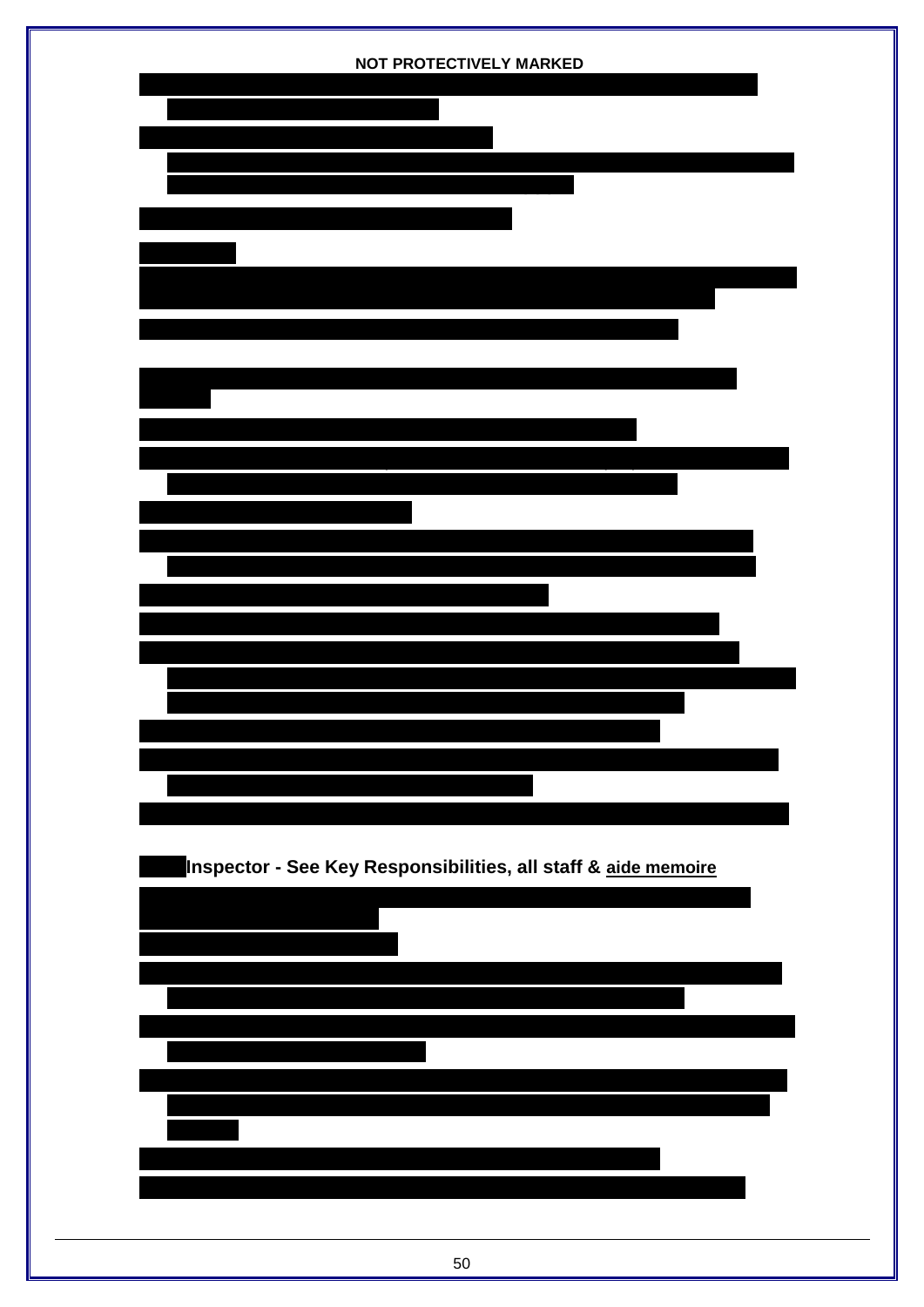- Where identified as High Risk, a threats to life assessment should be undertaken and all decision making is recorded on CRIMES Portal as WC 394
- Ensure that duty FIM is aware of high risk incidents
- **Remember risk assessment is dynamic; ensure the risk assessment is revisited as necessary.**
- Ensure early liaison with the PPU.
- In the absence of a PPU/FCID Inspector ensure consideration is given to the creation of a Locate Information Marker on PNC. **Please see Appendix 45**
- Consider safe relocation of the victim, follow policy **See Appendix 33**
- If the victim is kidnapped or abducted, follow Force Kidnap Policy hyperlink
- Consider action if an adult victim/potential victim wishes to return to their family having reported issues of HBA/FM **(see section on Safeguarding)**
- Consider whether there are any wider community issues and whether a Community Impact Assessment is required or the incident should be treated as a Critical Incident.
- Consider whether you require further support of WMP resources.
- Think organised crime and the fact there may be more than one perpetrator

# **Force Incident Manager - See Key Responsibilities, all staff & [aide memoire](http://intranet2/content/publicprotection/New_Intranet_Docs_2014/FMHBV-2014_aide_memoire_Layout_1.pdf)**

The Force Incident Manager (FIM) should:

- Monitor high risk incidents.
- In consultation with the Duty Inspector, consider the risk associated with each case and assess the need for sanitising the address details on OASIS or in critical cases running the incident on a paper based system.
- Depending upon the relationship between the victim and offender, consider whether the incident no longer needs to be restricted.
- Think organised crime and the fact there may be more than one perpetrator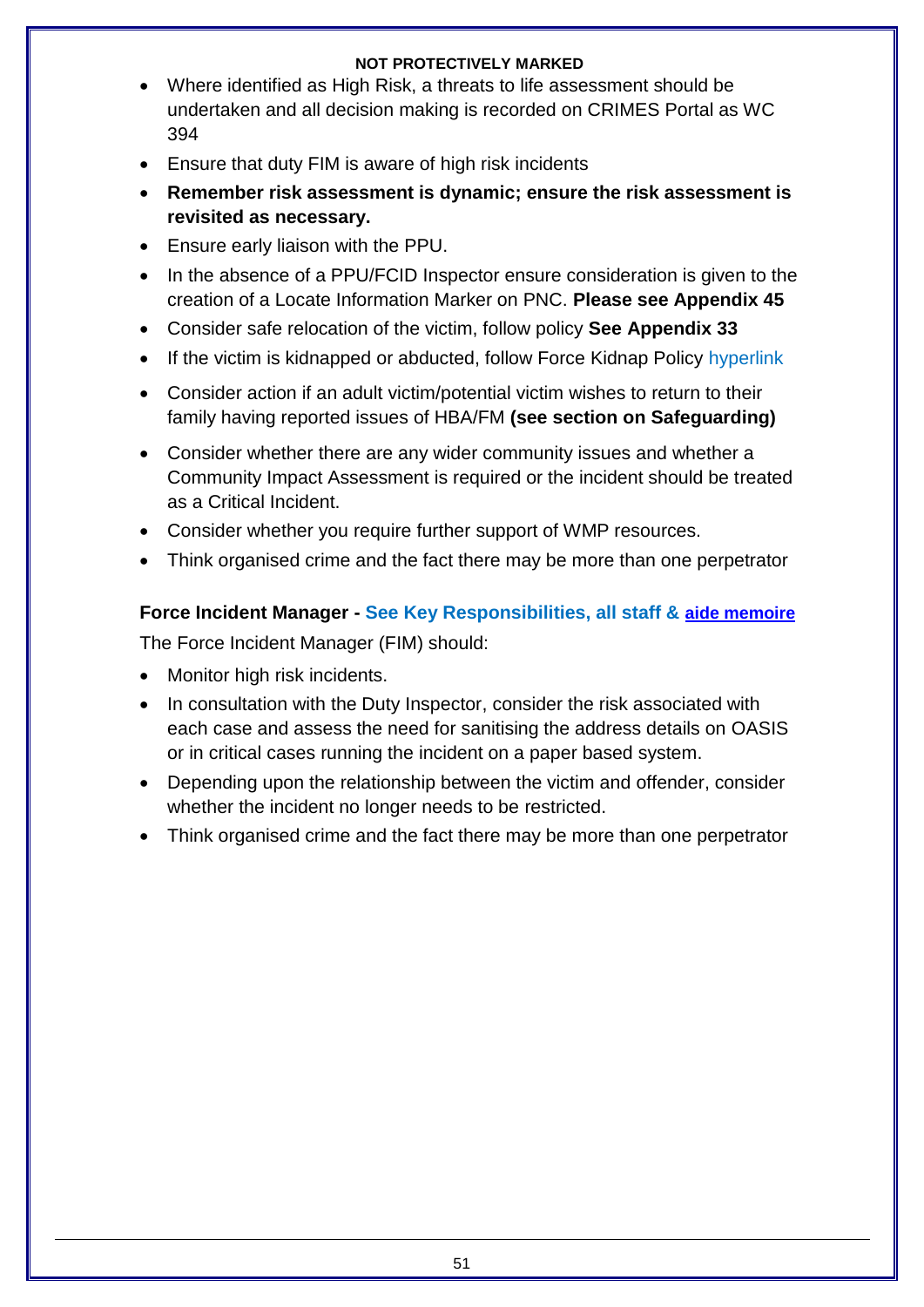# **APPENDIX C (HBA/FM POLICY 2016)**

# **CUSTODY STAFF RESPONSIBLITIES**

Officers and staff are to be aware that THRIVE+ is to be utilised when dealing with incidents of HBA/FM.

# **Custody Officer/Staff**

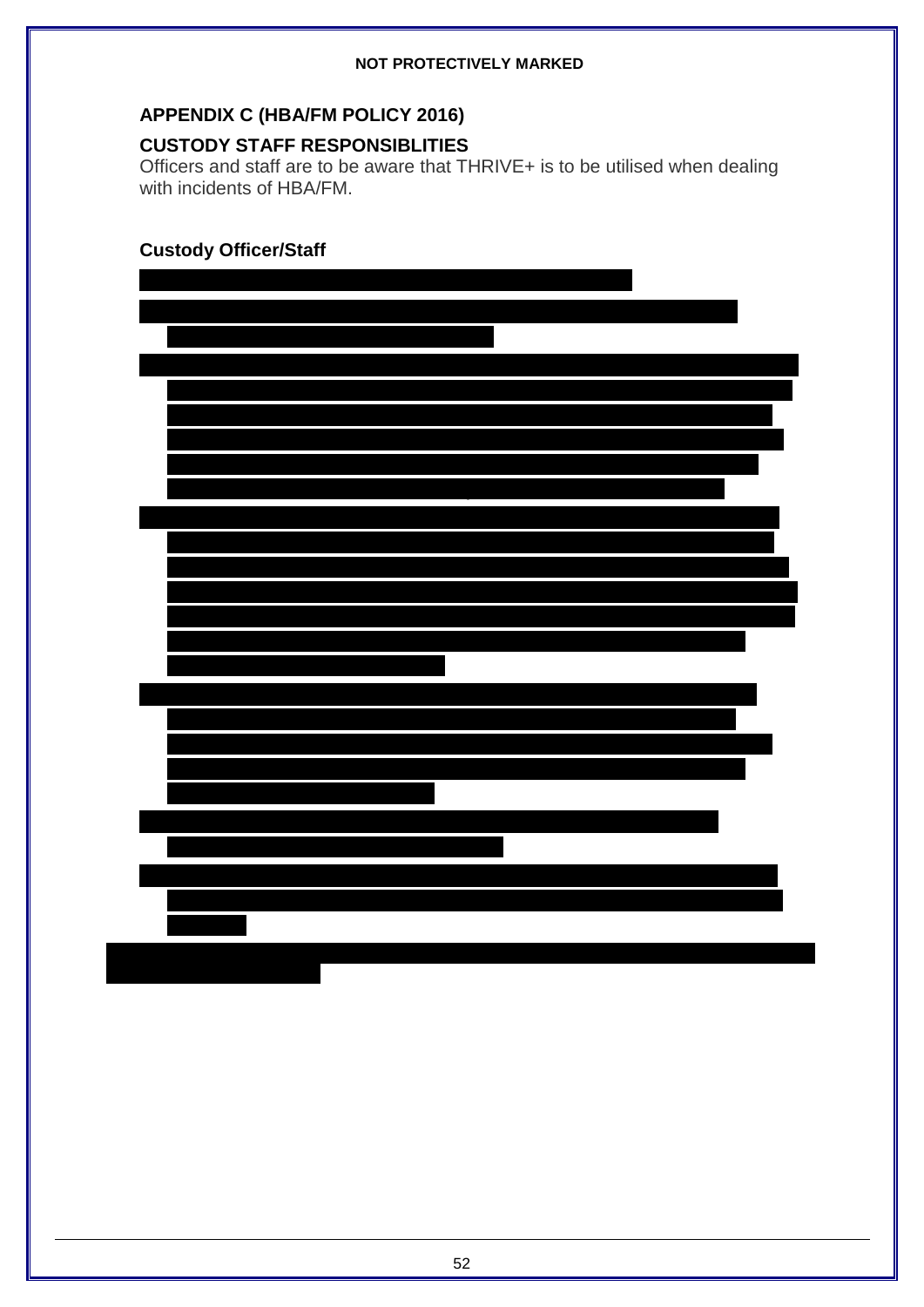| NOT PROTECTIVELY MARKED |
|-------------------------|
|                         |
|                         |
|                         |
|                         |
|                         |
|                         |
|                         |
|                         |
|                         |
|                         |
|                         |
|                         |
|                         |
|                         |
|                         |
|                         |
|                         |
|                         |
|                         |
|                         |
| 53                      |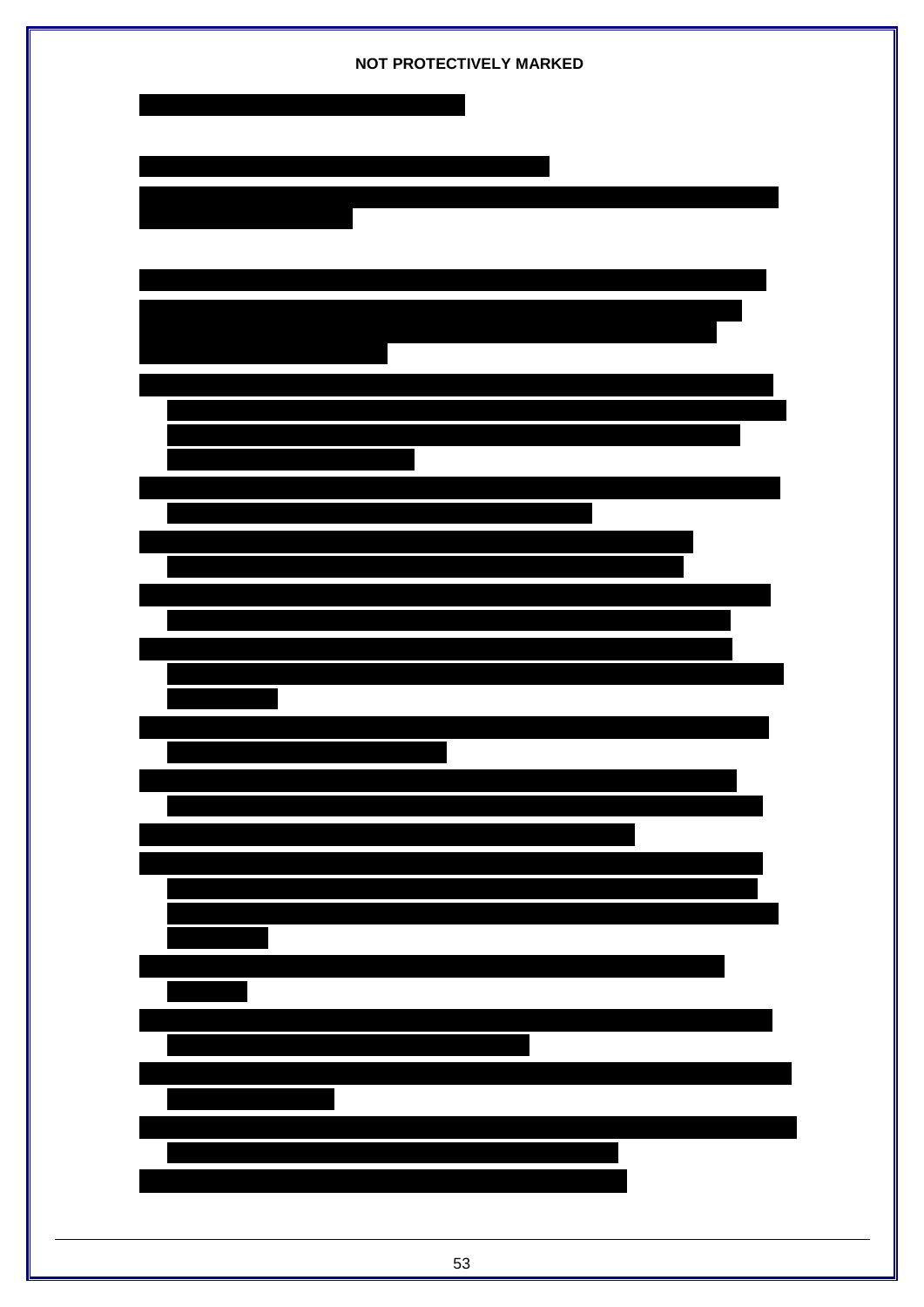| NOT PROTECTIVELY MARKED |  |
|-------------------------|--|
|                         |  |
|                         |  |
|                         |  |
|                         |  |
|                         |  |
|                         |  |
|                         |  |
|                         |  |
|                         |  |
|                         |  |
|                         |  |
|                         |  |
|                         |  |
|                         |  |
|                         |  |
|                         |  |
|                         |  |
|                         |  |
|                         |  |
|                         |  |
|                         |  |
|                         |  |
| 54                      |  |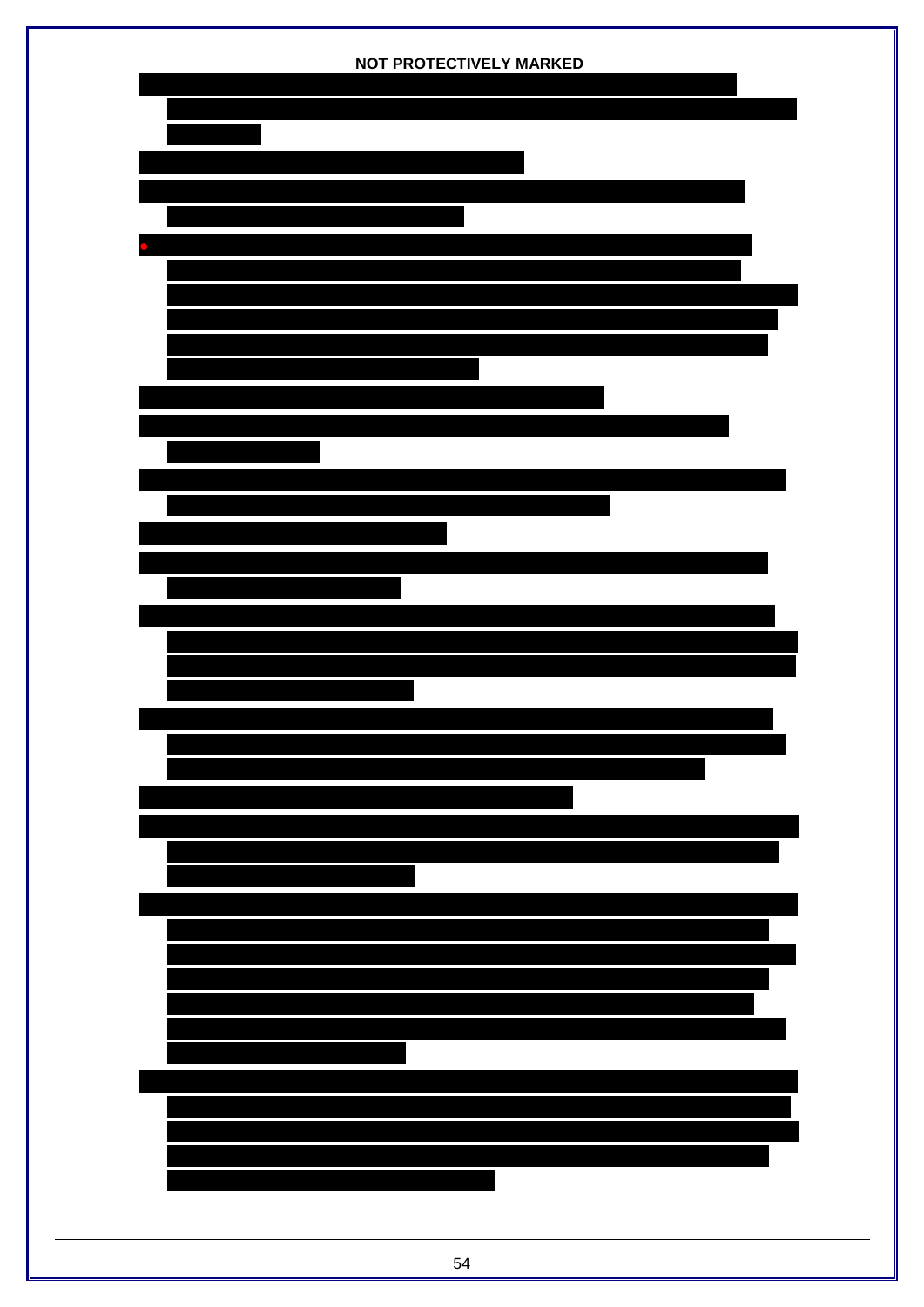| NOT PROTECTIVELY MARKED |  |
|-------------------------|--|
|                         |  |
|                         |  |
|                         |  |
|                         |  |
|                         |  |
|                         |  |
|                         |  |
|                         |  |
|                         |  |
|                         |  |
|                         |  |
|                         |  |
|                         |  |
|                         |  |
|                         |  |
|                         |  |
|                         |  |
|                         |  |
|                         |  |
|                         |  |
|                         |  |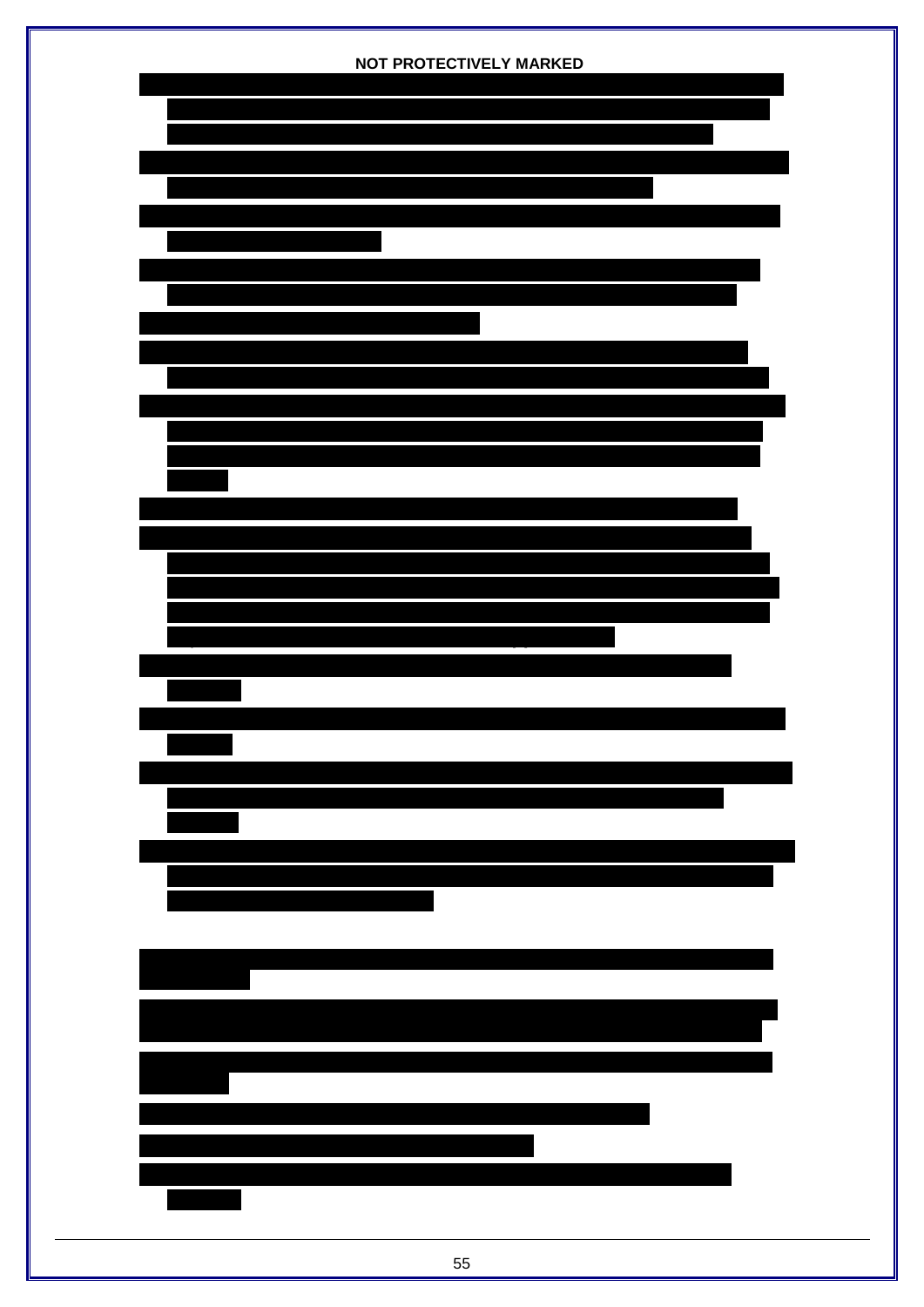| NOT PROTECTIVELY MARKED |  |
|-------------------------|--|
|                         |  |
|                         |  |
|                         |  |
|                         |  |
|                         |  |
|                         |  |
|                         |  |
|                         |  |
|                         |  |
|                         |  |
|                         |  |
|                         |  |
|                         |  |
|                         |  |
|                         |  |
|                         |  |
|                         |  |
|                         |  |
|                         |  |
|                         |  |
|                         |  |
| 56                      |  |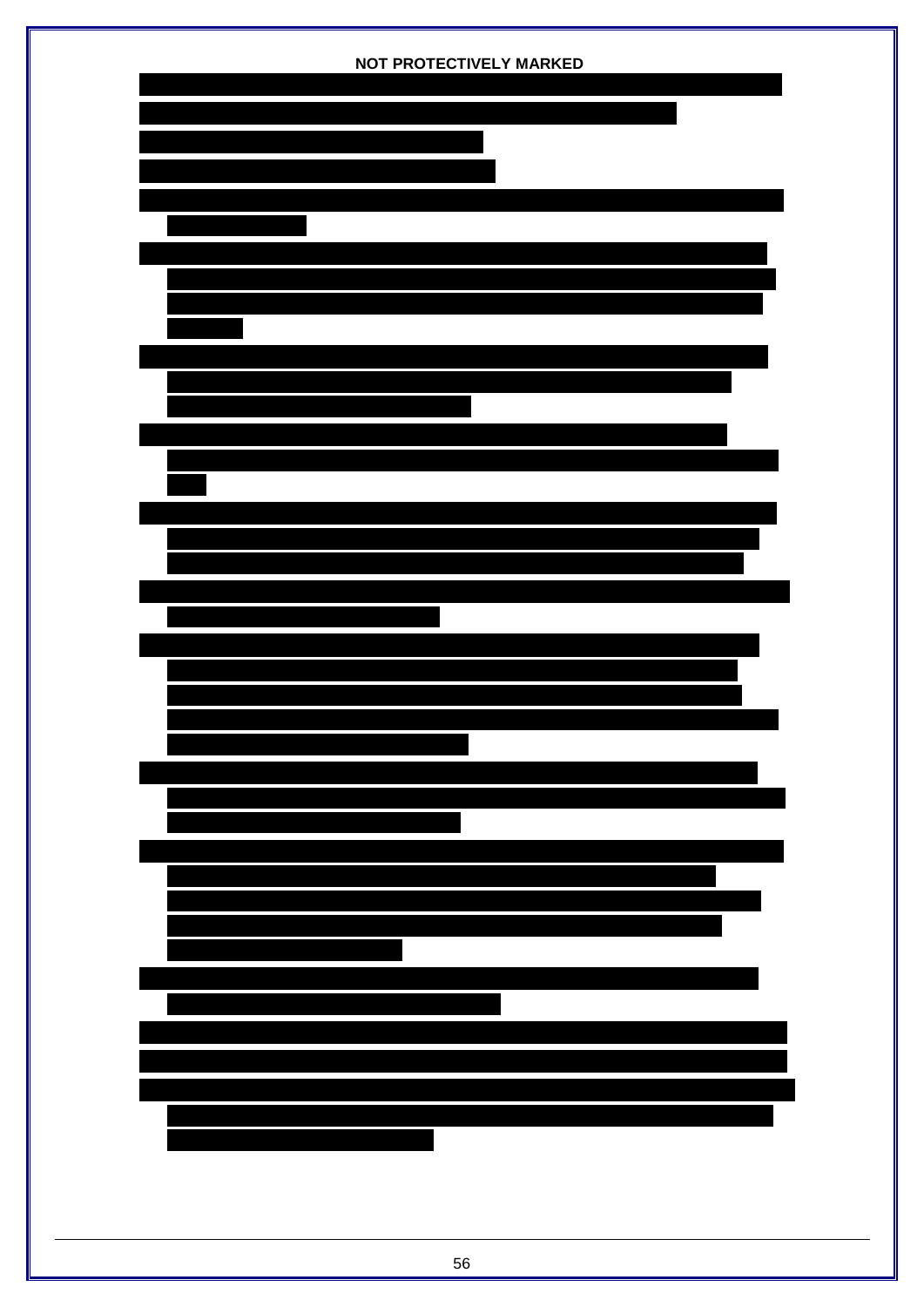| NOT PROTECTIVELY MARKED |  |
|-------------------------|--|
|                         |  |
|                         |  |
|                         |  |
|                         |  |
|                         |  |
|                         |  |
|                         |  |
|                         |  |
|                         |  |
|                         |  |
|                         |  |
|                         |  |
|                         |  |
|                         |  |
|                         |  |
|                         |  |
|                         |  |
|                         |  |
|                         |  |
|                         |  |
| 57                      |  |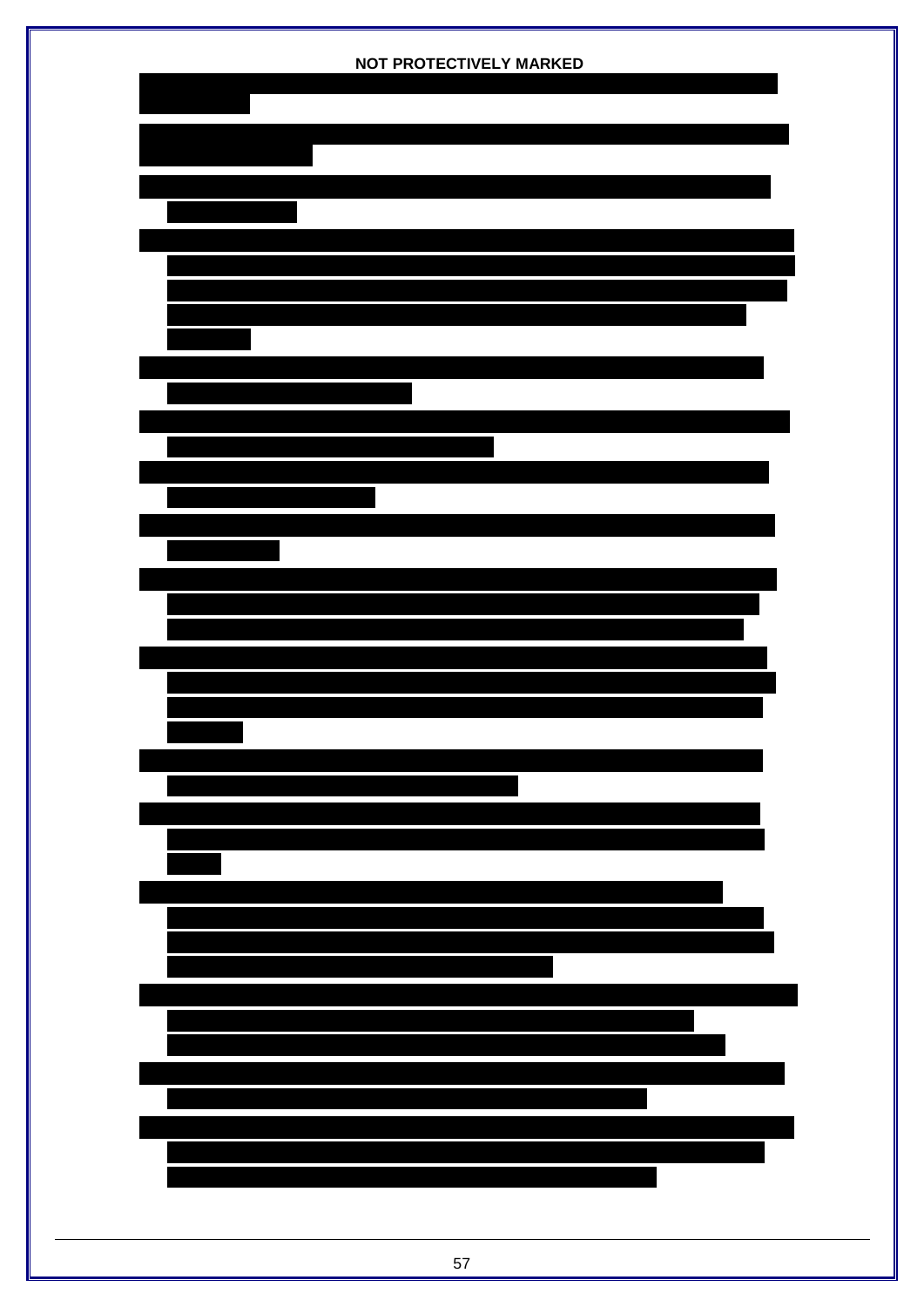| NOT PROTECTIVELY MARKED |  |
|-------------------------|--|
|                         |  |
|                         |  |
|                         |  |
|                         |  |
|                         |  |
|                         |  |
|                         |  |
|                         |  |
|                         |  |
|                         |  |
|                         |  |
|                         |  |
|                         |  |
|                         |  |
|                         |  |
|                         |  |
|                         |  |
|                         |  |
|                         |  |
|                         |  |
|                         |  |
|                         |  |
|                         |  |
|                         |  |
|                         |  |
|                         |  |
|                         |  |
|                         |  |
|                         |  |
|                         |  |
|                         |  |
|                         |  |
|                         |  |
|                         |  |
|                         |  |
|                         |  |
|                         |  |
|                         |  |
|                         |  |
|                         |  |
|                         |  |
|                         |  |
|                         |  |
| EΩ                      |  |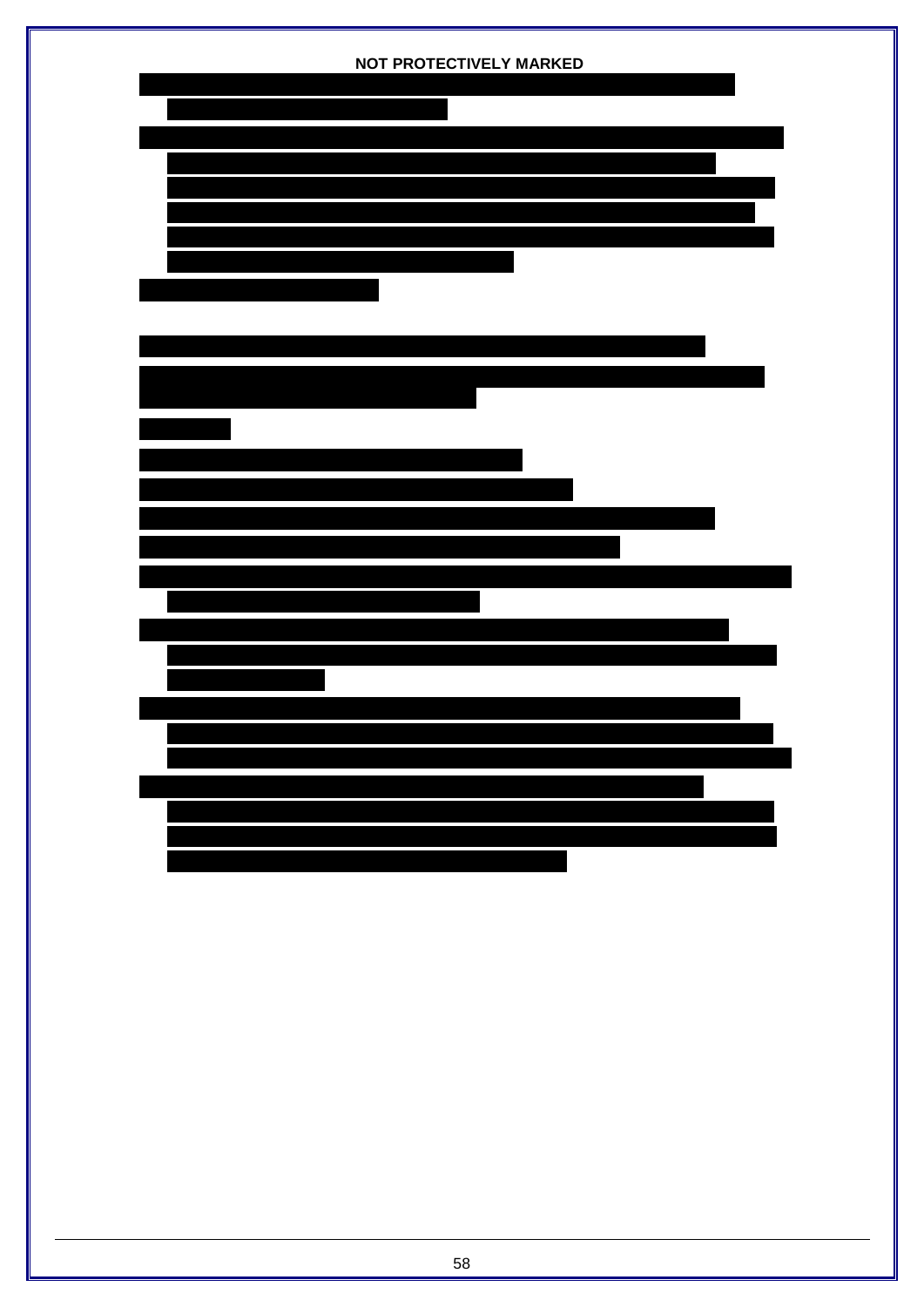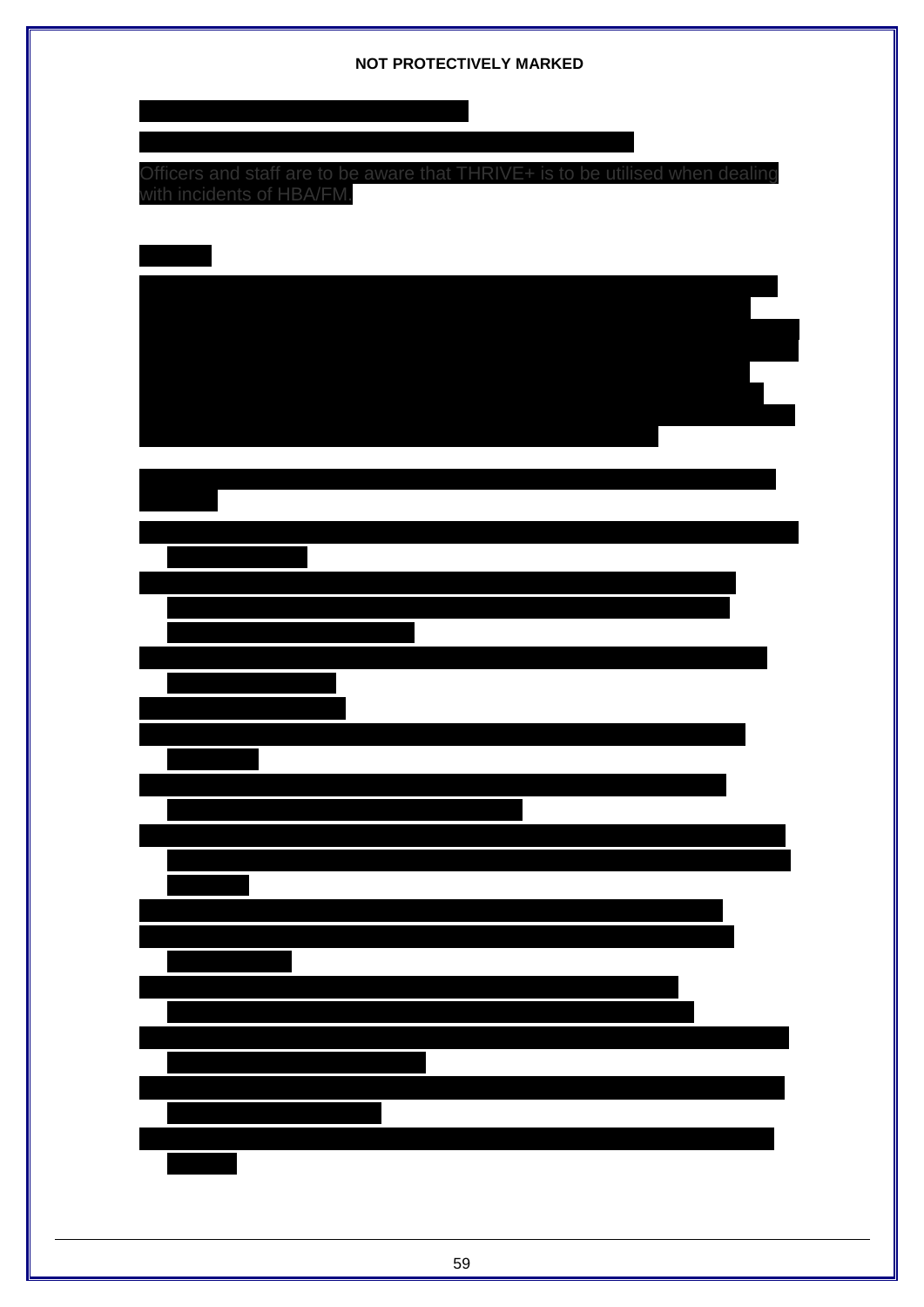